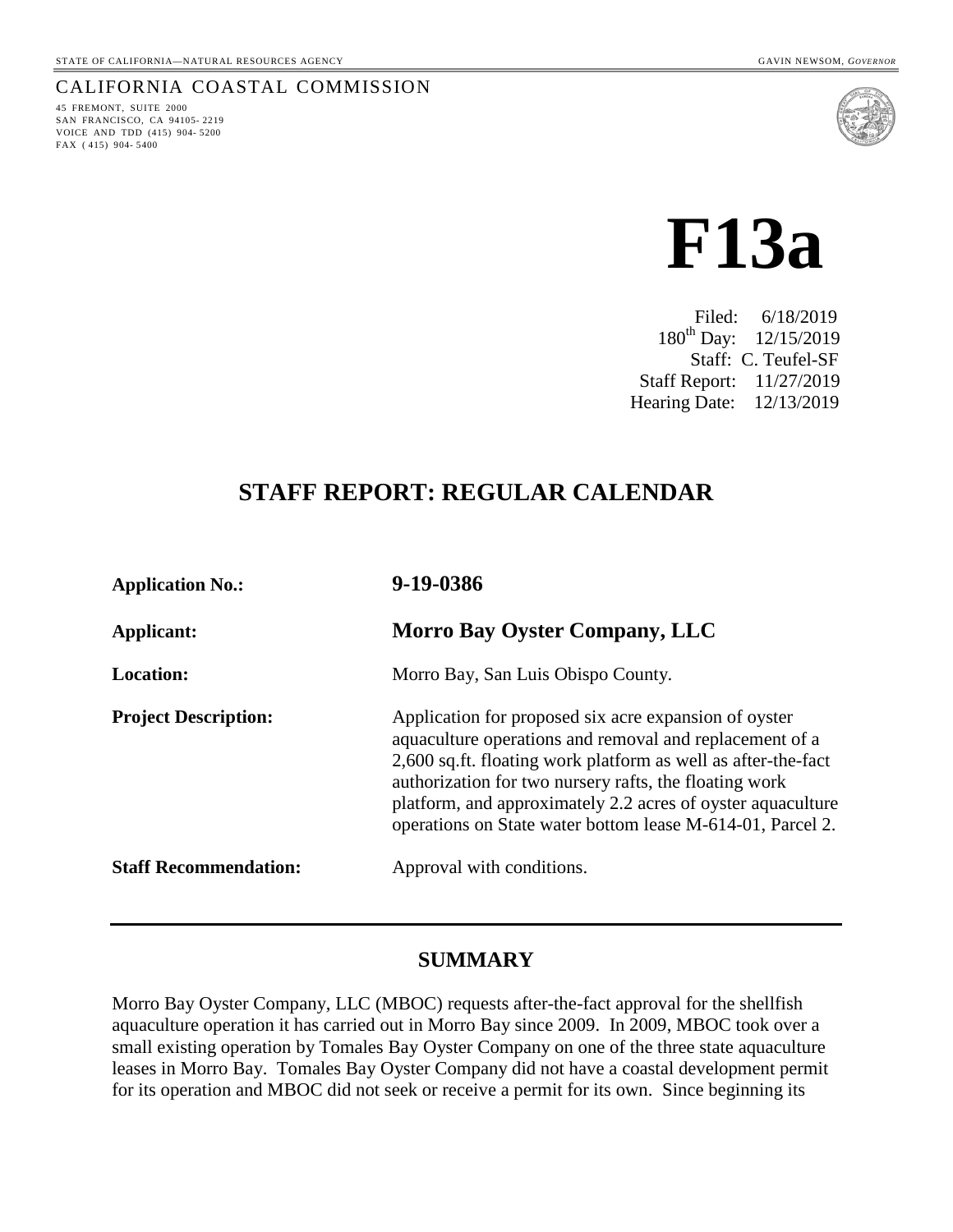business, MBOC has installed and used a variety of different types of shellfish cultivation equipment for the growth and harvest of non-native Pacific oysters within roughly two acres of intertidal mudflats and has moored and used a roughly 2,600 square foot floating work barge and two oyster nursery rafts. MBOC now seeks after-the-fact authorization for the installation and use of these structures. As part of its application, MBOC also proposes to continue using (or to replace) this existing aquaculture equipment and to expand its operations to include installation and use of new oyster cultivation gear (up to 140 210-foot-long elevated lines of hanging plastic mesh bags or baskets) within a roughly six acre area of intertidal mudflats that is not currently being used for shellfish cultivation. MBOC also proposes to convert an existing 1.8 acre oyster grow-out area from one cultivation method (40 floating longlines) to another (an equal number of elevated longlines with hanging cultivation bags). With the exception of the two oyster nursery rafts secured to docks near Morro Bay's embarcadero, the entirety of MBOC's existing and proposed shellfish cultivation operation in Morro Bay would be located within the state tidelands that MBOC leases (State Water Bottom Lease No. M-614-01, Parcel 2).

As a result of MBOC's failure to obtain the necessary authorizations prior to carrying out development activities, violations of the Coastal Act exist within the project area. These include, but are not limited to, installation and use of an approximately 2,600 square foot floating work platform; two oyster nursery rafts; untethered, floating and elevated bottom bags; and PVC post and cable systems to support floating and elevated longlines. In response to notification by Commission permitting and enforcement staff about these Coastal Act violations – as well as its desire to carry out additional proposed development - MBOC prepared and submitted this CDP application. Approval of this application pursuant to the staff recommendation, issuance of the permit, and the applicant's subsequent compliance with all terms and conditions of the permit will result in resolution of the above described violations going forward.

The key Coastal Act issues raised by the project are associated with its potential to result in adverse impacts to marine resources. The continued use of bottom bags, longlines and a floating work platform as well as the proposed installation and use of elevated cultivation lines would result in fill and disturbance to benthic habitat and its associated species. The presence of the gear and growth of the cultivated shellfish could: (1) contribute to excessive organic enrichment of the sediment; (2) limit or displace sensitive habitat and wildlife foraging opportunities; (3) alter the composition of the community of organisms that relies on the benthic habitat beneath and adjacent to the aquaculture equipment; and/or (4) contribute to disturbance, displacement, loss or injury to protected species such as harbor seals, sea otters, steelhead trout and tidewater gobies. In addition, the use of roughly 18,600 plastic mesh cultivation bags/baskets and floatation buoys along with nearly 4,000 PVC posts and stakes within Morro Bay has the potential to contribute to marine debris within the bay and larger environment. Some of this material could escape or disperse into and smother nearby areas of eelgrass or salt marsh, thus contributing to the displacement or loss of these sensitive habitats.

Commission staff recommends **Special Conditions 1** through **12** to reduce impacts to marine resources such that the project can be found consistent with the terrestrial and marine resources policies of the Coastal Act. **Special Condition 1** would establish a permit term limit to ensure that MBOC's operation continues to be carried out under a valid lease of state tidelands. **Special Condition 2** would require MBOC to demarcate the boundaries of specific cultivation areas in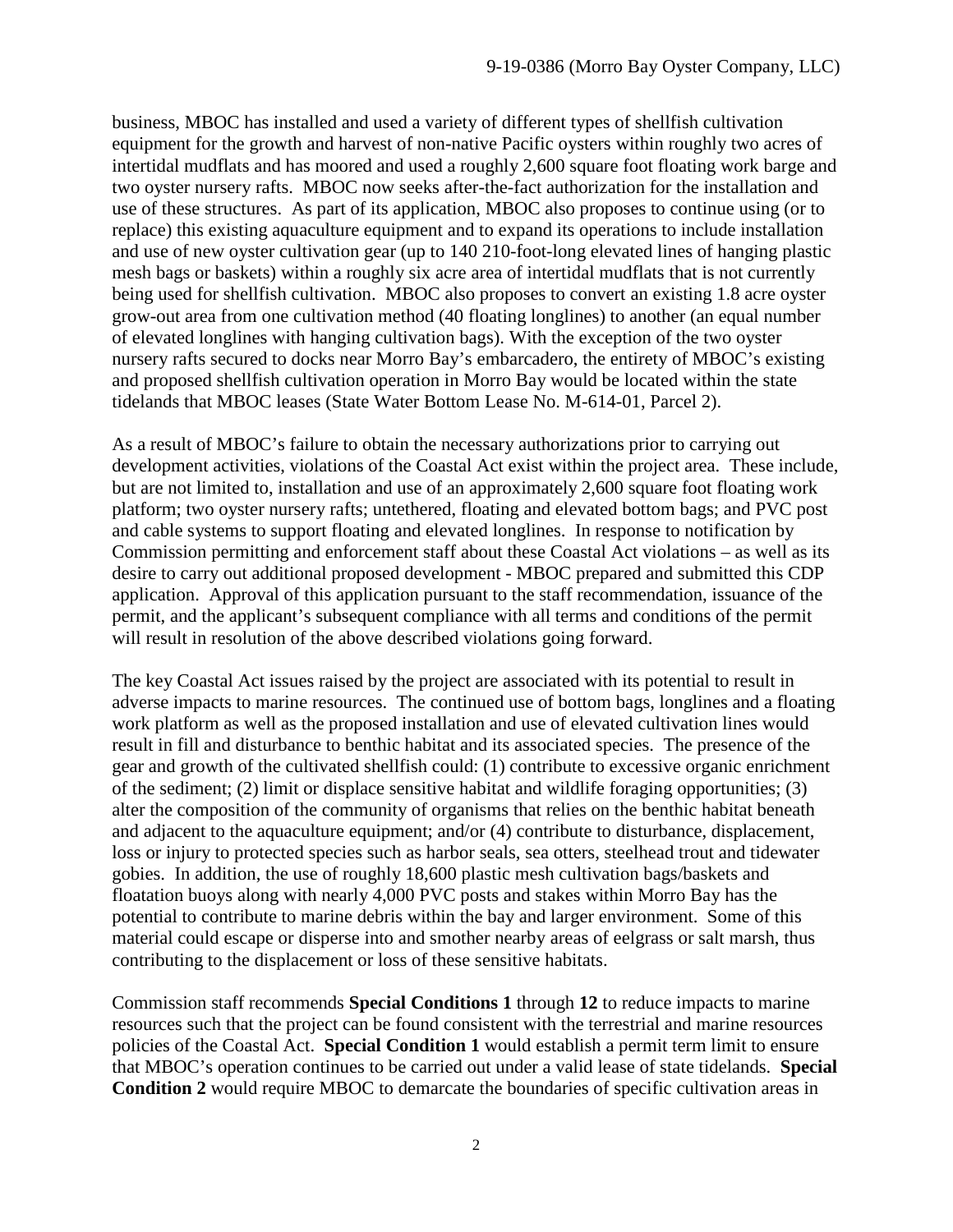#### 9-19-0386 (Morro Bay Oyster Company, LLC)

order to prevent the displacement or movement of gear into nearby sensitive habitat areas such as eelgrass beds. **Special Conditions 3 and 7** would also help provide protection for eelgrass habitat by requiring MBOC to (1) avoid placement of structures or gear on or above eelgrass; and (2) develop and implement an access plan for these sites that includes establishment of vessel and personnel transit routes and landing sites outside of eelgrass beds, as well as updates to these routes if eelgrass habitat expands or shifts. **Special Condition 4** would require MBOC to develop and submit an annual report to the Executive Director with information about its operation and marine debris reduction and response efforts. **Special Condition 5** would require MBOC to implement a variety of marine debris reduction and response efforts, including participation in clean-up events and staff trainings, and marking its high-volume gear with its company name or other identification. **Special Conditions 6 and 8** would provide protection for sensitive wildlife species by requiring MBOC to: (1) avoid chasing, flushing, or directly disturbing marine mammals, waterfowl and shorebirds; (2) install screening on its intake systems that is consistent with CDFW and NMFS guidelines for the protection of salmonid fish such as steelhead. **Special Condition 9** would prevent the discharge of aquaculture debris and nonnative fouling organisms into Morro Bay during shellfish cleaning, sorting, and harvest operations. **Special Condition 10** would require MBOC to carefully remove its floating work platform in a manner that minimizes the generation and dispersal of construction/demolition debris. **Special Conditions 11 and 12** would require MBOC to develop and implement a hazardous material spill prevention and response plan and to obtain all necessary regulatory approvals prior to implementing its proposed expansion.

Coastal Commission staff recommends **APPROVAL** of coastal development permit application 9-19-0386, as conditioned. The motion for this is on page 5. The standard of review is Chapter 3 of the Coastal Act.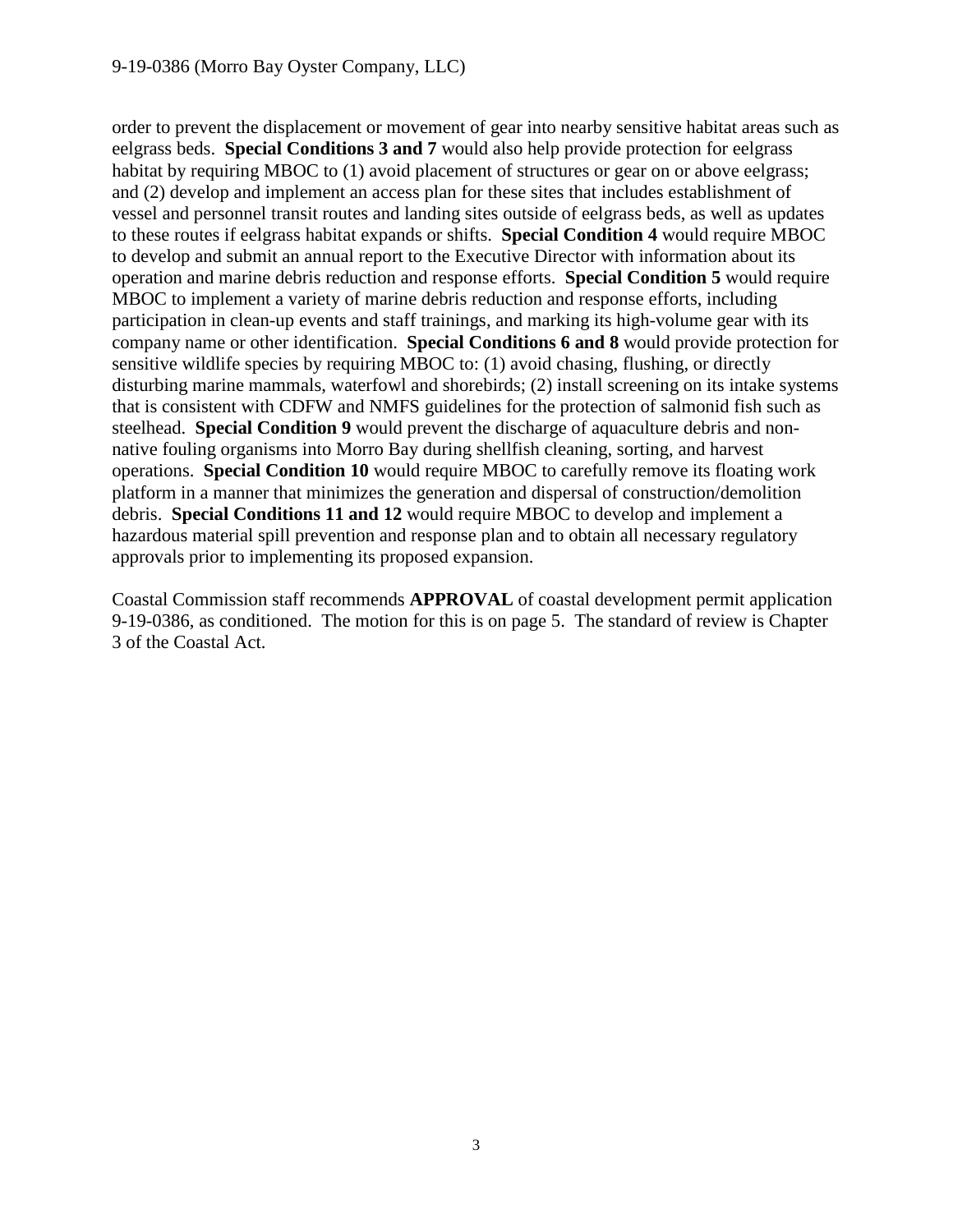# **TABLE OF CONTENTS**

## **APPENDICES**

**Appendix A** – [Substantive File Documents](#page-35-1) **Appendix B** – [Expanded Project Description](#page-38-0)

## **EXHIBITS**

**Exhibit 1 –** [Project Area](https://documents.coastal.ca.gov/reports/2019/12/F13a/F13a-12-2019-exhibits.pdf) 

**Exhibit 2** [- Existing and Proposed Cultivation Beds](https://documents.coastal.ca.gov/reports/2019/12/F13a/F13a-12-2019-exhibits.pdf)

**Exhibit 3** [- Configuration of Existing and Proposed Elevated Longline Cultivation Beds](https://documents.coastal.ca.gov/reports/2019/12/F13a/F13a-12-2019-exhibits.pdf)

- **Exhibit 4** [California Department of Public Health Map of Approved Shellfish](https://documents.coastal.ca.gov/reports/2019/12/F13a/F13a-12-2019-exhibits.pdf) 
	- [Cultivation Areas](https://documents.coastal.ca.gov/reports/2019/12/F13a/F13a-12-2019-exhibits.pdf)

**Exhibit 5 -** [Schematic Diagram of Work Platform](https://documents.coastal.ca.gov/reports/2019/12/F13a/F13a-12-2019-exhibits.pdf)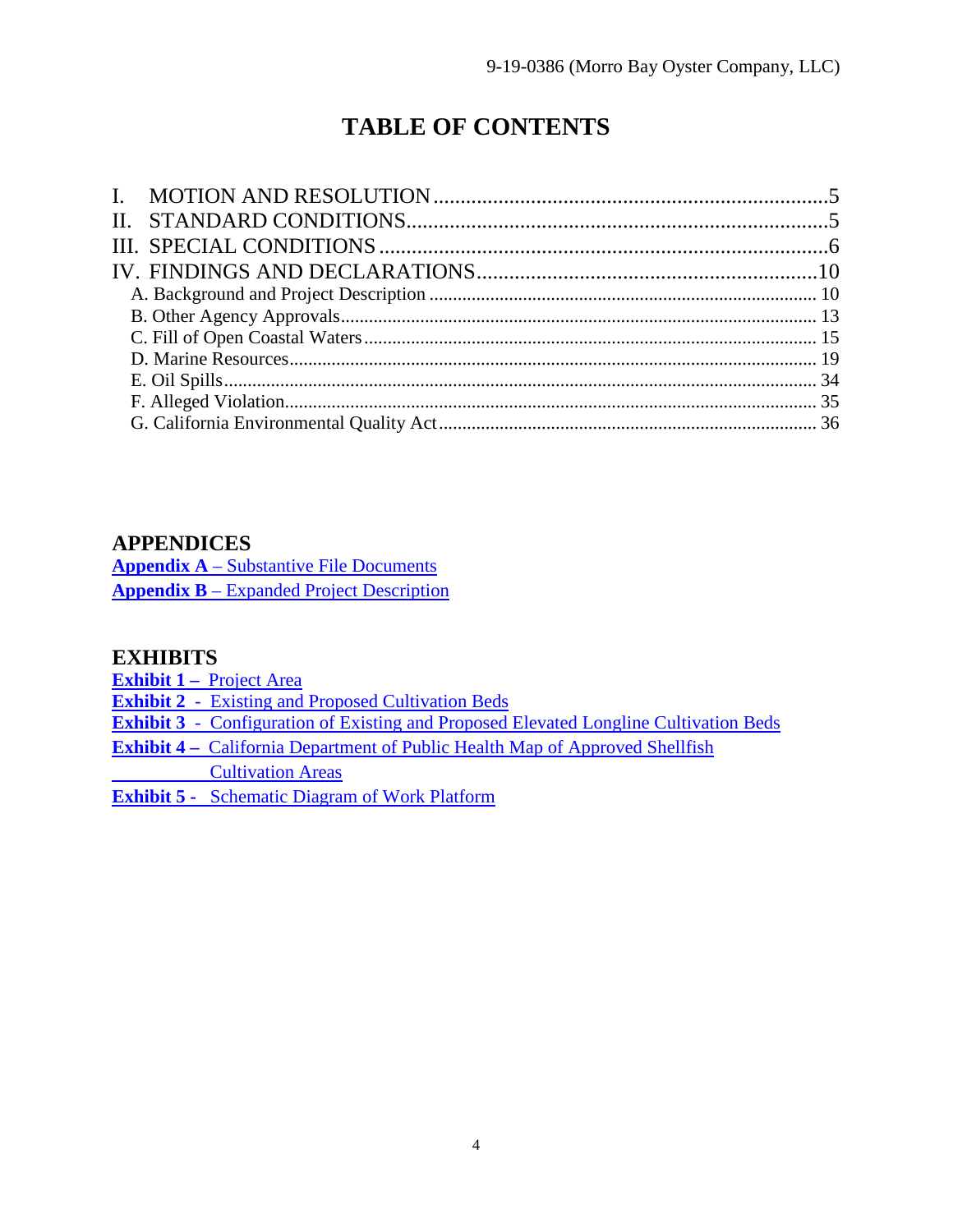## <span id="page-4-0"></span>**I. MOTION AND RESOLUTION**

## **Motion:**

*I move that the Commission approve Coastal Development Permit 9-19-0386 subject to the conditions set forth in the staff recommendation specified below.*

Staff recommends a **YES** vote on the foregoing motion. Passage of this motion will result in approval of the permit as conditioned and adoption of the following resolution and findings. The motion passes only by affirmative vote of a majority of Commissioners present.

## **Resolution:**

*The Commission hereby approves the Coastal Development Permit for the proposed project and adopts the findings set forth below on grounds that the development as conditioned will be in conformity with the policies of Chapter 3 of the Coastal Act. Approval of the permit complies with the California Environmental Quality Act because either 1) feasible mitigation measures and/or alternatives have been incorporated to substantially lessen any significant adverse effects of the development on the environment, or 2) there are no further feasible mitigation measures or alternatives that would substantially lessen any significant adverse impacts of the development on the environment.*

## <span id="page-4-1"></span>**II. STANDARD CONDITIONS**

- **1. Notice of Receipt and Acknowledgment**. The permit is not valid and development shall not commence until a copy of the permit, signed by the applicant or authorized agent, acknowledging receipt of the permit and acceptance of the terms and conditions, is returned to the Commission office.
- **2. Expiration**. If development has not commenced, the permit will expire two years from the date on which the Commission voted on the application. Development shall be pursued in a diligent manner and completed in a reasonable period of time. Application for extension of the permit must be made prior to the expiration date.
- **3. Interpretation**. Any questions of intent of interpretation of any condition will be resolved by the Executive Director or the Commission.
- **4. Assignment**. The permit may be assigned to any qualified person, provided assignee files with the Commission an affidavit accepting all terms and conditions of the permit.
- **5. Terms and Conditions Run with the Land**. These terms and conditions shall be perpetual, and it is the intention of the Commission and the applicant to bind all future owners and possessors of the subject property to the terms and conditions.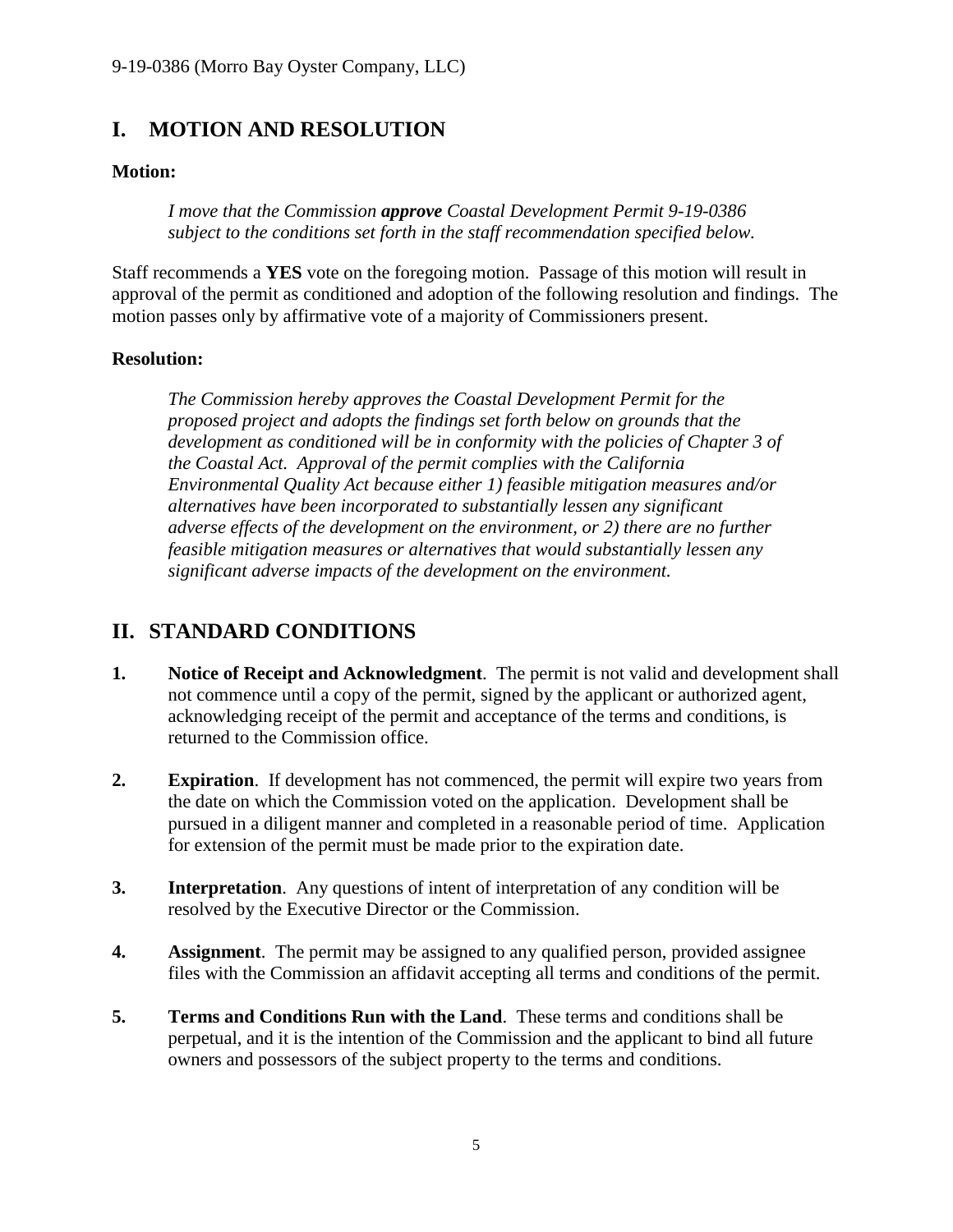## <span id="page-5-0"></span>**III. SPECIAL CONDITIONS**

- **1. Permit Term Limit.** This permit shall expire on May 3, 2029. If the term of MBOC's lease (State Water Bottom Lease Nos. M-614-01, Parcel 2) – also currently set to expire on May 3, 2029 - is amended or a new lease is issued by the California Fish and Game Commission, MBOC may submit an application for a permit amendment requesting an extension of the permit term. MBOC shall, no less than 60 days prior to permit expiration or the cessation of its operations on Lease No. M-614-01 Parcel 2, submit a complete application to amend this permit to remove all cultivation equipment and accumulations of oyster shell and return the lease area to a natural condition.
- **2. Bottom Bag Cultivation Areas.** The outer perimeter of MBOC's untethered bottom bag cultivation bed shown approximately on **[Exhibit 2](https://documents.coastal.ca.gov/reports/2019/12/F13a/F13a-12-2019-exhibits.pdf)** shall be clearly marked. To prevent loss of bottom bags and displacement outside of this cultivation bed, placement of untethered bottom bags shall be limited to the area within these marked perimeters and all untethered bottom bags shall be stocked with no less than two gallons of large oysters. If bottom bags with lower volumes of oysters or smaller sizes are used, they shall be affixed to lines secured to the mudflats within the bottom bag cultivation bed.
- **3. Cultivation Site Access Plan.** PRIOR TO ISSUANCE OF THE COASTAL DEVELOPMENT PERMIT, MBOC shall submit, for Executive Director review and written approval, a Cultivation Site Access Plan that includes: (1) a map showing the travel routes and landing or cultivation bed access sites that MBOC's vessels and personnel shall use to access its various operation areas; (2) procedures (such as employee training, use of lookouts and/or speed restrictions) to limit herding or flushing of black brant, shorebirds, or marine mammals within Morro Bay; (3) procedures to avoid injury or disturbance to sensitive habitat areas such as eelgrass beds and marine mammal haul outs, including avoiding passage through and landing in such areas during lower tides and updates of vessel and personnel access routes if sensitive habitat areas expand or shift. Upon approval by the Executive Director, MBOC shall implement the Cultivation Site Access Plan.
- **4. Annual Report.** By March 1 of each year, MBOC shall submit to the Executive Director an annual report with information regarding the results of the prior year's quarterly cleanup events carried out as described in **Special Condition 5** and the date of training, training materials, meeting minutes, and list of attendees from the Marine Debris Reduction Training described in **Special Condition 5(C)**. In addition, the annual report shall include information on the estimated number of cultivation bags and/or baskets lost, replaced, and recovered throughout the course of the year, as well as any design, management, or operational changes implemented to address issues that have arisen with the expanded use of elevated cultivation bags and/or baskets. The annual report shall also include a description of any significant changes to the type, quantity and configuration of cultivation equipment that are being considered and any resource or operational challenges that are emerging (such as bird roosting or changes to eelgrass habitat).
- **5. Marine Debris Reduction and Management.** MBOC shall carry out operations consistent with the following marine debris reduction and management practices: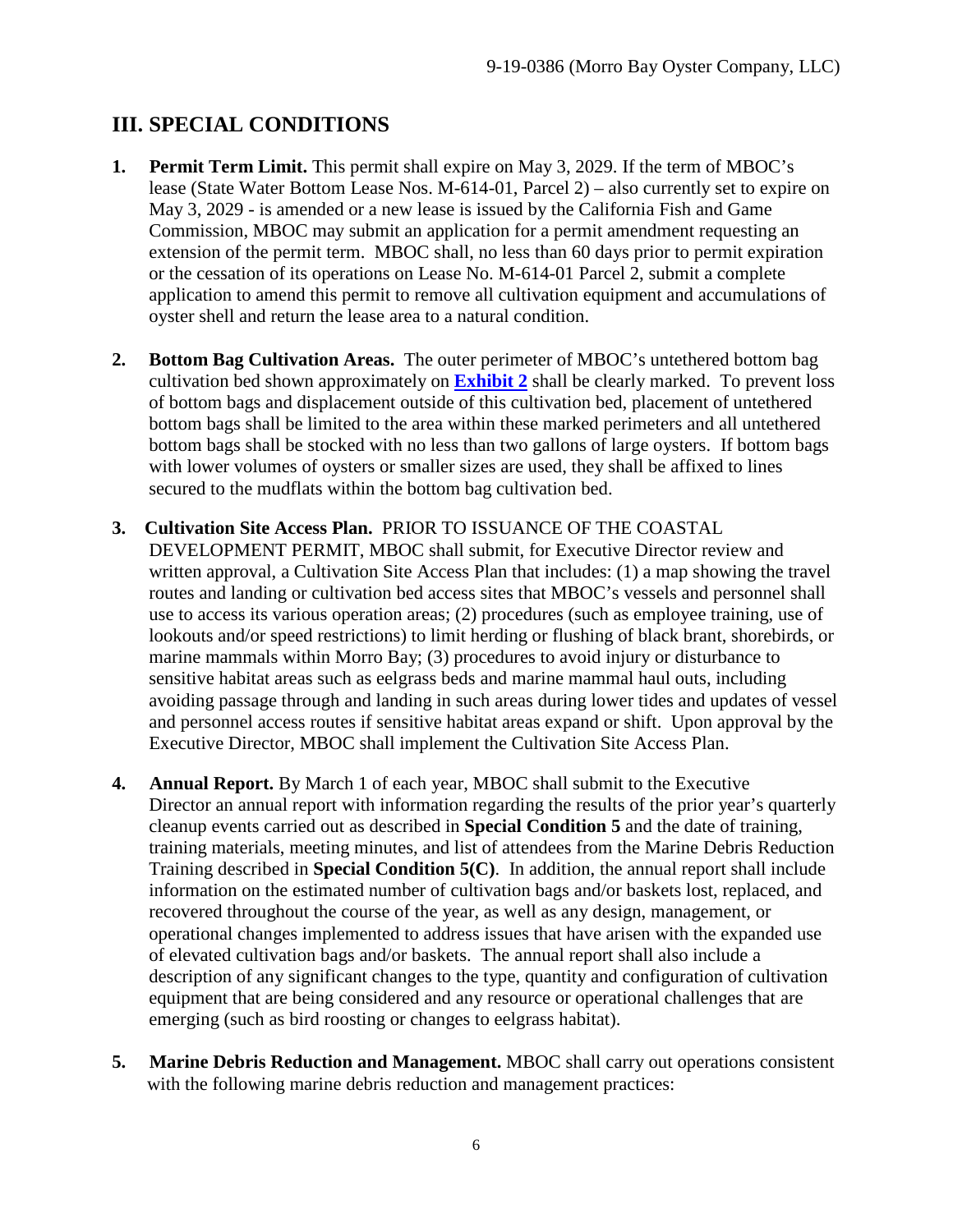- **A. Storm Damage and Debris**. As soon as safely and reasonably possible following storm or severe wind or weather events, MBOC shall patrol all of its active cultivation areas for escaped or damaged aquaculture equipment. All equipment that cannot be repaired and placed back into service shall be properly recycled or disposed of at an appropriate onshore facility. In addition, MBOC shall retrieve or repair any escaped or damaged aquaculture equipment that it encounters while conducting routine daily and/or monthly maintenance activities associated with shellfish culture (e.g. bed inspections, shellfish harvest and planting). If the escaped gear cannot be repaired and replaced on the shellfish bed, it shall be properly recycled or disposed of on land.
- **B. Gear Marking and Replacement.** MBOC shall mark shellfish culture bags (bottom bags, floating bags and hanging bags), baskets, and floats in an easily identifiable manner with identification information including its company name. Markings shall be securely attached and robust enough to remain attached and legible after an extended period in the marine environment (e.g. heat transfer, hot stamp, etching, etc.). Existing cultivation bags and floats currently in use shall be marked or replaced with marked versions when replanted and all unmarked gear shall be replaced in this way WITHIN 18 MONTHS OF THE COMMISSION'S APPROVAL OF THIS COASTAL DEVELOPMENT PERMIT. MBOC shall also complete the replacement of all plastic wrapped Styrofoam block floats with crab floats (or similarly robust and durable buoys/floats) within 12 months of the Commission's approval of this permit. In the event that its shellfish culture gear or equipment becomes displaced or dislodged from culture beds, it shall be MBOC's responsibility to retrieve the material from the shoreline, open water, eelgrass beds, mudflat, or submerged bottom with minimal damage to the resources affected. Once located, such material shall be removed as soon as feasible and properly disposed of, recycled, or returned to use.
- **C. Marine Debris Reduction Training.** WITHIN 30 DAYS OF ISSUANCE OF THIS COASTAL DEVELOPMENT PERMIT, MBOC shall implement an employee training regarding marine debris issues, including covering how to identify culture gear or associated materials (marking stakes, support posts, longlines, label tags, clasps, etc.) that are loose or at risk of becoming loose, proper gear repair methods, and how to completely remove gear from out-of-production areas. Particular focus shall be placed on management and maintenance practices to reduce the loss of any gear type that is frequently lost or consistently found during bay cleanup and inspection activities. This training shall be repeated on an annual basis throughout the term of the permit. During trainings, MBOC's employees shall be encouraged to consider and implement field and management practices that reduce the amount of small plastic gear (such as zip-ties, tags and fasteners) and non-biodegradable material (such as PVC stakes and nylon or polypropylene rope) used in its operations.
- **D. Cleanup Events.** MBOC shall carry out quarterly cleanup events in Morro Bay in coordination with other interested parties or organizations. Cleanup events shall include walking different portions of the bay and shorelines to pick up escaped shellfish gear and other trash (regardless of whether it is generated by the project). Particular focus shall be placed on the collection and removal of shellfish cultivation equipment (wires, stakes, etc.) abandoned within MBOC's lease area by prior operators. The volume and type of shellfish gear collected and the cleanup location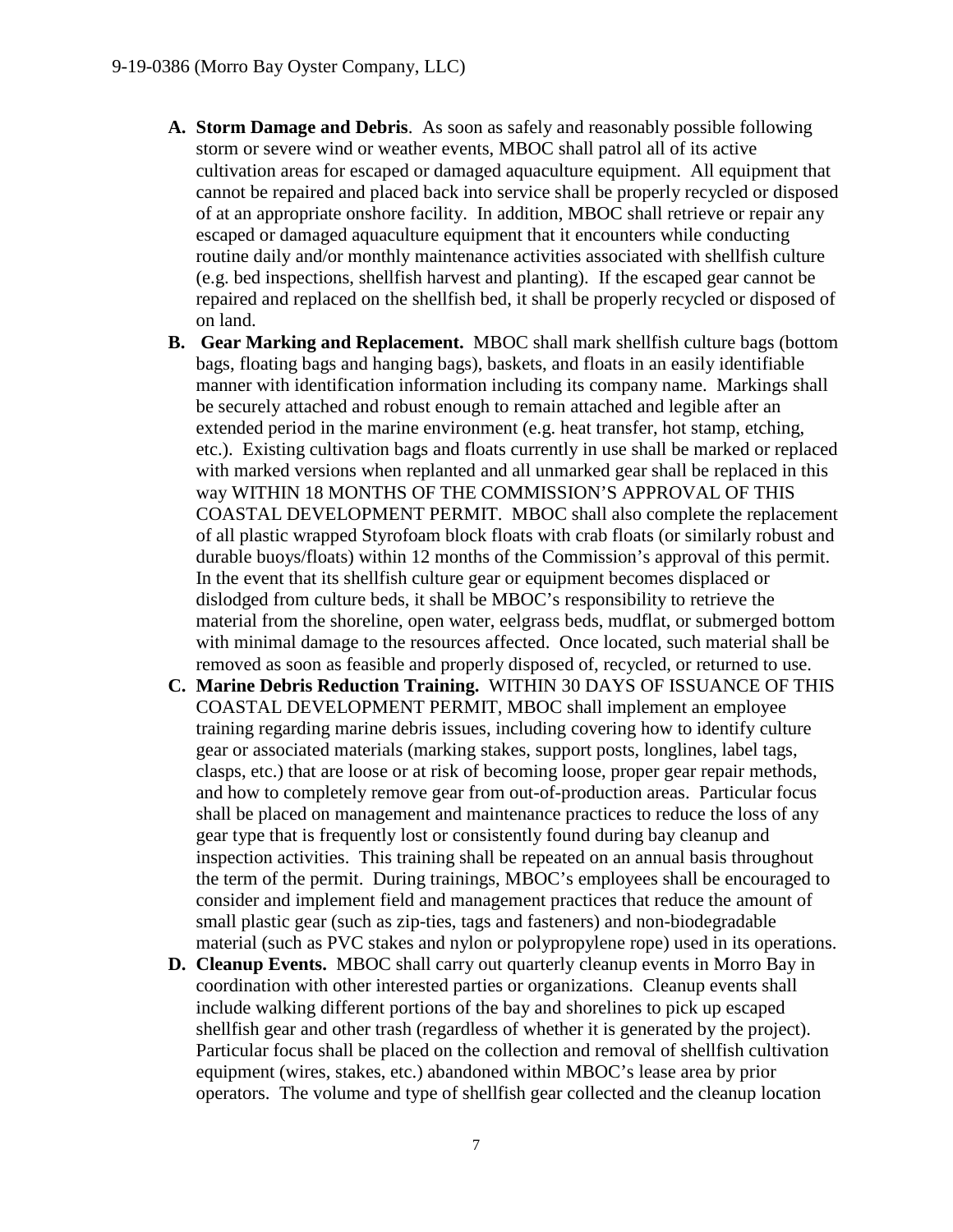(marked on a map) and duration of cleanup activity shall be recorded and documented in the annual report submitted to the Executive Director. If persistent discoveries of certain gear types are made, MBOC shall evaluate (and if feasible, implement use of) alternative gear types or practices that would reduce these consistent sources of debris.

- **E. Ongoing Operations.** MBOC shall not leave or temporarily store tools, loose gear, or construction materials on its leased tidelands or surrounding areas. All aquaculture gear installed on and in use in active cultivation sites shall be kept neat and secure and maintained in functional condition. MBOC shall carry out regular bed inspections and maintenance activities to help ensure that broken, collapsed, fallen, or buried gear is fixed or removed in a timely manner.
- **F. Bed Cleaning at Harvest.** At the time of harvest of each cultivation area, MBOC shall carry out a thorough inspection to locate and remove loose, abandoned or out of use equipment, tools, and accumulations of oysters from the surrounding substrate. Oyster shell shall not be intentionally placed or deposited within the lease outside of cultivation gear, and oysters or oyster shell accidentally spilled during cultivation or harvest shall be immediately collected and removed.
- **G. Excessive Gear Loss or Maintenance Failures.** If the Executive Director determines that MBOC is responsible for consistently extensive loss of aquaculture equipment (including bottom bags, cultivation baskets or floats) into the marine environment or is consistently failing to maintain its equipment in an intact and serviceable condition, MBOC shall, within 60 days of the Executive Director's written notification, submit a permit amendment to modify its cultivation equipment and/or operational practices to minimize equipment loss and mitigate impacts to affected habitat.
- **6. Wildlife Disturbance.** During vessel transit, harvest, maintenance, inspection, and planting operations, MBOC shall avoid approaching, chasing, flushing, or directly disturbing shorebirds, waterfowl, seabirds, or marine mammals.
- **7. Protection of Eelgrass Habitat.** No shellfish cultivation equipment, anchors, or other structures, gear or equipment shall be installed or placed on, in, or over eelgrass habitat, as determined by the Executive Director using the definition of eelgrass habitat in the National Marine Fisheries Service's October 2014 California Eelgrass Mitigation Policy (CEMP) or within any area identified by the National Marine Fisheries Service as important to eelgrass recovery in Morro Bay. Prior to placing or installing structures or equipment on any shellfish cultivation area not shown on **[Exhibit 2](https://documents.coastal.ca.gov/reports/2019/12/F13a/F13a-12-2019-exhibits.pdf)** as an existing cultivation areas, MBOC shall submit, for Executive Director review and approval, information collected within the most recent eelgrass growing season (April through October) demonstrating that no eelgrass is present within the area in which installation or placement is proposed. If eelgrass is present or the Executive Director does not approve the information (for example, because it is inconclusive, out of date, of inadequate resolution, or improperly collected), MBOC shall retain the services of a qualified, independent third party to carry out an eelgrass survey of that area. The survey shall be carried out consistent with the methodology and protocols established in the CEMP and shall be carried out during the eelgrass growing season in which installation activities will occur (or the previous growing season if installation will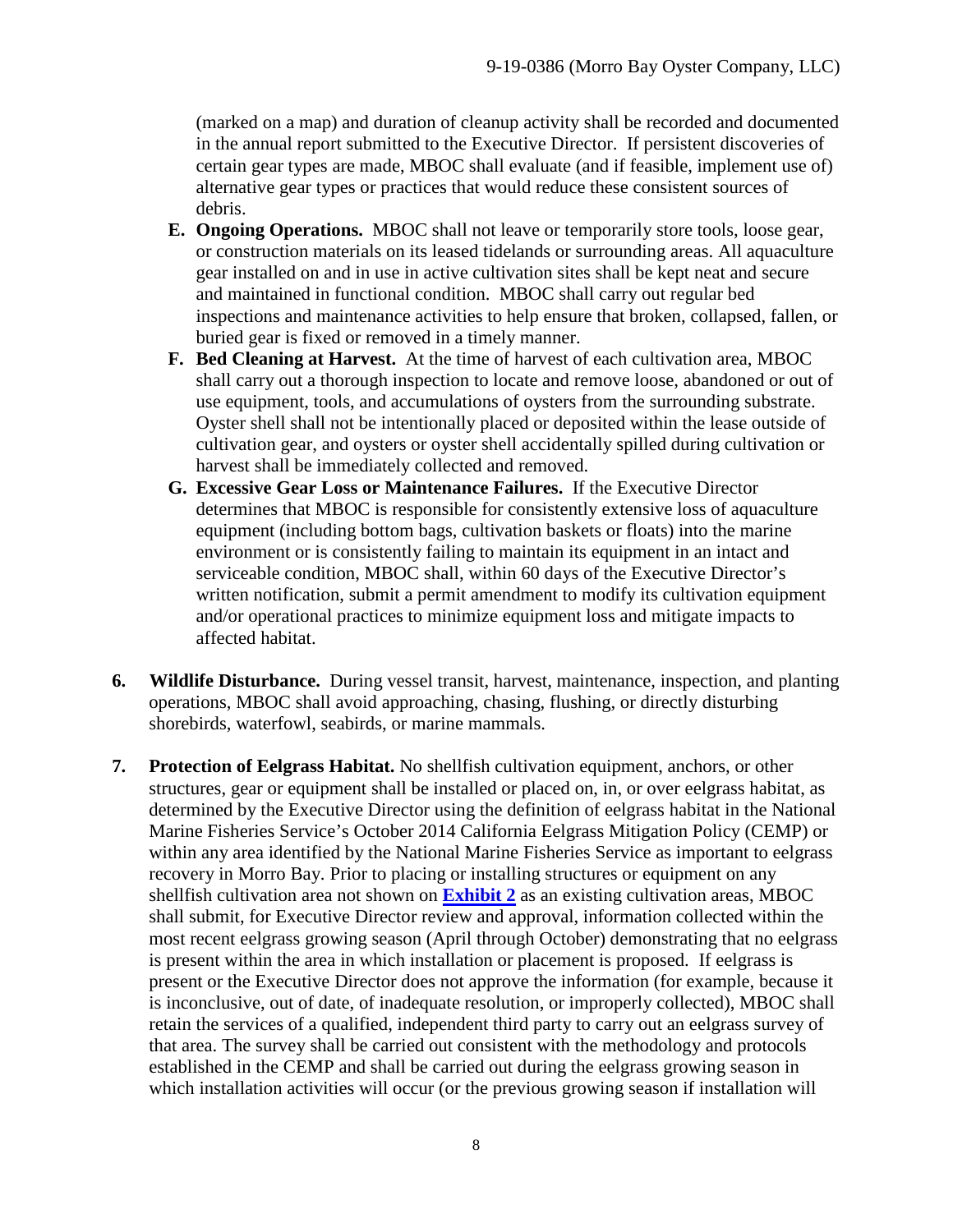occur after the completion of one growing season and prior to the start of the next). Within 30 days of survey completion, the results of the eelgrass survey shall be provided to the Executive Director for review and approval along with a map or diagram showing the footprint and location of proposed cultivation structures and equipment relative to nearby eelgrass habitat and demonstrating that installation within eelgrass habitat, as defined in the CEMP, will not occur. While installation of shellfish cultivation structures and equipment shall be prohibited within eelgrass habitat, as defined in the CEMP, if such eelgrass habitat moves or expands into areas with existing fixed cultivation structures and/or equipment (elevated or floating longlines), MBOC may continue to maintain and use these areas for shellfish cultivation.

MBOC shall install all cultivation equipment (elevated longlines or floating longlines) within new cultivation beds using the configuration and spacing described in this report (and shown in **[Exhibit 3](https://documents.coastal.ca.gov/reports/2019/12/F13a/F13a-12-2019-exhibits.pdf)**; five feet between lines, ten feet between groups of three or four lines, 15 feet and 30 feet between cultivation beds). If the National Marine Fisheries Service identifies a wider spacing or reduced density of equipment that would promote eelgrass recovery, new cultivation beds shall be installed with that spacing and/or density.

- **8. Intake System Design.** All intake systems used by MBOC to supply water from Morro Bay for maintenance or shellfish cleaning, sorting or washing shall be designed with intake screens designed consistent with California Department of Fish and Wildlife and National Marine Fisheries Service guidelines for protection of juvenile salmonids by having: (a) mesh openings of no more than 3/32 inches; and (b) a maximum intake water velocity of 0.33 feet per second. WITHIN 30 DAYS OF ISSUANCE OF THIS COASTAL DEVELOPMENT PERMIT, MBOC shall provide, for Executive Director review and approval, evidence that intake screens meeting these standards have been installed on all intake systems used by MBOC to supply water from Morro Bay for its operations.
- **9. Discharge of Materials.** MBOC shall not intentionally dispose of or release any equipment or waste, including lines, buoys, cultivation bags, baskets, fasteners and other equipment, or living or dead shellfish, shells, or non-native fouling organisms into the marine environment. All biofouling organisms and biological materials removed during oyster cleaning, sorting, and packing operations shall be collected and disposed of at an appropriate upland facility. No direct discharge of wash water or biofouling materials into Morro Bay shall occur during maintenance, cleaning, sorting or packing operations.
- **10. Work Platform.** WITHIN 12 MONTHS OF COMMISSION APPROVAL OF THIS COASTAL DEVELOPMENT PERMIT, MBOC shall fully remove from Morro Bay its existing floating work platform and all associated barges, rafts and moorings. Demolition or deconstruction activities on the floating work platform (including removal of machinery and associated equipment) shall be limited to only those necessary to prepare the platform and its associated barges to be towed to the nearest appropriate marina or boat ramp and removed from the bay. All subsequent deconstruction, cleaning or demolition activities shall be carried out onshore at MBOC's facility, and all resulting debris and waste shall be properly recycled or transported to a certified waste disposal facility. No subsurface cleaning or scraping of the work platform rafts shall be carried out within Morro Bay. Within 30 days of the completion of floating work platform removal, MBOC shall provide, for Executive Director review and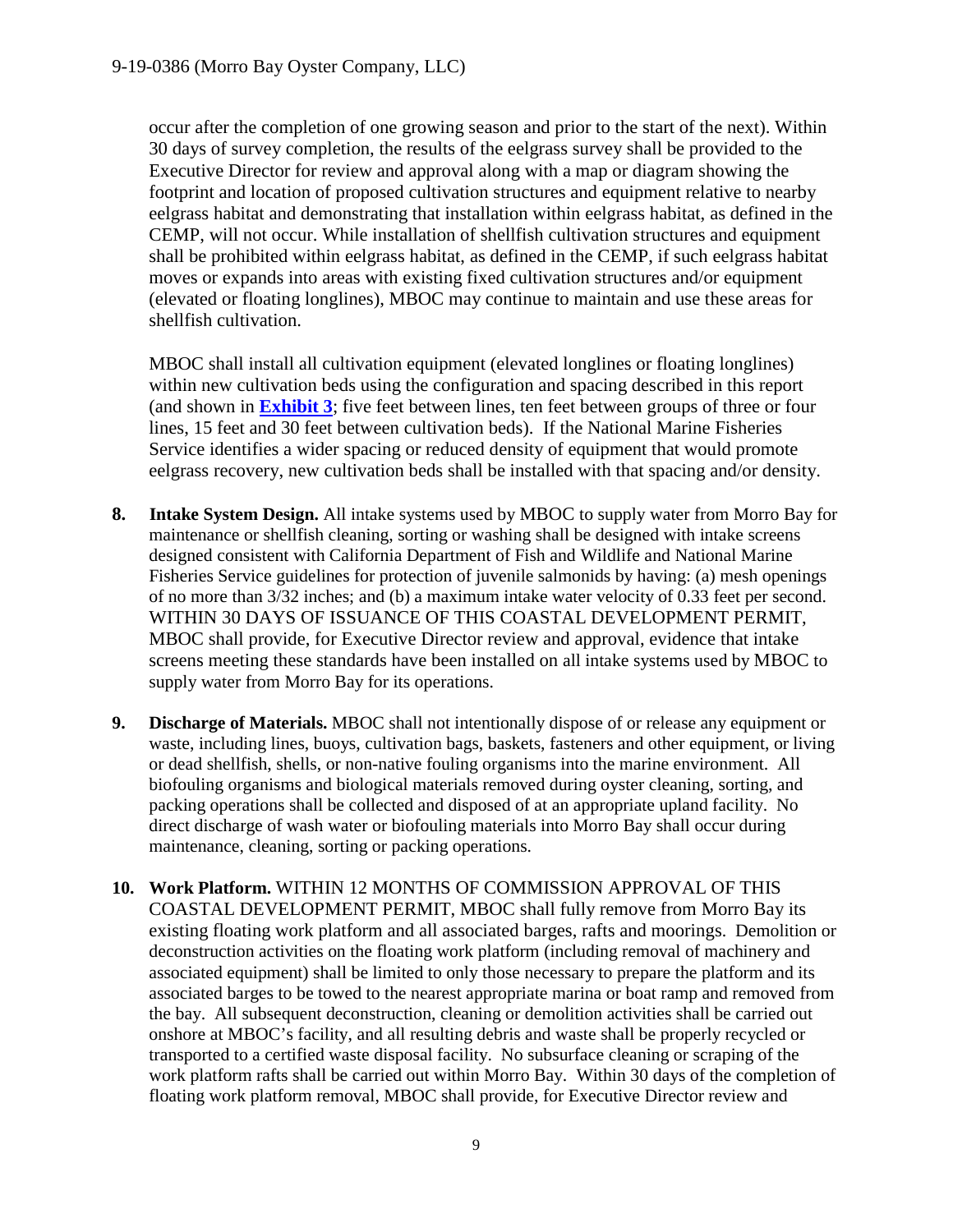approval, the results of a benthic survey carried out within the former footprint of the work platform. All aquaculture debris observed during this survey shall be removed by MBOC.

Placement or installation of a new or replacement floating work platform shall require an amendment to this coastal development permit and submittal of evidence that the Fish and Game Commission has approved operation of such a facility on State Water Bottom Lease No. M-614-01, Parcel 2.

- **11. Hazardous Material Spill Prevention and Response Plan.** WITHIN 60 DAYS OF ISSUANCE OF THIS COASTAL DEVELOPMENT PERMIT, MBOC shall submit for Executive Director review and written approval, a project specific Spill Prevention and Response Plan (SPRP) for work vessels, barges, and gasoline powered machinery that will be used during project construction and operational activities. MBOC and its personnel shall be trained in, and adhere to, the emergency procedures and spill prevention and response measures specified in the SPRP during all project installation and operations. The SPRP shall provide for emergency response and spill control procedures to be taken to stop or control the source of the spill and to contain and clean-up the spill. The SPRP shall include, at a minimum: (a) identification of potential spill sources and quantity estimates of a project specific reasonable worst case spill; (b) identification of prevention and response equipment and measures/procedures that will be taken to prevent potential spills and to protect marine and shoreline resources in the event of a spill. Spill prevention and response equipment shall be kept onboard project vessels and barges at all times; (c) a prohibition on vessel fueling/refueling activities outside of designated fueling stations and limitation on equipment refueling to no more than five gallons, carried out with spill prevention and response protocols in place; and (d) emergency response and notification procedures, including a list of contacts to call in the event of a spill.
- **12. Other Agency Review and Approval.** PRIOR TO COMMENCEMENT OF PROPOSED CONSTRUCTION AND/OR INSTALLATION ACTIVITES for new oyster cultivation beds, MBOC shall submit to the Executive Director written evidence that any necessary permits, permissions, approvals, and/or authorizations for the approved project have been granted, including those from the Regional Water Quality Control Board, California Fish and Game Commission and U.S. Army Corps of Engineers. Any changes to the approved project required by these agencies shall be reported to the Executive Director. No changes to the approved project shall occur without an amendment to this permit unless the Executive Director determines that no amendment is legally necessary. Proposed construction and/or installation activities shall not proceed if one or more authorizations from other agencies are not issued.

## <span id="page-9-0"></span>**IV. FINDINGS AND DECLARATIONS**

## <span id="page-9-1"></span>**A. BACKGROUND AND PROJECT DESCRIPTION**

The area dedicated to oyster cultivation in Morro Bay and its overall production has changed significantly over the past several decades. One of the primary drivers for these changes is the bay's water quality. Because oysters are filter feeders that can accumulate contaminants from the surrounding waters, the water quality of oyster cultivation areas is closely monitored and regulated by the California Department of Public Health (CDPH). Beginning in the late 1970s,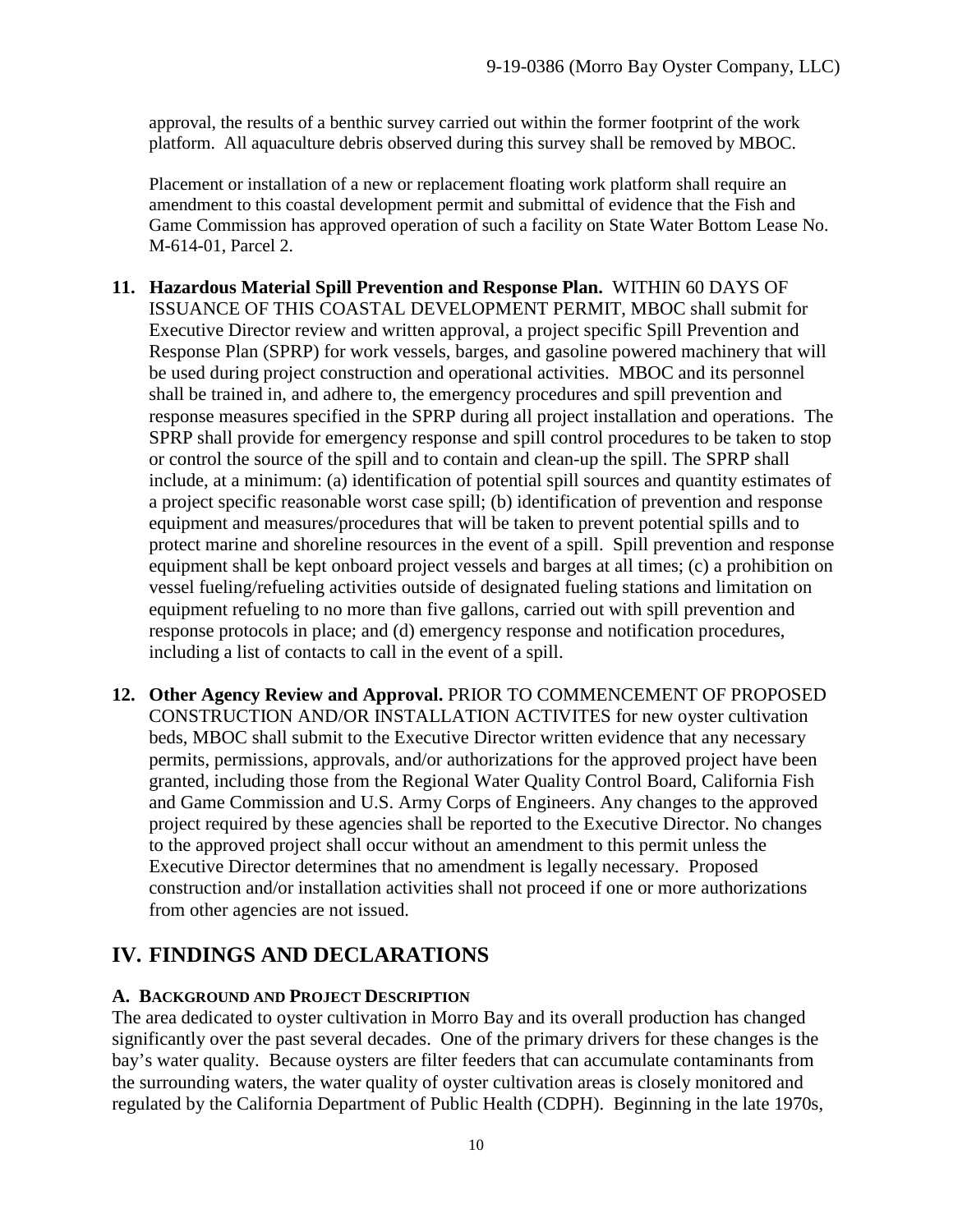failed water quality sampling events in Morro Bay periodically triggered temporary closures for oyster harvesting as CDPH actively worked to allow the aquaculture operations to remain in place while simultaneously safeguarding public health (CDPH 2018). These short-term closures presented an ongoing challenge to aquaculture operations in Morro Bay and eventually contributed to a permanent reduction in its aquaculture lease areas from over 700 acres in 1988 to less than 300 in 1991. Even with this reduction in acreage, regular water quality and contaminant sampling and active management by CDPH has continued to be necessary.

The Central Coast Regional Water Quality Control Board, CDPH, Morro Bay National Estuary Program, Cal Poly State University and others have carried out extensive investigations of Morro Bay's water quality issues over the years (including studies, survey reports, comprehensive sampling efforts or evaluations in 1979, 1984, 1985, 1986, 1987, 1996, 1999, 2002, 2007, 2013 and 2018). Currently, shellfish cultivation is prohibited on over 200 of the 280 acres of remaining aquaculture lease areas in Morro Bay, and the remaining areas (approximately 73 acres) are carefully regulated by CDPH as "conditionally approved," as shown in **[Exhibit 4](https://documents.coastal.ca.gov/reports/2019/12/F13a/F13a-12-2019-exhibits.pdf)**.

Of the lease area held by Morro Bay Oyster Company, LLC (MBOC), approximately 12.6 acres are conditionally approved for cultivation and harvest. This designation has been used by CDPH in Morro Bay since 1979 and means that harvesting oysters there is prohibited seasonally or following rainfall and storm events (CDPH 2018). Consistent with this designation, MBOC is prohibited from harvesting for direct marketing from the conditionally approved portions of its lease area – M-614-01, Parcel 2 – during the months of November through January. During the months of February through October, closures are put into effect by CDPH based on rainfall levels.

In addition to the oyster cultivation operations that MBOC carries out in Morro Bay, a second company also grows shellfish there. This company, Grassy Bay Oyster Company, operates on two of its own lease areas, makes use of similar cultivation methods as those used by MBOC, and was recently issued a CDP by the Commission, authorizing both after-the-fact and proposed operations (CDP No. 9-18-0278).

MBOC's CDP application also includes after-the-fact and proposed elements. Specifically, MBOC is requesting after-the-fact authorization for ten years of installing and using shellfish cultivation structures without benefit of a permit, including the 40 floating longlines, 15 elevated longlines, 100 bottom bags, two nursery rafts and an approximately 2,600 square foot floating work platform that it currently uses. Additionally, MBOC is seeking authorization to expand its operations to include up to 140 additional floating or elevated longlines across approximately six acres of new cultivation beds, 200 additional bottom bags across an approximately 3,000 square foot cultivation bed, replacement of its 40 floating longlines with elevated longlines, and replacement of its 2,600 square foot floating work platform. MBOC's existing and proposed cultivation methods are more fully described in **[Appendix B](#page-38-0)**.

## **Shellfish Species**

All of MBOC's existing operation is focused on planting, growing and harvesting the Pacific oyster (*Magallana gigas*/*Crassostrea gigas*). This species is considered to be native to Japan but is one of the most popular shellfish species for aquaculture in California and many other coastal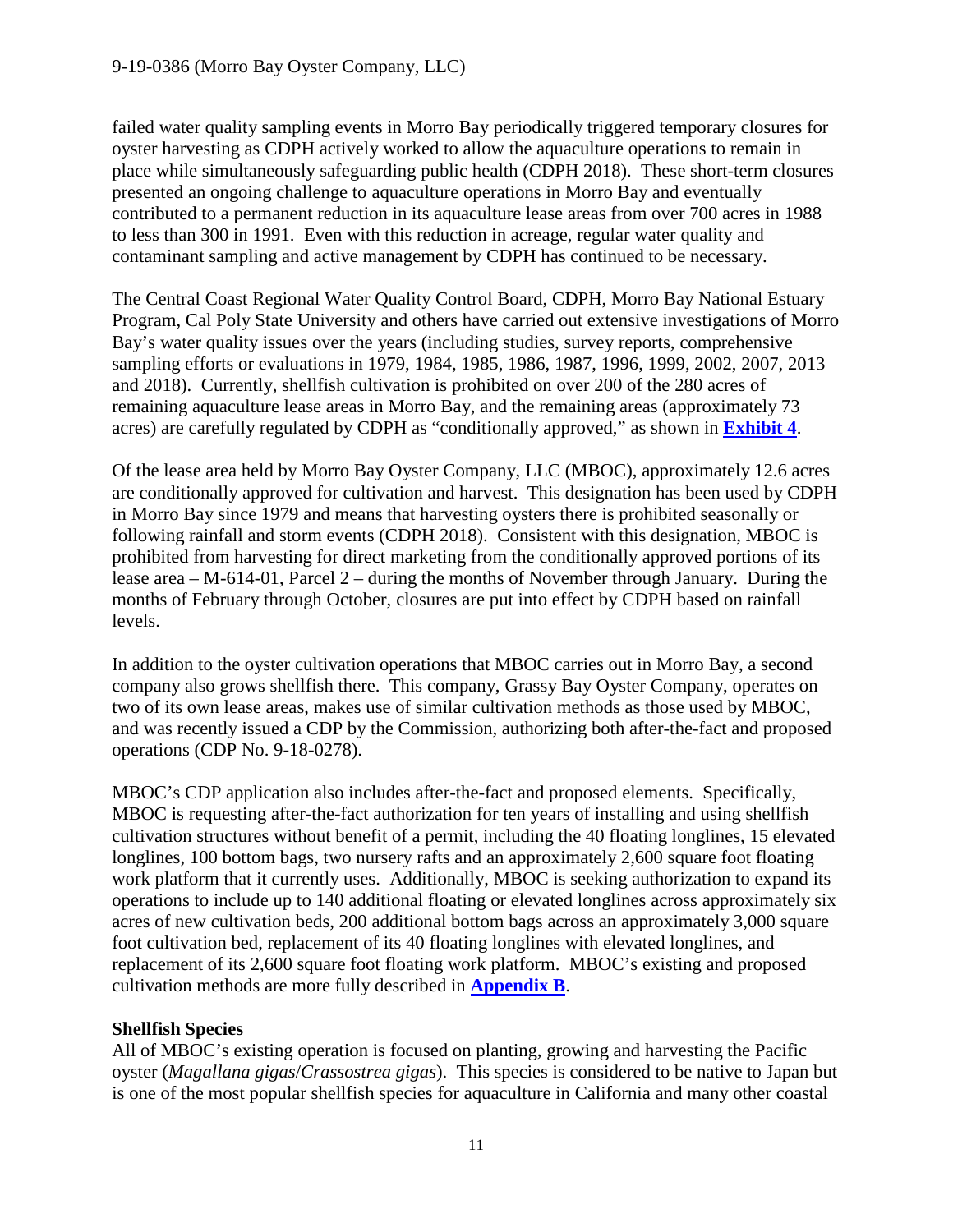areas worldwide. Based on historic records, the Pacific oyster has been cultivated nearly continuously in Morro Bay since the 1930s. Although in a growing number of locations in southern California this species is known to be able to escape cultivation and establish wild populations, there is no record or evidence that this has occurred in Morro Bay or surrounding areas. If such records or evidence becomes available, MBOC could change its cultivation practices to exclusively use triploid Pacific oysters. Originally developed by aquaculture researchers to augment meat quality and growth rates, triploid oysters have an extra chromosome that also renders them nearly completely sterile and thus virtually incapable of establishing selfsustaining populations in the wild.

MBOC is also seeking to diversify its operation to include two additional species of oysters, the non-native Kumamoto oyster (*Crassostrea sikamea*) and the native Olympia oyster (*Ostrea lurida*). However, the lease issued to MBOC by the California Fish and Game Commission (State Water Bottom Lease No. M-614-01, Parcel 2) prohibits cultivation of these species and MBOC has not yet begun the process of requesting an amendment to its lease to eliminate that prohibition. If such a lease amendment is approved by the California Fish and Game Commission, MBOC could seek a corresponding amendment to its coastal development permit to include cultivation of these additional oyster species.

## **Floating Work Platform**

Because the existing work platform has been in use for many years and some of its components are starting to degrade, MBOC proposes to fully remove it and replace it with a redesigned version supported by a series of new barges. Removal of the existing work platform would be accomplished by towing it to shore for deconstruction, removal from the bay and disposal.

Although MBOC has proposed in its coastal development permit application to replace the floating work platform with another similarly designed facility, its state water bottom lease only authorizes the lease area to be used for shellfish cultivation using specified methods. MBOC's lease does not allow for other operations – such as the installation and use of a floating work platform for oyster sorting, cleaning, packing, equipment storage and employee support facilities (restrooms, wash stations, break areas, etc.). As described further below, Commission staff reached out directly to the agencies responsible for the issuance and oversight of state water bottom leases for aquaculture – the California Fish and Game Commission and California Department of Fish and Wildlife – and confirmed that aquaculture leases are to be used exclusively for shellfish cultivation, and that MBOC is not authorized to maintain and use a floating work platform on its lease for other types of operations.

To resolve this issue, **Special Condition 10** would require MBOC, within 12 months, to remove its existing unauthorized floating work platform and all associated barges and moorings. **Special Condition 10** would also require MBOC to carry out an inspection or survey of the seafloor below the work platform shortly after its removal and to collect, remove and properly dispose of any aquaculture material or marine debris it encounters. If, subsequent to the removal of the floating work platform and clean-up of its mooring site, MBOC is able to obtain authorization from the California Fish and Game Commission to install and operate a floating work platform on its lease, MBOC may apply for an amendment to its coastal development permit to pursue such development.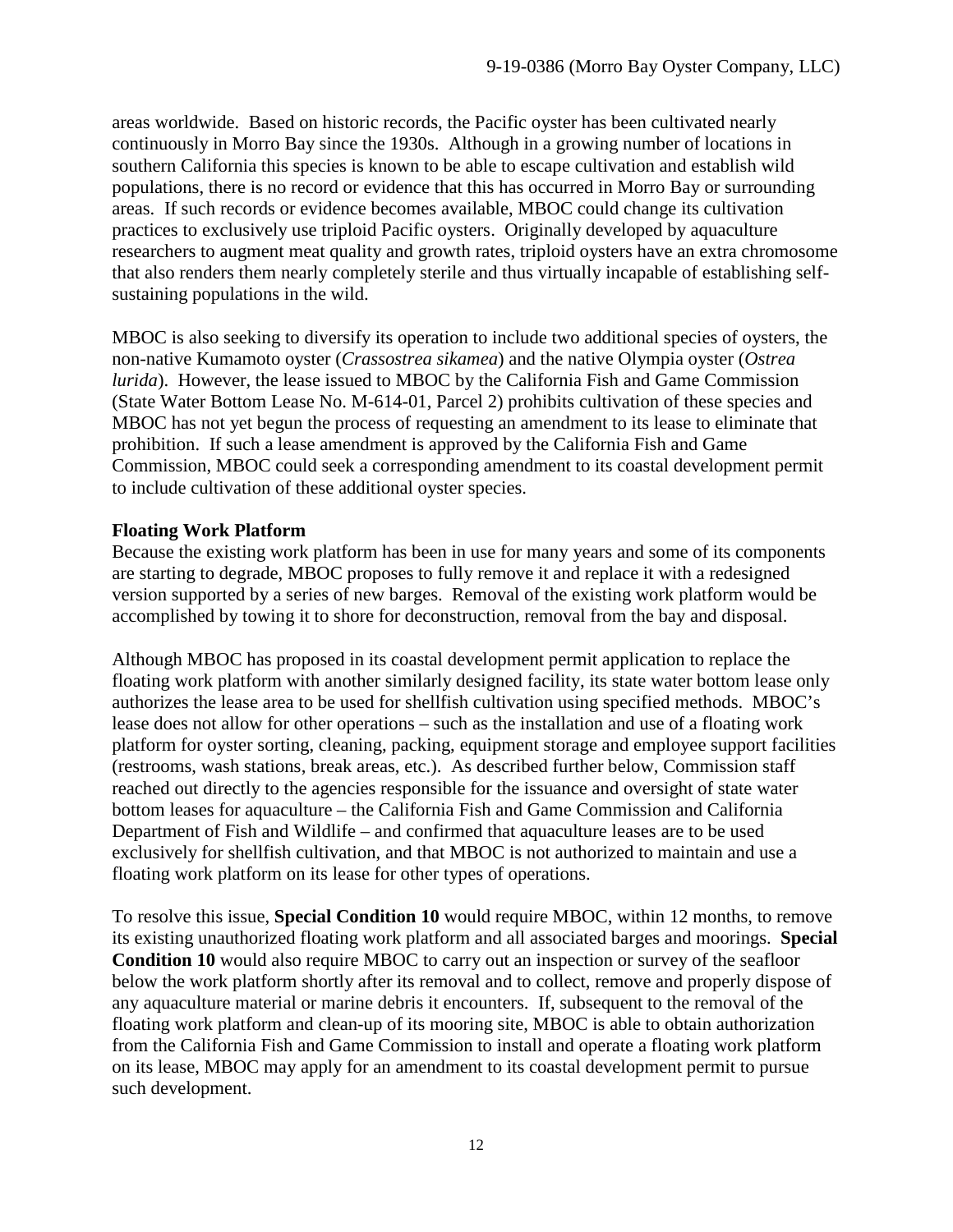After its floating work platform is removed from Morro Bay, the activities currently carried out on it by MBOC (shellfish sorting, cleaning, packing, employee support facilities, etc.) could be relocated to MBOC's onshore facilities or support vessels, as is common practice with similar shellfish aquaculture operations elsewhere in the state. Although the recently issued coastal development permit for the other shellfish farm in Morro Bay, Grassy Bar Oyster Company (CDP No. 9-18-0278), included a much smaller work platform used for a more limited range of activities, during its review of that application Commission staff was not aware of the limitations on the uses that could be carried out within and authorized by the Fish and Game Commission on aquaculture leases. Staff of the California Fish and Game Commission will be evaluating the Grassy Bar Oyster Company operation further and working directly with that company to resolve any lease compliance issues associated with its work platform.

#### **Planting, Harvest and Maintenance Activities**

MBOC's planting, harvest and maintenance activities would primarily be carried out on its intertidal lease area during low tides when the cultivation equipment is exposed and its personnel can walk among it. To move personnel and equipment between its cultivation areas and work barge, MBOC would use one or more of its flat bottom vessels (particularly during large plantings or harvests). Maintenance activities on the lease areas include inspecting and collecting cultivation bags for sorting approximately every two weeks. This activity is carried out using hand labor at low tides.

#### **Vessel Use and Transit Route**

MBOC's operations on its lease areas would be primarily reliant on the use of its 18 foot, 21 foot and 25 foot skiffs. Based on the number of oysters being grown and the season, these vessels would access MBOC's cultivation beds up to several times per week and would frequently move between the cultivation beds and work platform. Depending on the tidal height, vessels would be temporarily anchored adjacent to the work platform, cultivation bed, or at the edge of available deeper water channels. Upon removal of the work platform within 12 months, pursuant to Special Condition 10, MBOC would adjust its vessel routes to move directly between cultivation beds and MBOC's onshore facility or nearby docks and marinas.

Vessel transit would also frequently occur between the lease area and MBOC's onshore facility at 1287 Embarcadero and the adjacent boat slips it uses to store its vessels. Vessel trips also occur between the marina operated by California State Parks and the launch ramps at Tidelands Park Marina. On a typical week, MBOC estimates between 10 and 12 roundtrips for its vessels along this roughly 1.5 mile route. These trips would be used to transport personnel and equipment from shore to the work barge. Two of MBOC's vessels would also be used to support planting and harvesting operations at higher tides, and to transport loads of shellfish or equipment between the cultivation sites and work barge.

## <span id="page-12-0"></span>**B. OTHER AGENCY APPROVALS**

## **U.S. Army Corps of Engineers**

Morro Bay Oyster Company, LLC (MBOC) does not currently have a permit or other required authorization from the U.S. Army Corps of Engineers (ACOE) for its existing operation or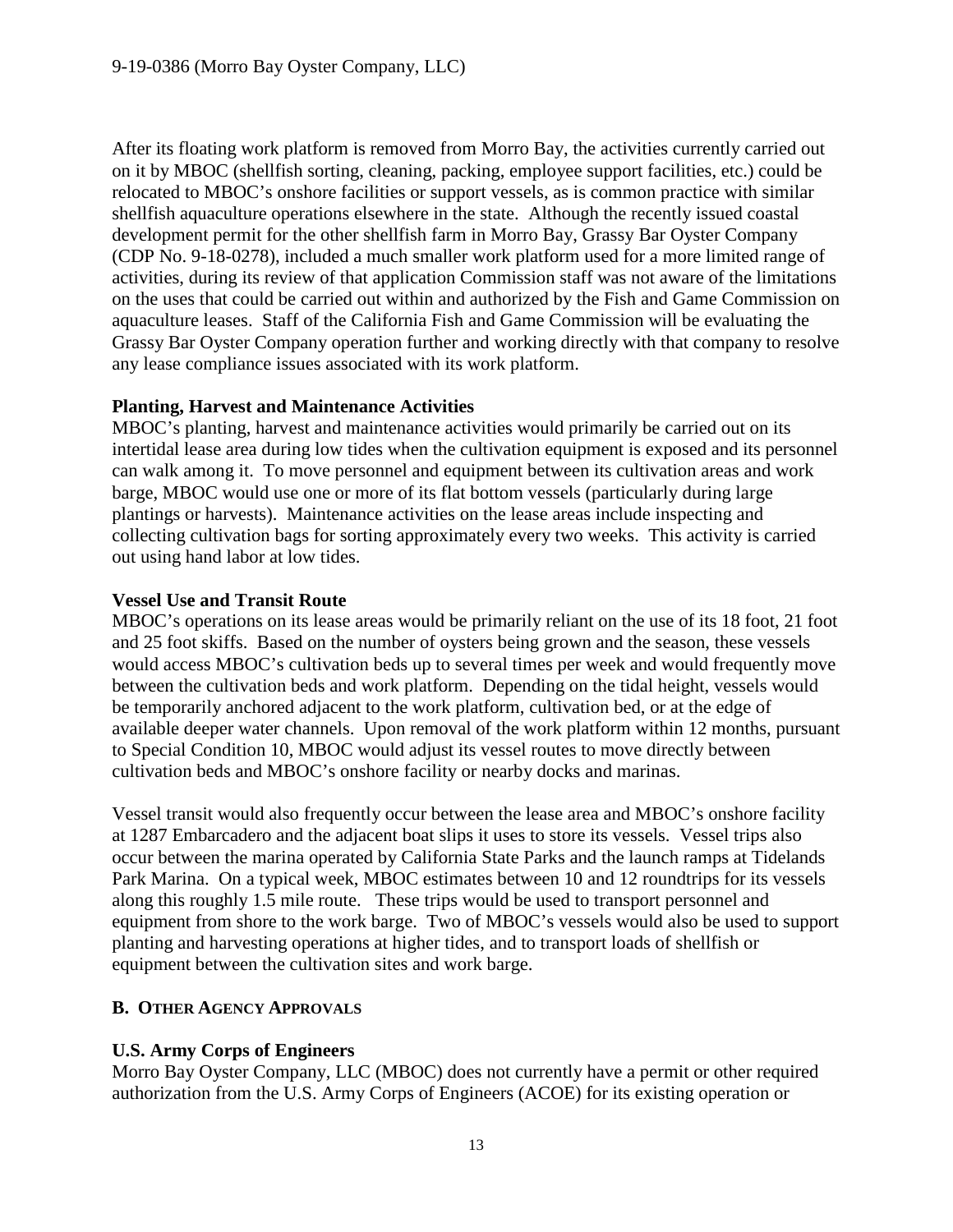proposed expansion. Over the past several months, MBOC has been working with the ACOE to resolve this situation and meet its permit requirements under the Clean Water Act and Rivers and Harbors Act of 1899. MBOC has provided ACOE staff with an application for a permit and ACOE staff is in the process of reviewing that application. Commission staff has coordinated with and provided regular updates to ACOE staff throughout its review of this CDP application.

#### **National Marine Fisheries Service**

Part of the ACOE permit review process involves consultation with the National Marine Fisheries Service (NMFS). This consultation includes an evaluation of potential issues associated with Essential Fish Habitat and Protected Species. Commission staff also reached out to and coordinated closely with NMFS staff during the review of this permit application regarding the project's potential to adversely affect eelgrass habitat and the application of appropriate protection measures. This coordination contributed to the eelgrass protection measures included in **Special Condition 7**.

## **Central Coast Regional Water Quality Control Board**

Projects involving discharges of dredged or fill material to waters of the United States that require permits from the U.S. Army Corps of Engineers under Clean Water Act Section 404 are also required to obtain authorization from the Regional Water Quality Control Board (RWQCB) under Clean Water Act Section 401. MBOC is currently in communication with staff of the Central Coast RWQCB regarding its permitting process and requirements. During its review of this CDP application, Commission staff provided opportunities for input and updates to RWQCB staff.

## **California Fish and Game Commission**

MBOC's operation is carried out within State Water Bottom Lease No. M-614-01, Parcel 2. This lease was issued for a period of 25-years by the California Fish and Game Commission and, unless renewed, will terminate on May 3, 2029. This lease includes the shellfish species and cultivation methods currently used by MBOC and requires MBOC to obtain and adhere to permits and authorizations from all other relevant agencies. During the course of its review of MBOC's permit application, Commission staff reached out to and solicited input from California Fish and Game Commission staff to confirm that MBOC's ongoing and proposed aquaculture activities are consistent with its lease. Feedback received by Commission staff indicates that the installation and use of MBOC's 2,600 square foot floating work platform is not currently authorized by the Fish and Game Commission and may potentially not be able to be authorized on a state aquaculture lease due to the intention for such leases to be used exclusively for shellfish cultivation. **Special Condition 10** would therefore require MBOC to carry out the proposed removal of its existing floating work platform within 12 months, and to seek an amendment to this coastal development permit prior to installing a new or replacement floating work platform if it is able to first receive authorization for such a facility from the California Fish and Game Commission.

## **California Department of Fish and Wildlife**

MBOC's aquaculture operations are required to be registered annually with the California Department of Fish and Wildlife (CDFW) and to adhere to a variety of protocols related to introduced species and the importation of oyster seed. MBOC has a consistent compliance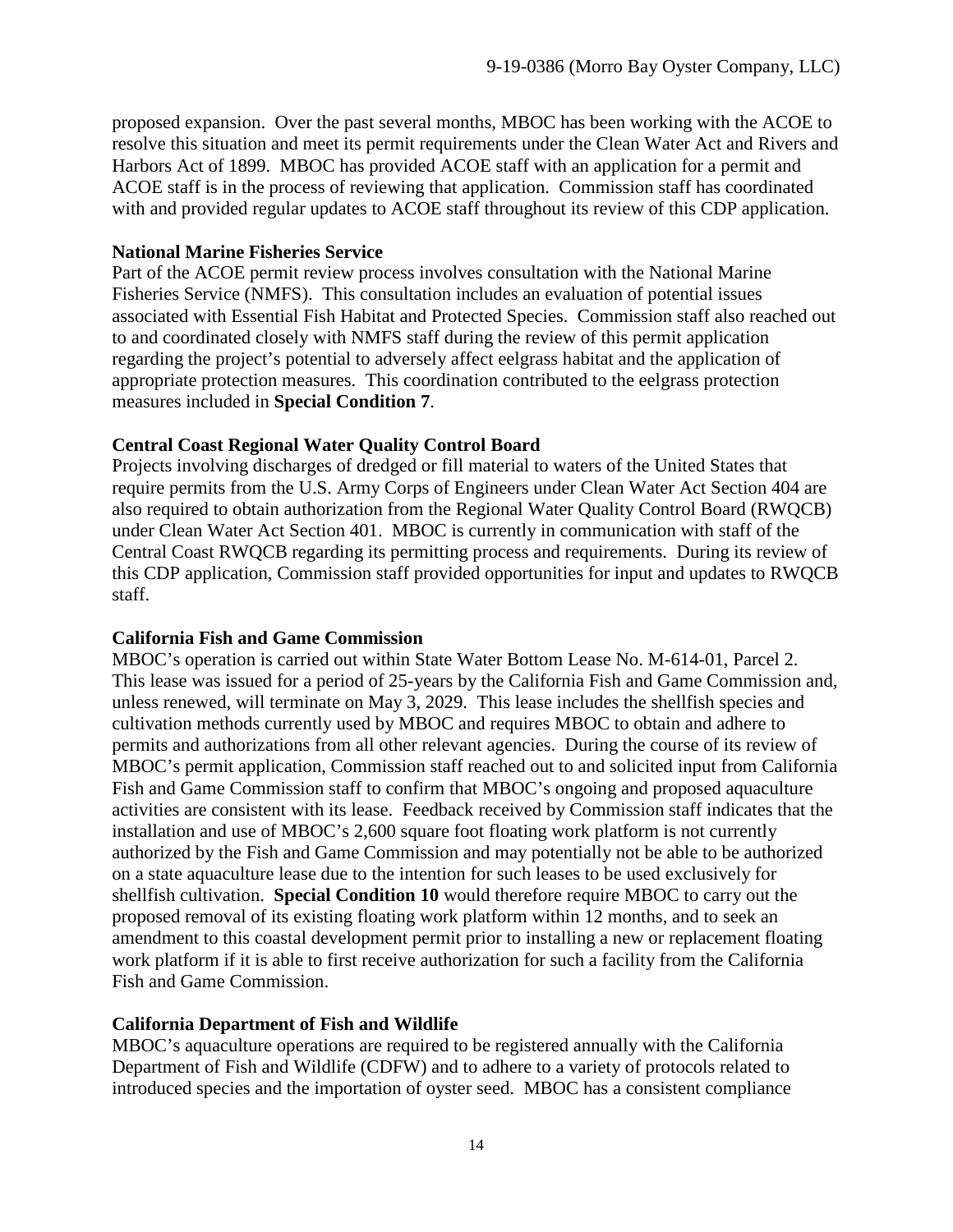record with these regulations and has a valid registration for 2019. In addition, CDFW is the primary state agency responsible for management and enforcement of California's network of marine protected areas (MPAs). MBOC's lease area and all of its proposed expansion areas are within one of these MPAs, the Morro Bay State Marine Recreational Management Area. Within this MPA, the "take" or removal of marine life is prohibited with several exceptions. Among these exceptions is take associated with the aquaculture of shellfish carried out pursuant to a valid State water bottom lease and permit. Commission staff reached out to and solicited input from CDFW Marine Region and Aquaculture and Bay Management Project staff during the course of this permit review to confirm that the proposed shellfish aquaculture operations would be carried out consistent with the relevant MPA regulations.

## **Tribal Outreach and Consultations**

During the process of reviewing MBOC's CDP application for this project and developing this recommendation, Commission staff reached out to representatives from Native American Tribes understood to have current and/or historic connections to the project area. These Tribes include the Northern Chumash Tribal Council, the yak tityu tityu yak tiłhini – Northern Chumash Tribe, and the Salinan Tribe of Monterey and San Luis Obispo Counties. Contact information for these Tribal Representatives was gathered from the Native American Heritage Commission's Native American Contact Lists.

Initial feedback on the CDP application received from representatives of the Northern Chumash Tribal Council (NCTC) indicated that its primary areas of interest and potential concern included protection of Morro Bay Estuary's environmentally healthy living balance, eelgrass and Sacred Viewshed. Specifically, NCTC was concerned about "structural above water View Impediments," "introducing a nonnative species into our Sacred Estuary," and consideration of "emergency plan for gas or oil spills, cleaning solvents, noise or exhaust pollutions, effect on endangered spices, plans for cooperating with the recreational uses, motor rotors effect on Eel Grass, self-regulation plans, [and] long-term effects on the back bay." In response to this input, Commission staff provided additional information and background to NCTC about these issues and their consideration as part of the Commission staff's process of reviewing the CDP application and developing a recommendation. As that recommendation was developed, Commission staff additionally reached out to NCTC to provide an update and summary of the results of the staff's evaluation. At the time of publication of this staff report and recommendation, no additional questions or concerns had been brought to the attention of Commission staff by representatives of NCTC or the other two Tribes that were contacted.

Any concerns raised subsequent to the publication of this report will be brought to the attention of the Commission through the development of an addendum to this staff report and recommendation.

## <span id="page-14-0"></span>**C. FILL OF OPEN COASTAL WATERS**

Section 30233(a) of the Coastal Act states, in part:

*The diking, filling, or dredging of open coastal waters, wetlands, estuaries, and lakes shall be permitted in accordance with other applicable provisions of this division where there is no feasible less environmentally damaging alternative,*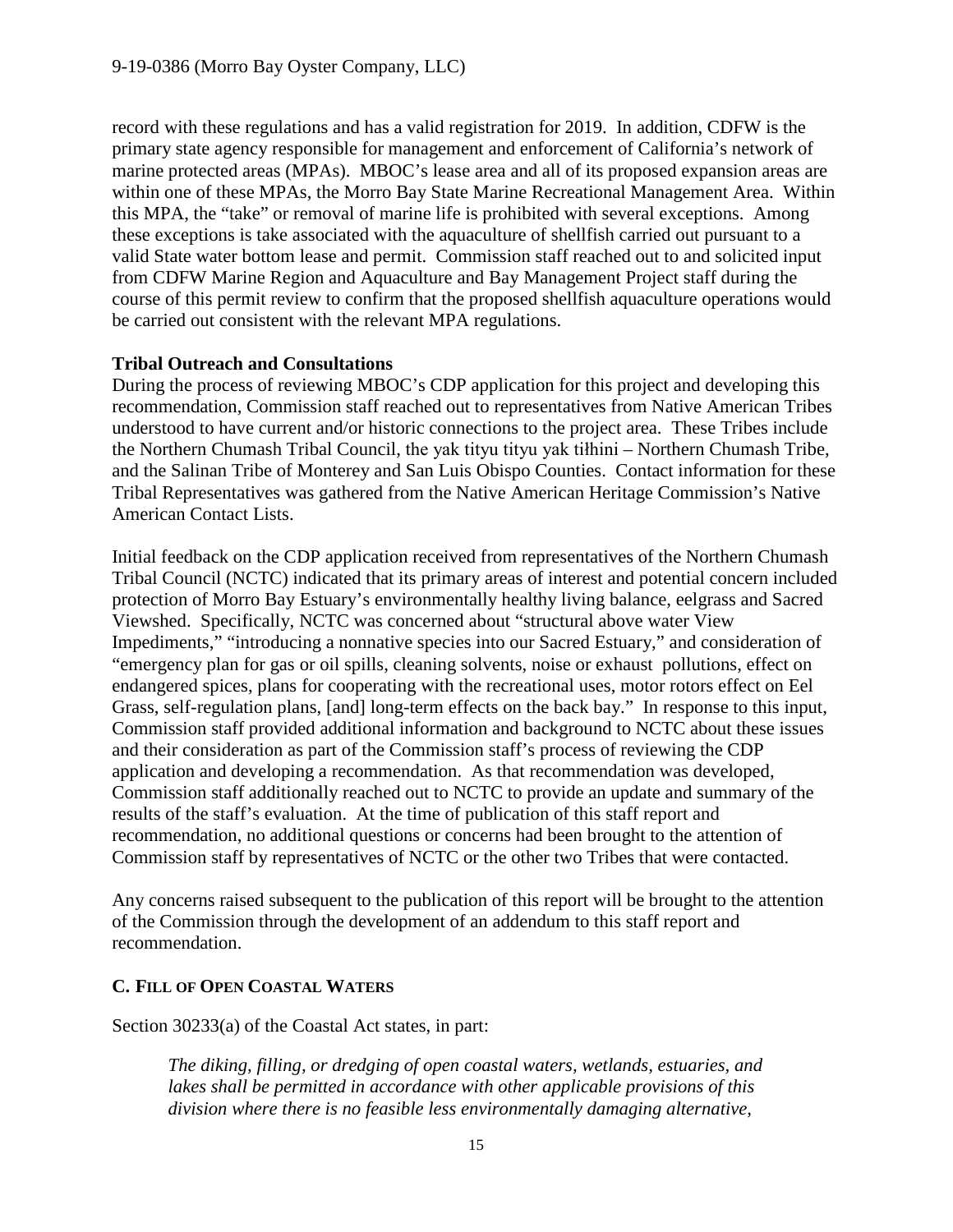*and where feasible mitigation measures have been provided to minimize adverse environmental effects, and shall be limited to the following:*

*(7) Nature study, aquaculture, or similar resource dependent activities.*

The installation and maintenance of cultivation bags, floating longline anchoring posts, elevated longline support posts, and work platform moorings would involve the placement of up to 20,000 two by three foot plastic mesh cultivation bags or baskets, over 3,000 small diameter PVC posts, several hundred helical screw anchors, and three weighted mooring blocks within Morro Bay tidelands. These materials constitute "fill" as defined by the Coastal Act. Section 30108.2 of the Coastal Act states:

*"Fill" means earth or any other substance or material, including pilings placed for the purpose of erecting structures thereon, placed in a submerged area.*

Coastal Act Section 30233(a) permits fill in coastal waters if three tests are met: (1) the fill constitutes an allowable use under 30233(a); (2) there is no feasible less environmentally damaging alternative; and (3) feasible mitigation measures have been provided to minimize any adverse effects.

#### **Allowable use**

*…*

Morro Bay Oyster Company, LLC (MBOC) proposes to place – and seeks after-the-fact authorization for - fill in coastal waters for the purpose of cultivating oysters. As discussed above, MBOC's proposed project is an aquaculture project, and as such qualifies as an "allowable use" under  $30233(a)(7)$ . The project is therefore consistent with the first test of Section 30233(a).

## **Alternatives**

The Commission staff investigated project alternatives that would reduce or eliminate the need for fill. Due to the force of tides and currents within the proposed project areas, the presence of shellfish predators, as well as the design of the structures and gear associated with the cultivation methods and activities employed by MBOC, a system of anchoring and support posts, anchors, bottom bags and other cultivation gear is an essential element. For on-bottom cultivation, use of mesh bags allows the shellfish being grown to remain contained and consolidated during growout, so they may be fully recovered at harvest with minimal habitat disturbance (particularly in comparison to unconsolidated placement of oysters directly on the substrate, which can significantly alter the substrate and require mechanical or hydraulic dredging techniques to harvest). Therefore, eliminating fill is not a feasible alternative for this type of oyster culture operation.

The Commission considered several alternative anchoring and post systems to those proposed by MBOC for its elevated longlines and floating longlines, including different types of posts and stakes and different post spacing configurations. While a wider spacing of support posts would be possible, to maintain the oyster cultivation equipment above the substrate and within the target area of tidal influence would result in high levels of tension and weight on the horizontal line and would therefore require larger posts, more substantial support cables, and/or anchoring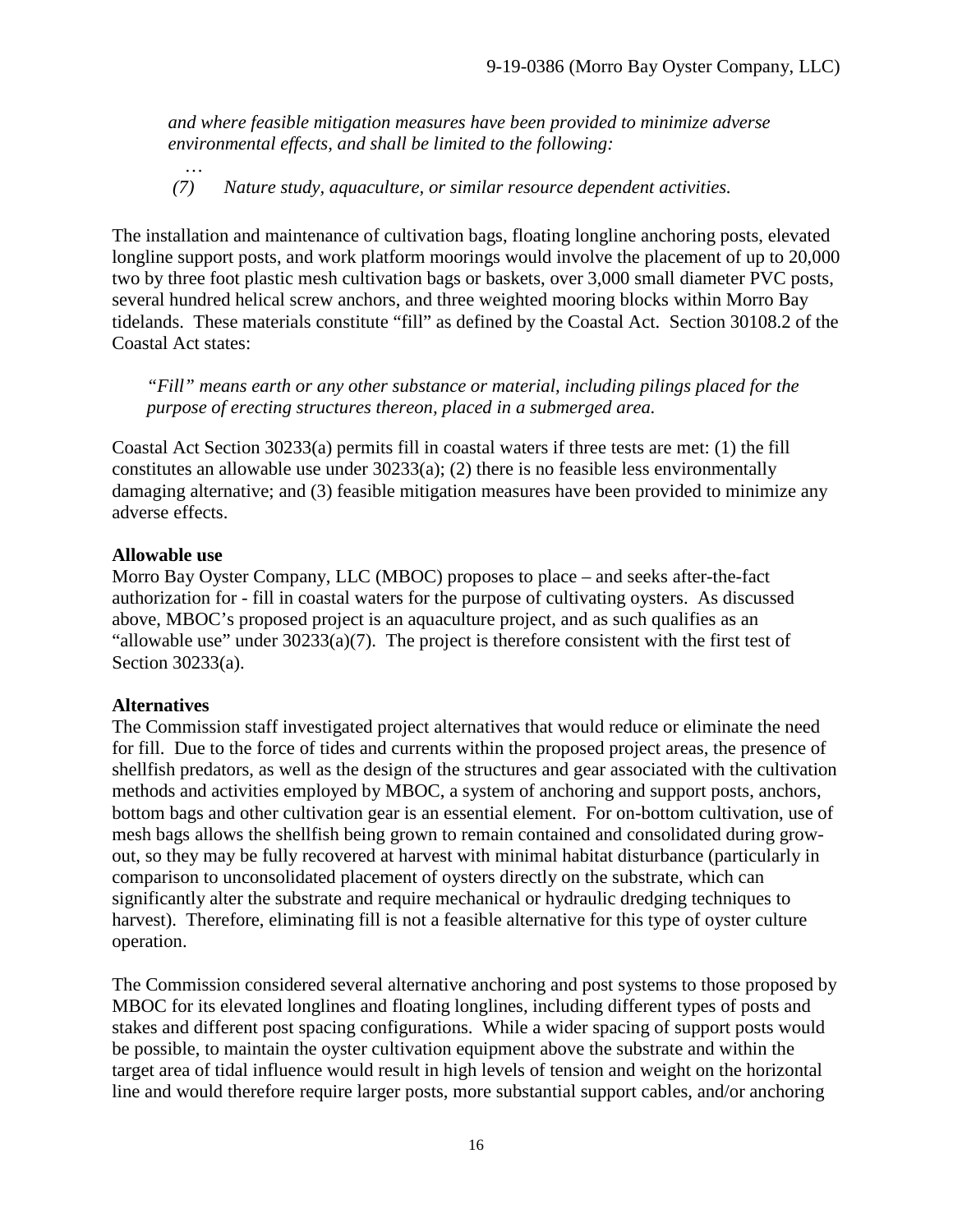systems on each end of the lines. These larger, more permanent structures would require more substantial installation methods, including the possible need for mechanized equipment (such as powered augers, water jets, or pile drivers). This would likely result in the installation of fewer larger structures rather than more numerous smaller structures, thereby not likely reducing the overall amount of fill required. Further, the larger structures would be more difficult to remove or adjust in the future and may require more intensive extraction methods, thus increasing the amount and severity of habitat disturbance that would occur during these activities.

Alternatives to the use of bottom bags were also considered, including the elimination of the bags and the use of support posts or racks to elevate a greater number of them above the mudflats. As noted above, elimination of the bags entirely would not reduce the total amount of proposed fill and would result in the placement of loose oysters and shell directly on the mudflats, increasing the loss and dispersal of shell, altering the physical makeup of the mudflats themselves, and requiring the use of harvest techniques that result in substantial disturbance and displacement of benthic habitat. As such, this alternative would not be less environmentally damaging than the proposed use of bottom bags.

Although MBOC's proposed operation would only include a relatively small number of bottom bags (300), Commission staff considered a project alternative that would have eliminated this cultivation method entirely in favor of the exclusive use of elevated or floating longlines. While the use of posts or racks to elevate more of the bottom bags off of the mudflats would reduce the amount of direct fill, the environmental benefits of such efforts are not clear. These types of elevated alternatives may facilitate access to the mudflats for foraging wildlife such as fish, bat rays, and shorebirds when compared to the use and placement of mesh bottom bags directly on the substrate, but even this is not certain. Some species of birds have been shown to largely avoid elevated structures, and the interaction of other species of birds and marine animals with them has yet to be carefully evaluated. As such, it cannot be stated with confidence that the use of elevated gear in place of on-bottom gear would significantly increase foraging activity or opportunities. Additionally, elevated structures may have shading effects and affect currents, hydrology, and sediment transport/deposition in ways that bottom bags do not. Other effects are likely to be similar between the two alternatives. For example, oyster feeding and the deposition of organic material onto the underlying substrate is likely to occur at similar rates between the two cultivation methods. While elevated gear in some locations may facilitate flushing, water movement, and dilution of organic materials, in other locations, the more substantial and robust gear in the water column associated with elevated gear may alter current speeds and directions in ways that would concentrate organic wastes.

Based on current scientific understanding, it appears that the use of bottom bags versus elevated gear at similar densities simply results in trading some effects for others with no clear overall advantages in impact potential or magnitude. The critical considerations appear to be with the density of cultivated oysters and installed equipment (lower densities have lower potential for adverse effects), as well as maintenance and operational practices. Assuming similar densities and practices, it does not appear to be less environmentally damaging to replace bottom culture gear with elevated culture gear.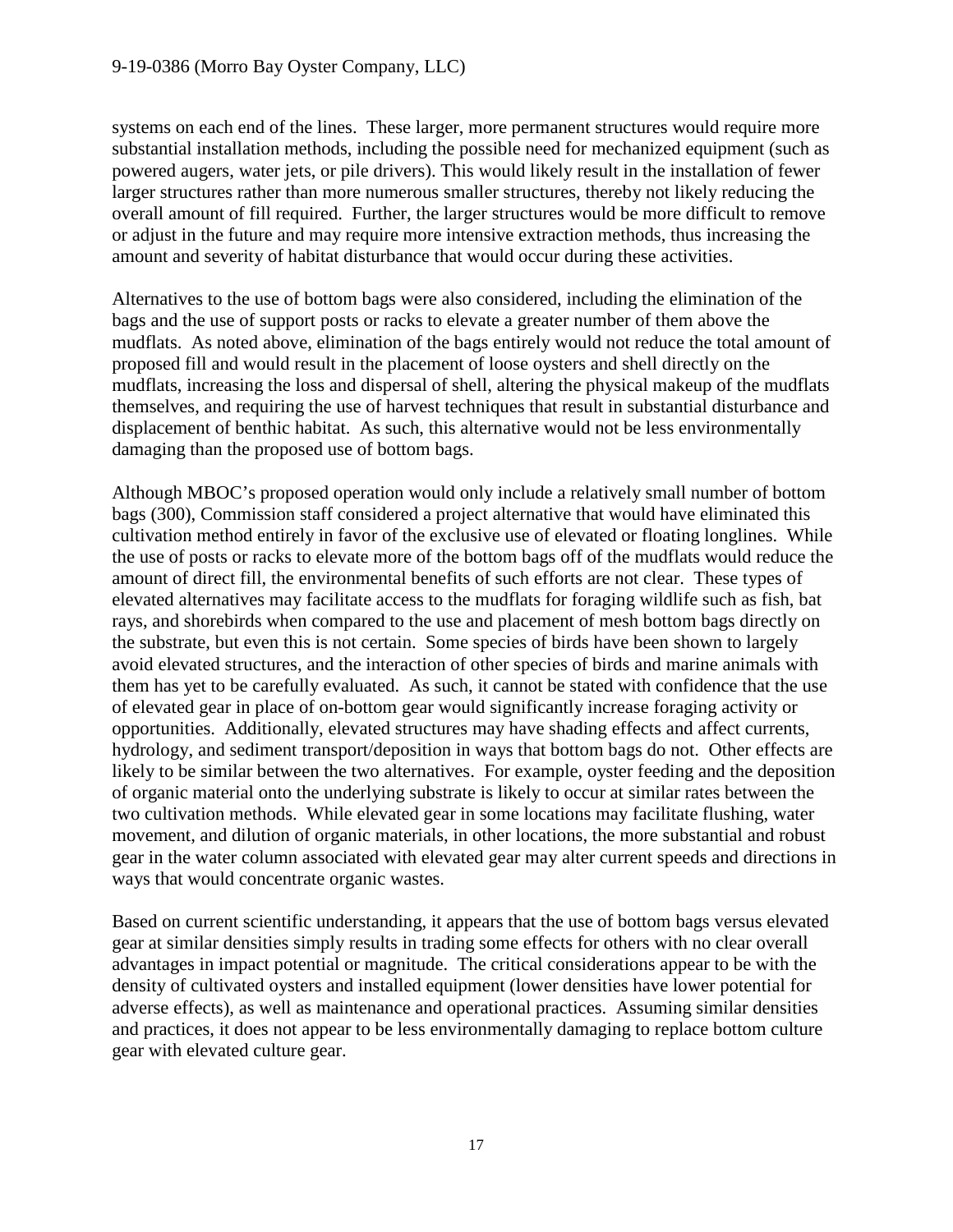The remainder of the proposed project includes a mix of floating culture (floating longlines), as well as off-bottom culture techniques (elevated longlines), using a support system with a minimal footprint that does not include the permanent placement or pile driving of anchors or supports. These project elements reduce the amount of fill compared to the alternative types and configurations of posts and stakes that the Commission considered. In addition, there do not appear to be other alternative cultivation methods that would be less environmentally damaging. The Commission therefore finds that the proposed project minimizes the amount of fill to the maximum extent feasible, and that the project is the least environmentally damaging feasible alternative and is therefore consistent with the second test of Section 30233(a).

#### **Mitigation Measures**

The final test of Coastal Act Section 30233(a) requires that feasible mitigation measures have been provided to minimize any adverse effects of the fill. As discussed in the Marine Resources section below, the placement of over four thousand individual PVC support posts and anchoring stakes on bay sediment is expected to result in loss of benthic habitat and mortality and disturbance to associated organisms. However, given the small total amount of this fill and its dispersion over a large number of very small individual sites (less than four square inches each and spread over 13 individual cultivation beds across over eight acres), as well as the abundance of benthic habitat in Morro Bay similar to that which would be filled, adverse impacts associated with the installation and presence of the proposed oyster cultivation support and anchoring systems would be minimal.

The proposed project would also include a more substantial amount of fill associated with the placement onto the substrate of the oyster bottom bags themselves – up to 300 six-square foot bags within a total area of roughly 3,000 square feet. These bottom bags are typically in place, lying on the intertidal mudflats, for 12 to 24 months at a time as the oysters within them grow to harvestable size. While the placement of these mesh bags on top of the substrate would not result in the loss or removal of this substrate from the bay, the presence of the oyster shell filled mesh bags and the biological processes of the living oysters themselves may have localized effects on the underlying and adjacent benthic habitat and influence the type and abundance of organisms that it supports. These effects are associated with physical smothering or displacement from the bags and shells, as well as organic enrichment due to the deposition of biological waste from oyster filtration and feeding. By affecting benthic ecology (species composition, richness, abundance and dominance) in these ways, this fill may also affect other larger species such as fish, rays, sharks and shorebirds that forage on intertidal mudflats. In addition to effects on foraging associated with changes in the type and abundance of species present within the habitat below and adjacent to the bottom bag cultivation areas, foraging would also be affected by the presence of the plastic mesh bags themselves which in some cases may block access to prey.

To help reduce the potential for adverse impacts associated with these ecological effects, the requirements in **Special Conditions 2 and 7** would limit the potential loss and dispersal of cultivation gear by requiring that all untethered bottom bags be appropriately weighted and placed within designated areas, and by preventing the placement and use of cultivation equipment within eelgrass habitat. **Special Condition 3** would require the development and implementation of a cultivation site access plan that includes mapped transit corridor to prevent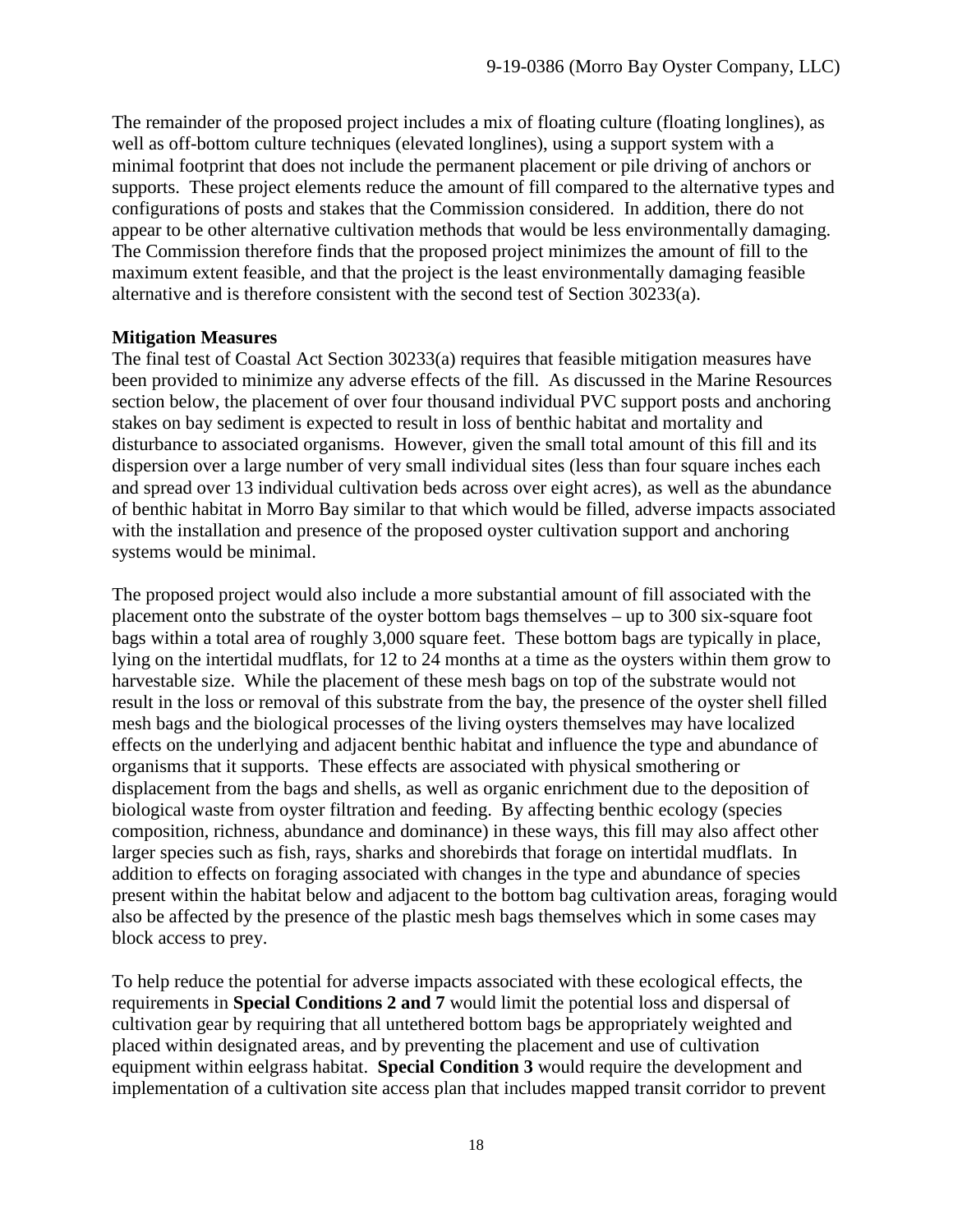the loss and disturbance of eelgrass habitat due to prop-cutting or interactions with outboard motors. **Special Condition 6** prohibits wildlife disturbance during operations and vessel transit. Finally, **Special Condition 5** would create a variety of marine debris prevention and response protocols that would reduce the likelihood of debris loss and increase opportunities for its recovery.

The Commission finds that with the addition of **Special Conditions 2, 3, 5, 6, and 7**, feasible mitigation measures have been provided to minimize any adverse effects of fill, and, therefore, that the third and final test of Coastal Act Section 30233(a) has been met.

## **Conclusion**

Because its three tests have been met, the Commission finds the proposed project, as conditioned, is consistent with Section 30233(a) of the Coastal Act.

#### <span id="page-18-0"></span>**D. MARINE RESOURCES**

Section 30230 of the Coastal Act states:

*Marine resources shall be maintained, enhanced, and where feasible, restored. Special protection shall be given to areas and species of special biological or economic significance. Uses of the marine environment shall be carried out in a manner that will sustain the biological productivity of coastal waters and that will maintain healthy populations of all species of marine organisms adequate for long-term commercial, recreational, scientific, and educational purposes.*

Section 30231 of the Coastal Act states:

*The biological productivity and the quality of coastal waters, streams, wetlands, estuaries, and lakes appropriate to maintain optimum populations of marine organisms and for the protection of human health shall be maintained and, where feasible, restored through, among other means, minimizing adverse effects of waste water discharges and entrainment, controlling runoff, preventing depletion of ground water supplies and substantial interference with surface water flow, encouraging waste water reclamation, maintaining natural vegetation buffer areas that protect riparian habitats, and minimizing alteration of natural streams.*

The proposed project is primarily located on a roughly 12 acre area of intertidal and submerged mudflats within the "back bay" portion of the Morro Bay estuary near the outlet of Chorro Creek (**[Exhibit 1](https://documents.coastal.ca.gov/reports/2019/12/F13a/F13a-12-2019-exhibits.pdf)**). As described by the Morro Bay National Estuary Program in its 2012 Comprehensive Conservation and Management Program:

*The Morro Bay estuary is a 2,300 acre semi-enclosed body of water where freshwater flowing from the land mixes with the saltwater of the sea. The estuary environment encompasses the lower reaches of Chorro and Los Osos creeks, a wide range of wetlands, salt and freshwater marshes, intertidal mud flats, eelgrass beds, and other subtidal habitats. Morro Bay hosts one of the most significant and least disturbed wetland systems on the central and southern California coast.*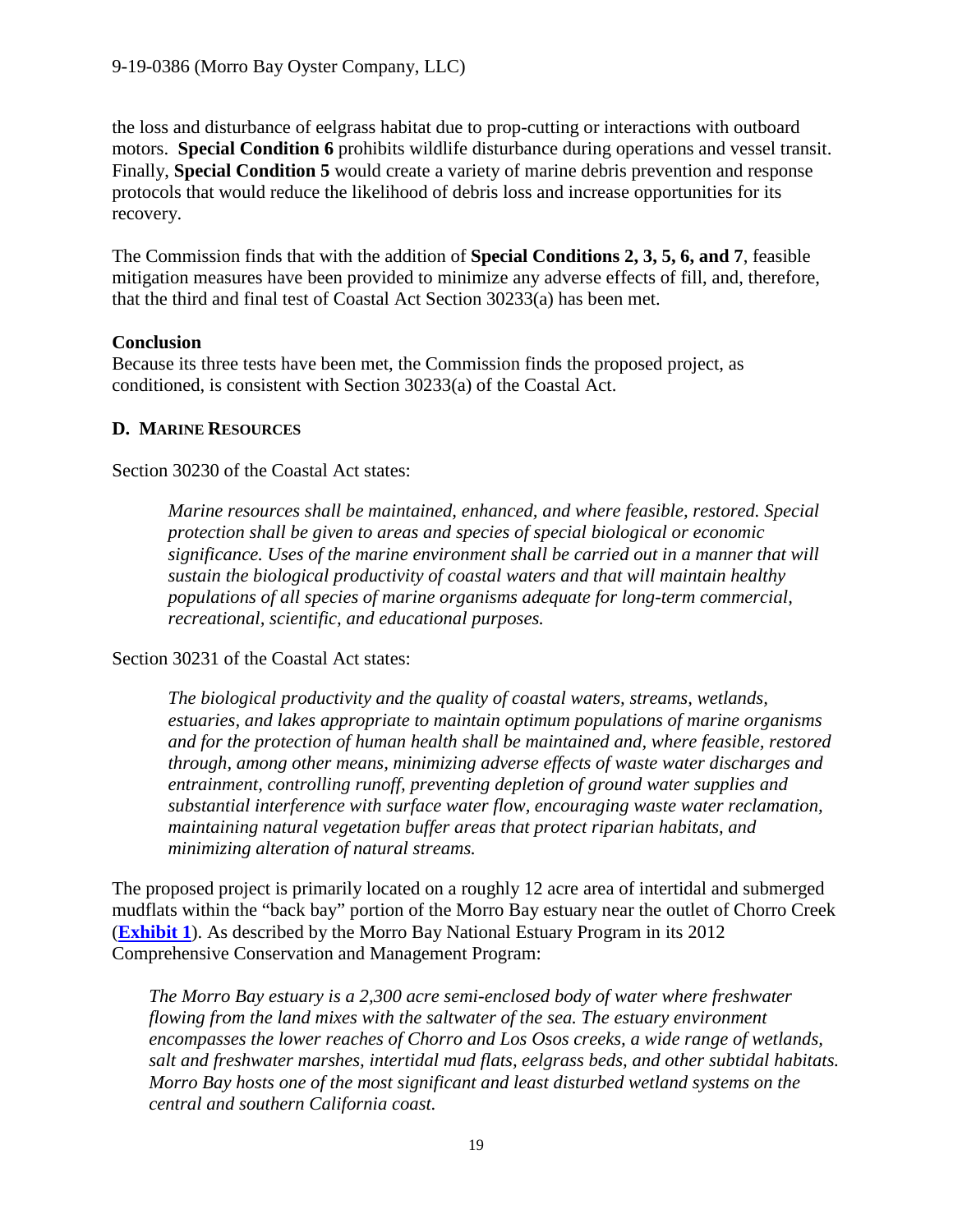In addition to this range of subtidal and intertidal marine and marsh habitats, Morro Bay also supports a wide variety of wildlife species. Huge flocks of resident and migratory seabirds and shorebirds rest and forage within the bay's waters, mudflats and marshes along with harbor seals, sea otters and sea lions. Two rare fish species, the tidewater goby and south-central California coast steelhead, can also be found within the bay's waters. The tidewater goby is federally listed as endangered and has been observed from near the mouth of Morro Bay to its central reaches, while the south-central coast steelhead is federally listed as threatened and is known from populations that spawn and rear in tributaries to Morro Bay and use the bay itself as migratory and rearing habitat.

#### **Protective Designations**

In recognition of the number, diversity and rarity of species and habitats that are found in Morro Bay and its overall ecological importance, the Morro Bay estuary has received several protective designations. Its waters and marshes are divided between two state marine protected areas and are included within the National Estuary Program.

#### *Morro Bay National Estuary Program*

The National Estuary Program (NEP) was established in 1987 by amendments to the Clean Water Act, with the intent to protect and restore estuaries of national significance. The program focuses not only on water quality but also on the integrity of the entire estuarine system, including its physical, biological, economic, and recreational values. The Morro Bay National Estuary Program is one of 28 NEPs working to safeguard and improve the health of some of the nation's most important coastal waters. Within California, Morro Bay joins San Francisco Bay and Santa Monica Bay in the National Estuary Program. Although the NEP is a non-regulatory program within the U.S. Environmental Protection Agency (EPA) and individual NEPs are eligible to receive some annual grant funding, national guidance and technical assistance from EPA, primary management of the country's NEPs is carried out by state and local agencies, universities and non-profits. In Morro Bay, a non-profit organization called the Morro Bay National Estuary Program (MBNEP) is the local management entity. The MBNEP and its ongoing research and restoration, education and outreach, and stakeholder and community engagement efforts and programs provide a significant asset for the protection and restoration of the bay's resources.

#### *Marine Protected Areas*

The upper reaches of the Morro Bay estuary and its extensive salt marshes are included within the Morro Bay State Marine Reserve. This designation provides the highest level of protection of any state marine protected area designation and prohibits the take of all marine life from within the reserve borders. The remainder of the bay – including the entirety of Morro Bay Oyster Company's operations – are included within the Morro Bay State Marine Managed Area. This designation also conveys protection for marine species and habitats but includes exemptions for several specified activities, including shellfish aquaculture carried out pursuant to a valid state water bottom lease and permit.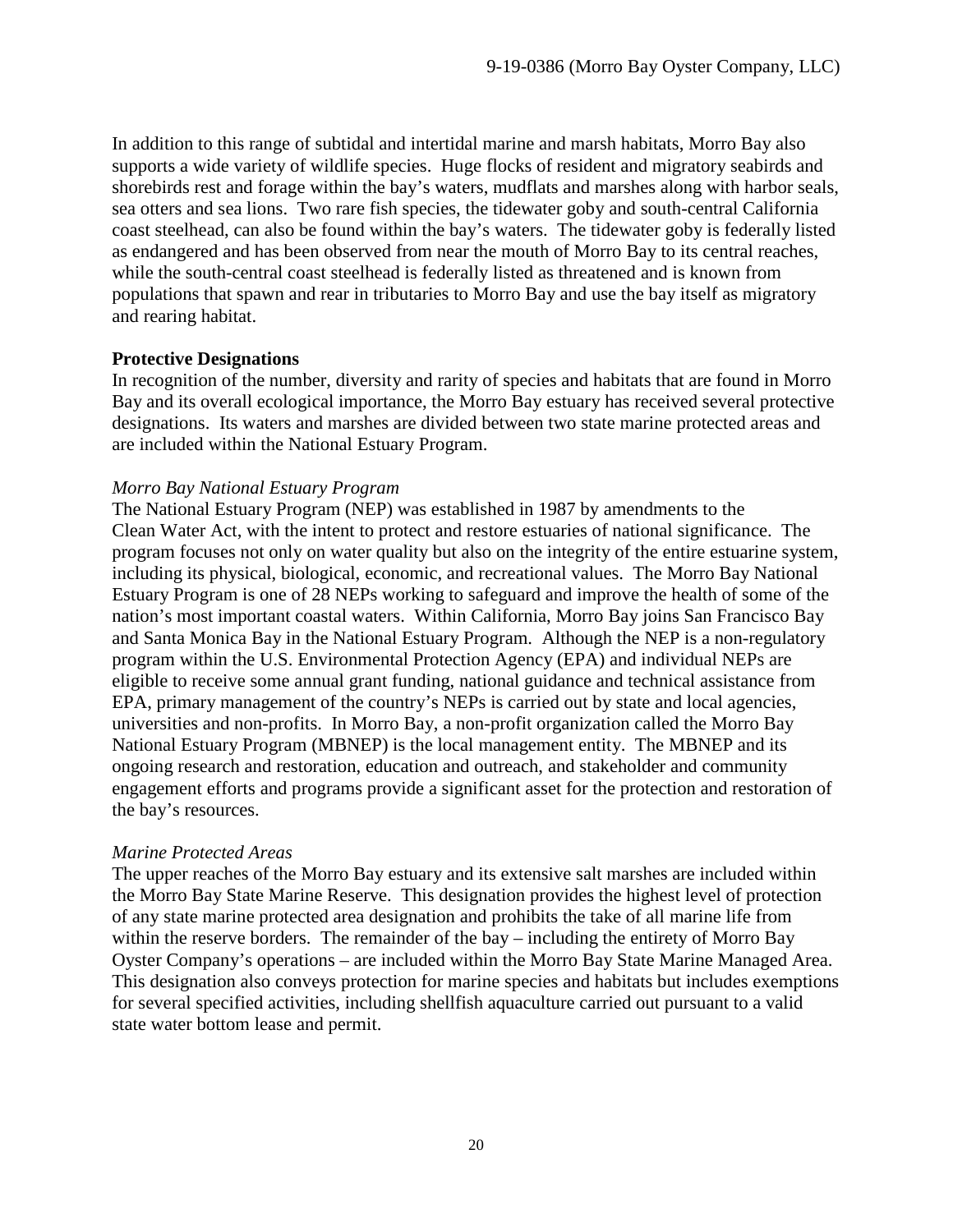## **Benthic Habitat and Eelgrass**

Benthic habitat at the overall project site (the roughly 12 acres within State Water Bottom Lease No. M-614-01, Parcel 2 that the California Department of Public Health has identified as conditionally approved for shellfish cultivation) is comprised almost entirely of subtidal and intertidal mudflats made up of fine sands and silts. Much of the area has a higher elevation and is exposed at low tide, but the area also has an east-to-west running deeper water channel near its south end in which MBOC's floating work platform is moored. Although often dominated by bare mud, the site's higher elevation mudflats also periodically support a variety of fast growing algae species, primarily the green sea lettuce (*Ulva spp*.) and red algae (*Gracilaria spp*.). MBOC is interested in hand harvesting these naturally occurring algae species and is currently seeking authorization from the California Department of Fish and Wildlife to pursue this activity. This activity would not result in placement of algae cultivation structures, planting or other cultivation activities.

Historically, eelgrass was also abundant on and around many of the mudflats that MBOC proposes to use for shellfish cultivation. Eelgrass is known to form extensive beds and meadows in Morro Bay and these have traditionally been recognized as the largest and least impacted of any in central and southern California (MBNEP 2016). This ecologically valuable habitat has traditionally provided an essential role as wildlife refuge and nursery habitat for rare and commercially important fish and invertebrate species, forage for migratory birds such as black brant, and protection for water quality by stabilizing sediments and filtering and removing excess nutrients. Eelgrass is also considered to be a resource of cultural importance to the Native American Tribes of the Morro Bay area.

However, around the time MBOC's operations began in 2008, eelgrass habitat throughout Morro Bay began to sharply decline. From a near historic peak of roughly 344 acres in 2007, mapped eelgrass beds in Morro Bay had declined to cover less than 20 acres by 2013 (MBNEP 2014). This reduction of over 90% affected all parts of Morro Bay, but was most dramatic in the central and "back bay" portions of the estuary – those upper reaches located farthest from the bay's entrance to the open ocean (Walter, Rainville and O'Leary 2018). Although eelgrass is known to expand and contract from year to year, this level of loss had not before been recorded in Morro Bay<sup>[1](#page-20-0)</sup>. The cause of this loss has yet to be conclusively determined, but the scale and location of the loss outside of and far from shellfish cultivation areas across Morro Bay – as well as the very limited level of aquaculture occurring at the time - strongly indicates that it was not related to shellfish cultivation.

The figure below, adapted from the Morro Bay National Estuary Program's 2014 State of the Bay report, shows this decline graphically as intertidal areas that once supported extensive eelgrass meadows transition to open mudflats. In this figure, eelgrass beds are represented in green, deeper water subtidal channels are shown in blue and the approximate location of

<span id="page-20-0"></span><sup>&</sup>lt;sup>1</sup> From 1960 to 1994 eelgrass acreage in Morro Bay was relatively stable, fluctuating between roughly 300 and 400 total acres. In late 1994, however, a large fire within the bay's watershed and heavy winter rains led to significant sediment erosion into the bay, smothering eelgrass beds and leading to a several years of declining acreage. By 1999, this declining trend reversed and by 2004, eelgrass was again approaching 300+ acres and pre-1994 levels.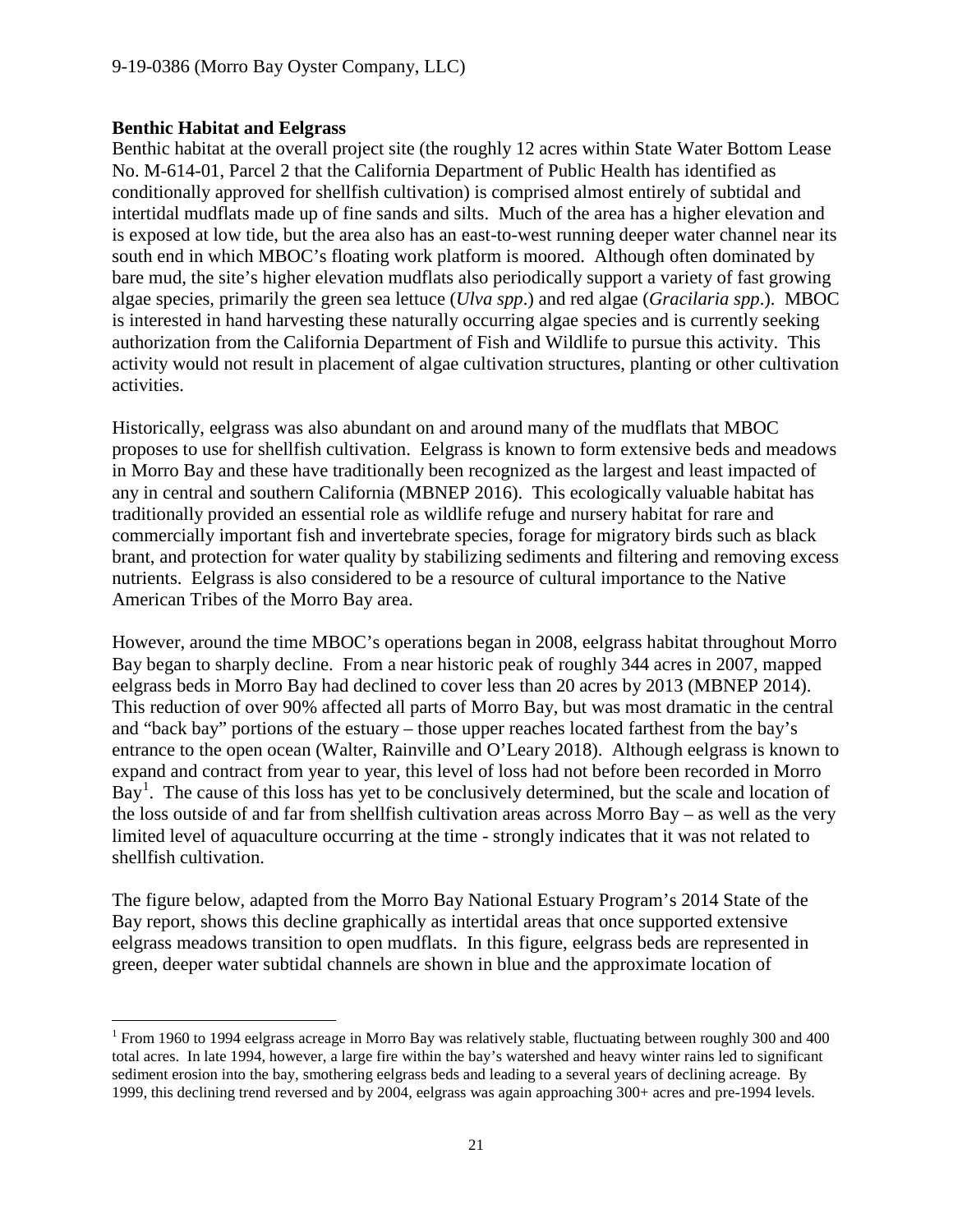MBOC's cultivation area is outlined in red and indicated with a red arrow (these arrows start in 2009, the year after MBOC's operations began):



For the most part, this collapse and disappearance of eelgrass beds throughout Morro Bay's central and back bay – including the areas in and around MBOC's aquaculture lease – has eliminated the potential for spatial competition, disturbance or other negative interactions between the aquaculture operation and eelgrass. However, as shown in the figure above, when MBOC began its operations in 2008, eelgrass was still abundant in the central bay and present within the north-west portion of its lease. According to personal communications with MBOC's owner, Neal Maloney, when he started placing bottom bags and other oyster cultivation equipment within MBOC's lease areas, he intentionally avoided areas in which eelgrass was present. A review of eelgrass mapping data collected by the Morro Bay National Estuary Program and historic aerial imagery corroborates this information and indicates that MBOC's operations were very limited in scale and located exclusively within a roughly two acre area in the southernmost portion of the project area (the cultivation bed currently being used for floating longlines, as shown in **[Exhibit 2](https://documents.coastal.ca.gov/reports/2019/12/F13a/F13a-12-2019-exhibits.pdf)**). Small patches of eelgrass were present in a portion of this two acre area but could have easily been avoided due to the limited amount of cultivation equipment that MBOC was using at the time. A larger and more persistent eelgrass bed was present within the northwestern portion of the project area through 2010 (including the cultivation bed MBOC currently uses for elevated longlines), but MBOC was not using this area for aquaculture at that time (its elevated longlines were not installed until 2017). As the decline in Morro Bay's eelgrass persisted and accelerated into subsequent years – quickly resulting in its near complete disappearance from the central and back bay - MBOC's efforts to avoid eelgrass as it continued to develop and build up its operations became unnecessary. Eelgrass was no longer present in the project area and has remained absent for most of the past six years. Commission staff has no evidence suggesting that MBOC's operations since 2008 have resulted in or contributed to the loss of eelgrass within Morro Bay.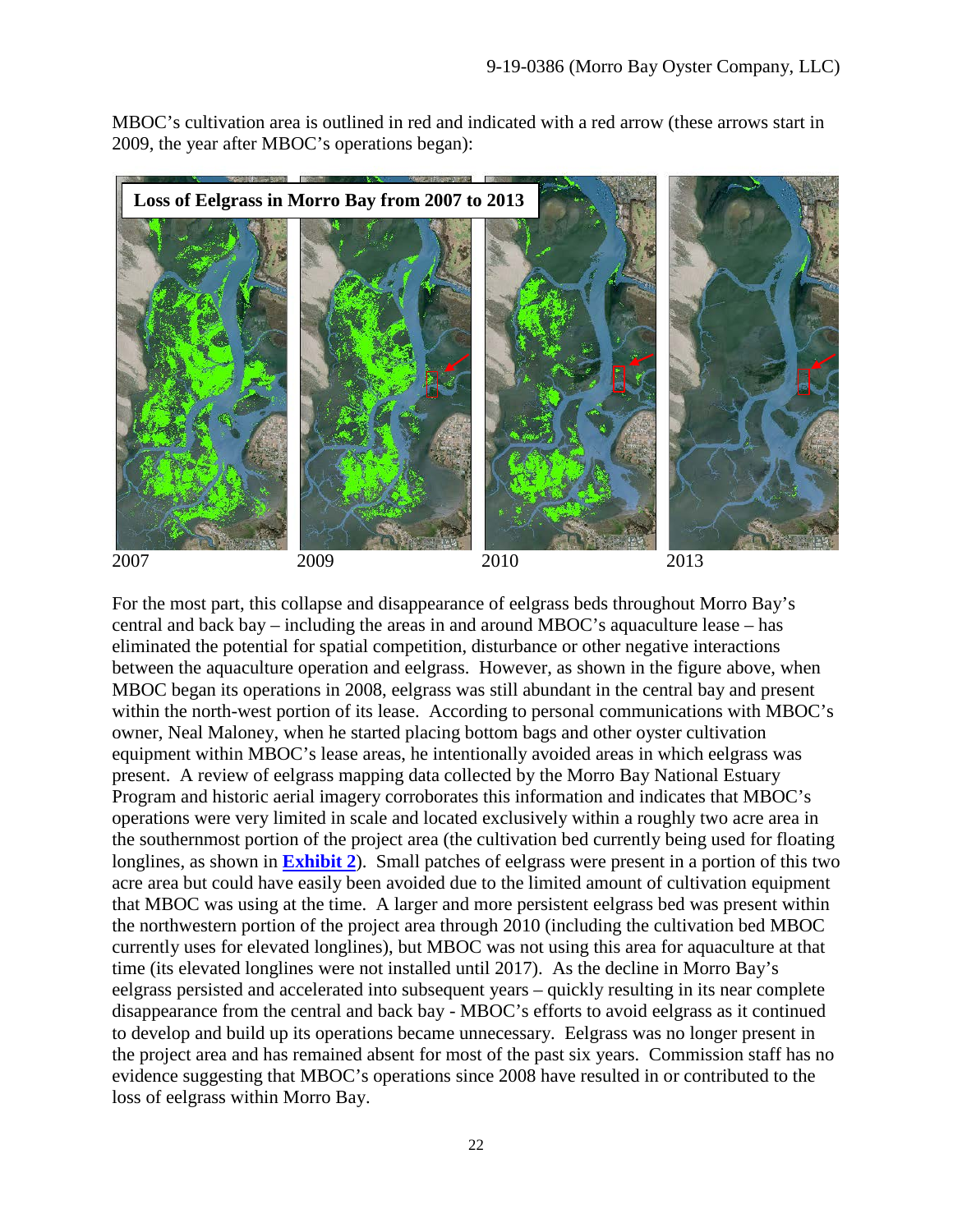Despite its long absence, beginning in 2017 and continuing into the following two years, eelgrass beds and patches have begun to return to and expand within areas of historic eelgrass habitat that have been unoccupied for many years. Although its coverage and total acreage remain far from historic levels (including those from 2007 through 2010), this current expansion of eelgrass within Morro Bay may indicate the beginning of a recovery trend. Based on the mapped location of historic eelgrass habitat as well as the sites it currently occupies and has expanded into over the past three seasons, if this recovery trend continues, MBOC's cultivation areas may once again be located within and in close proximity to large areas of eelgrass. In fact, during a recent site visit on November 25, 2019, Commission staff observed both small patches and extensive and dense beds of eelgrass within and across many of the areas in which MBOC has proposed to expand its operations. As such, it is possible that MBOC's continued and expanded operations and uses of these areas may negatively affect eelgrass and other benthic habitats. However, it is still far from certain if this apparent expansion trend will continue, what its pace will be and what areas of historic eelgrass habitat may still be capable of supporting it. Additionally, the underlying cause of eelgrass decline and suppression over the past ten years has yet to be determined and may continue to persist.

Nevertheless, if historic eelgrass habitat in Morro Bay is still viable and capable of supporting eelgrass recovery – as appears to be the case based on Commission staff's recent site visit, the placement and use of aquaculture equipment within it may result in adverse impacts. Potential adverse impacts to benthic habitat and eelgrass from the proposed project include: (1) smothering of organisms and loss or disturbance of habitat due to the presence of bottom bags as well as hanging bags and floating bags that make contact with the underlying sediment at lower tides, and anchor and support posts on bay tidelands; (2) disturbance to sediments and eelgrass plants from longline post and anchor installation, removal activities, and ongoing operations (planting and harvest of Pacific oysters and equipment maintenance); and (3) shading from aquaculture gear and cultivation equipment (floating bags and hanging bags/baskets).

#### *Smothering and Disturbance*

The two elements of the proposed project that would primarily result in smothering and disturbance of benthic habitat are (1) the presence, placement and maintenance of the PVC anchoring stakes and support posts that would be used for the oyster cultivation equipment (floating longlines and elevated longlines/self-tipping lines); and (2) the presence, placement and maintenance of bottom bag cultivation gear. While this equipment would occupy benthic habitat on a more long-term basis and would therefore result in higher levels of smothering and disturbance, floating and hanging cultivation bags would also rest on bay sediments at lower tides and result in shorter-term smothering and disturbance effects.

## PVC Posts and Anchors

Placement of the PVC post support and anchoring systems for the up to 180 proposed elevated longlines or floating longlines (a maximum of approximately 4,000 four inch diameter PVC posts) is expected to result in the long-term displacement and loss of roughly 350 square feet of benthic habitat known to support marine invertebrate communities and foraging habitat for shorebirds and marine wildlife. In addition, this activity would result in the short-term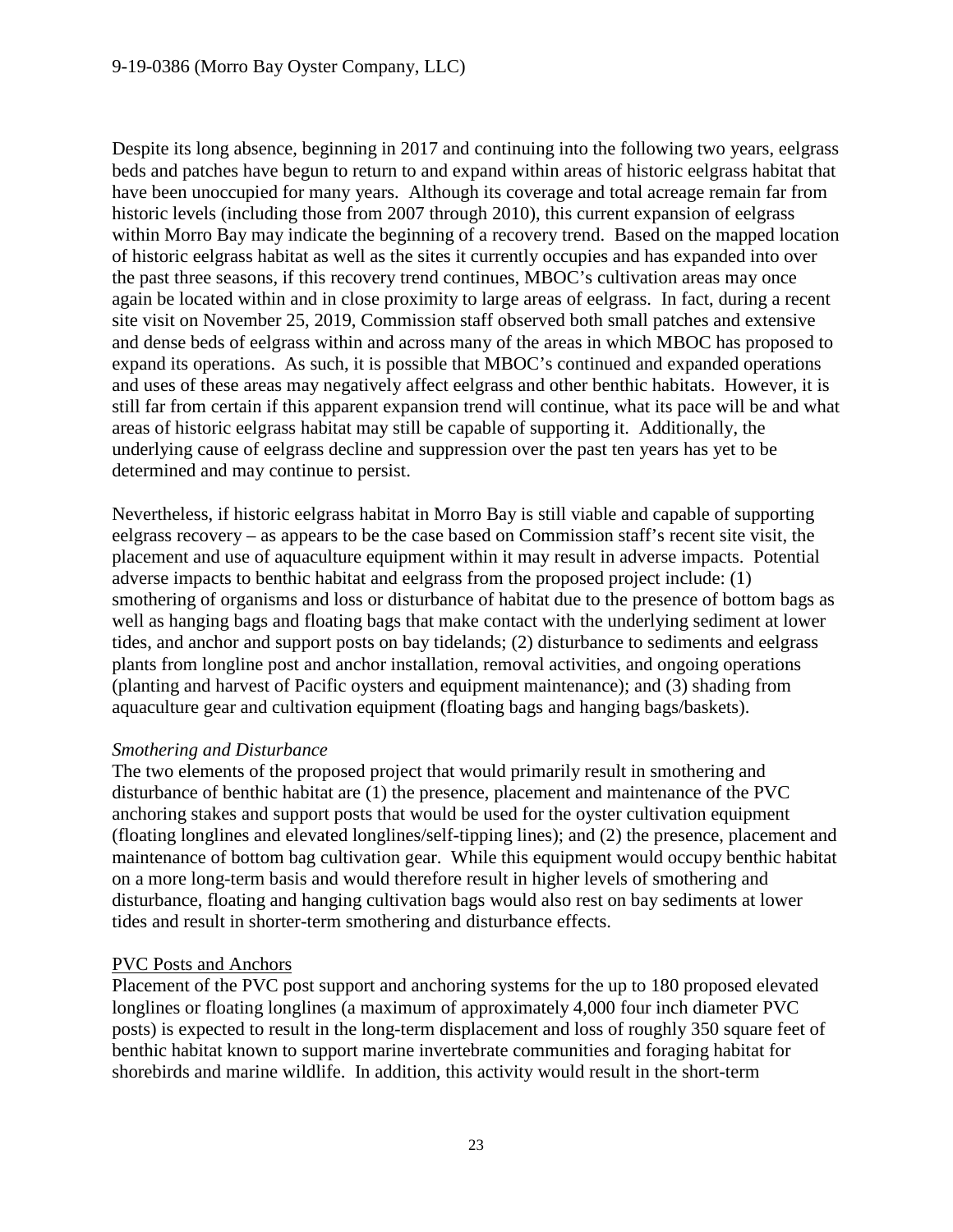disturbance of mudflat areas adjacent to each line, due to the foot traffic and trampling associated with the installation of the support and anchoring posts.

However, the lost and displaced habitat would be spread across roughly 4,000 sites – each with an area of approximately 12.6 square inches – and would therefore be insignificant. Additionally, in the context of the larger 12 acre project area (the conditionally approved portion of aquaculture lease no. M-614-01, parcel 2) and the 2,300 acre Morro Bay as a whole, the loss of roughly 350 square feet of mudflat habitat and short-term disturbance of adjacent areas due to foot traffic and trampling is not anticipated to adversely affect the biological productivity of the bay, or measurably reduce populations of the marine organisms that inhabit and rely on this habitat. Habitat mapping and aerial surveys of Morro Bay have shown that benthic habitat comprised of fine sand and silt sediment similar to the habitat present at the project site is extensive (covering hundreds of acres), and many of these areas support similar species and populations of marine life. Given the small size of the benthic footprint and associated disturbance areas relative to the abundance of similar benthic habitat in Morro Bay, as well as the dispersion of this footprint over several thousand very small individual sites, adverse impacts associated with the installation and presence of the system of PVC support and anchoring posts and stakes associated with the proposed oyster cultivation gear would be minimal.

#### Bottom Bags

Other elements of the cultivation gear MBOC proposes to use would also involve the placement of fill on benthic habitat. For example, the placement and use for oyster culture of the approximately 300 six square foot bottom bags MBOC is proposing to use would also result in the smothering and disturbance of benthic habitat. The total area proposed to be covered by these bags would be approximately 1,800 square feet, spread across a roughly 3,000 square foot area as 15 rows of 20 bags each. As discussed in a variety of studies, this use of mudflats may affect them in several ways, including by altering the chemical condition of the sediment and influencing the type, abundance, and diversity of species it supports. These effects result from sedimentation and organic enrichment caused by the oysters, as well as predator exclusion and current dampening from the presence of the aquaculture equipment on the surface of the mudflats. These effects would also be associated with the floating and elevated longlines but to a lesser degree because of the separation between the oysters and mudflat and increased water flow allowed by these cultivation methods.

Because the feeding activity of bivalve filter-feeders such as oysters results in the packaging of fine suspended material into larger feces that can rapidly settle to the seabed (especially under conditions with slow or poor water flushing and exchange) in areas of intensive shellfish cultivation, primary production and energy flow can be diverted from planktonic to benthic food webs. While the dynamics of bivalve feces deposition (settling velocity, disaggregation rate and resuspension) are poorly understood, enhanced sedimentation under areas of cultured shellfish is well documented (Castel et al. 1989; Mojica and Nelson 1993; Nugues et al. 1996; Spencer et al. 1996; Drake and Arias 1997; Spencer et al. 1997; Spencer et al. 1998; De Grave et al. 2001; Kaiser 2001; Crawford et al. 2003; Forrest and Creese 2006; Mitchell 2006; Bouchet and Sauriau 2008). As is the case for fin fish aquaculture, the accumulation of organic material beneath shellfish aquaculture facilities may result in the generation of an anaerobic environment that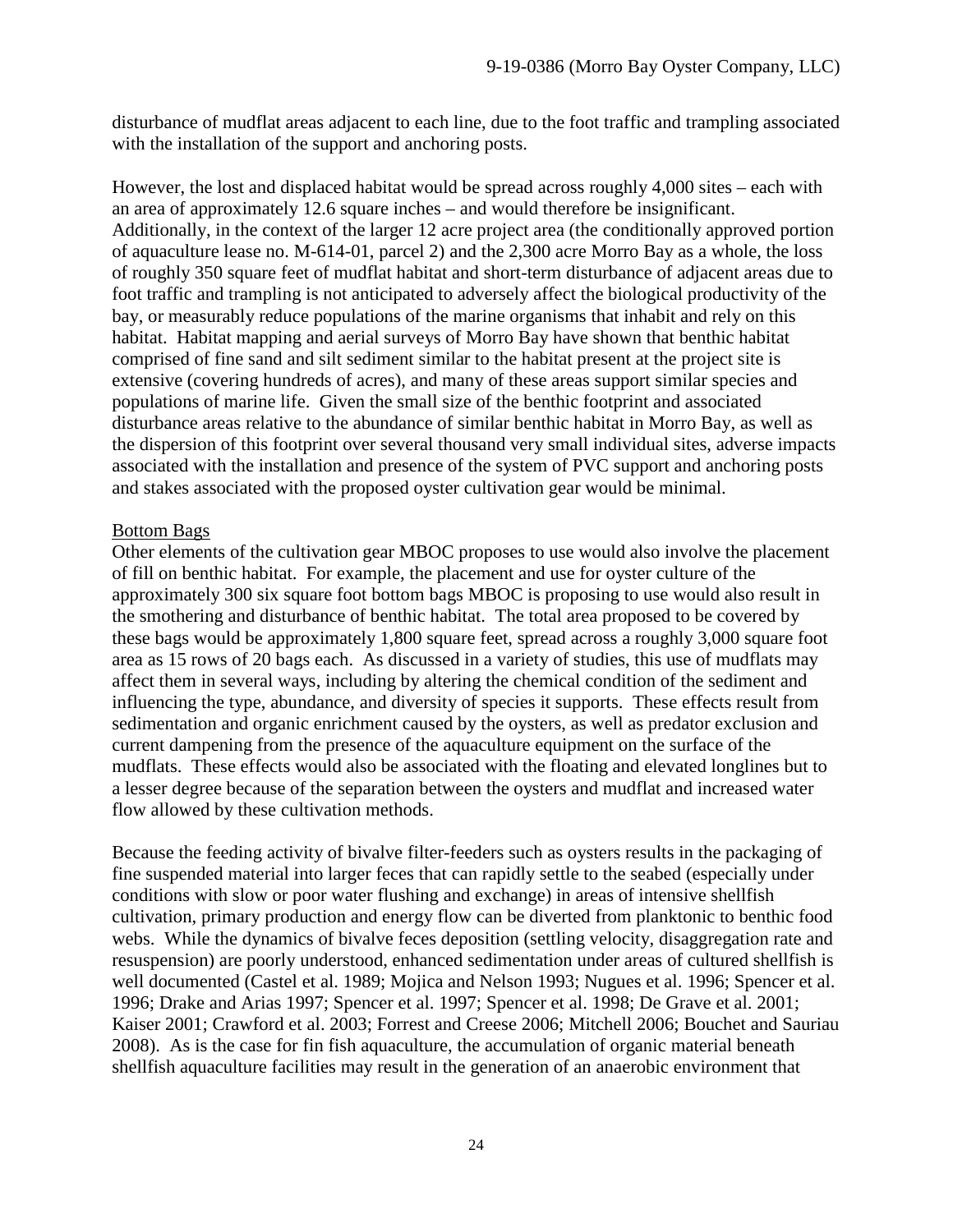#### 9-19-0386 (Morro Bay Oyster Company, LLC)

promotes ammonification and sulfate reduction, increased sediment bacterial abundance, and changes in benthic community structure and biomass.

The magnitude and extent of these effects is strongly influenced by several factors, including stocking density (the number of oysters within the cultivation gear), current speed, coverage area (the total amount of contiguous area occupied by cultivation gear), coverage duration (length of time cultivation gear is in place before being moved) and fallowing frequency. In general, studies suggest that cultivation at low densities in areas with strong currents and with more separation between cultivation equipment, more frequent shifting of equipment and use of fallowing (rest periods between uses of an area) is likely to result in less substantial and more localized effects. In contrast, high density, long-term, extensive, fixed cultivation in more enclosed areas is likely to exacerbate environmental effects and lead to more severe disturbance to benthic habitat and communities. However, as a series of studies by Spencer et al. (1996, 1997, 1998) demonstrate, some benthic communities can be resilient to these types of disturbances and can return to reference conditions within months of an aquaculture harvest and removal of aquaculture equipment, even after significant changes have taken place.

The total area proposed to be used for oyster bottom cultivation by MBOC is quite limited (a total of 3,000 square feet), however, and several features of MBOC's proposed operation would also serve to limit the amount and extent of disturbance to benthic habitat that would result from it. These features include (1) the dispersion of its 300 bottom bags across 15 rows with corridors of open mudflats around and between them rather than in one large contiguous area; (2) the location of MBOC's bottom bag cultivation bed near the deeper water subtidal channel that runs through its lease and increases current speed and flushing rates in surrounding areas; (3) the modest stocking density of the bottom bags (roughly 150 oysters per bag); (4) the configuration of floating and elevated longlines and untethered bags in rows with gaps of at least five to ten feet between them; (5) the frequent (approximately every two weeks) flipping and shifting of bags (which includes relocating them, thus exposing previously covered areas of substrate); and (6) the weeks to months long fallowing of areas that occurs as production, harvest and planting volume fluctuates throughout the year and between years (for example, due to an unexpected oyster mortality event and loss of product several seasons ago, much of MBOC's cultivation area was left fallow until the following season).

In combination, these features of MBOC's operation would minimize the magnitude of any effects that the oyster cultivation gear and oysters may be having on the benthic habitat and its associated species. Although some adverse effects may occur, they would be limited as well as spatially and temporally dispersed. Therefore, the levels of disturbance to benthic habitat (changes to the community of organisms it supports and sediment chemistry) within the proposed area of MBOC's operation would not result in significant or long-lasting reductions to its biological productivity. Although specific testing and detailed analysis of the benthic habitat within MBOC's cultivation sites has not been carried out, available information from research carried out in other areas suggests that the effects to benthic habitat from MBOC's oyster cultivation operation would be - at most - modest, localized and not likely to persist once the area is left fallow or returned to a natural condition.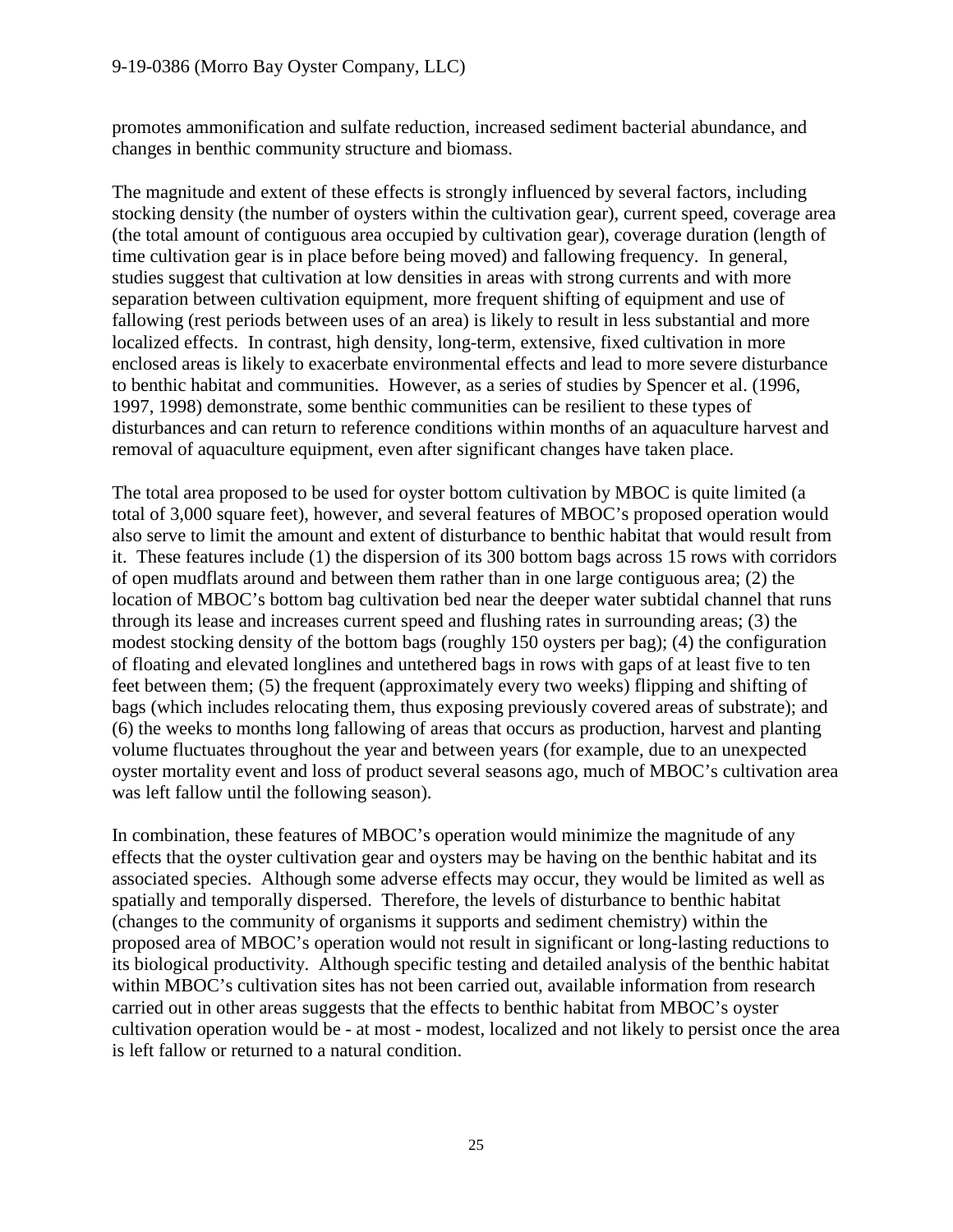#### Eelgrass

MBOC's proposed use of bottom bags and elevated and floating longlines may also smother, disturb, shade or displace areas of more sensitive benthic habitat such as eelgrass beds. While much of MBOC's shellfish cultivation gear would be maintained in relatively fixed locations (for example, its elevated and floating longlines) that would be likely spatially restrict or limit the movement or expansion of eelgrass under and around it, MBOC also proposes to use roughly 300 untethered bottom bags. These bags would be placed in approximately 15 rows within a 3,000 square foot area, and because the number and specific location of these rows would change over time as a result of MBOC's production levels and operational practices, it would be possible for eelgrass to expand into this area during times of low use by MBOC. In addition, eelgrass is also currently growing in a variety of locations around the edges of sites MBOC currently uses or proposes to use for cultivation.

While it is unlikely that the proposed untethered bottom bag cultivation bed would support extensive eelgrass beds – particularly because MBOC began its operations during a time of relative eelgrass abundance in Morro Bay and intentionally selected the locations of its existing floating longline and bottom bag beds because of their lack of eelgrass – MBOC has nevertheless committed to avoiding any eelgrass that has or does establish within them. Specifically, in it is permit application, MBOC has committed to remain at least 25 feet away from eelgrass when installing new cultivation gear. Because the size of the site MBOC has designated for untethered bottom bags (3,000 square feet) is nearly twice the size of the area that would be occupied by the up to 300 proposed bottom bags (1,800 square feet), MBOC has expressed confidence that it would be able to honor this commitment without significantly restricting or limiting its operations. MBOC's commitment to avoid eelgrass when installing new cultivation gear would also apply to its use of floating longlines and elevated longlines and its proposed installation of up to 180 new 210 foot elevated or floating longlines across six acres of new cultivation beds. This means that although MBOC has a goal of installing up to 180 new elevated or floating longlines, changes to the location and amount of eelgrass beds within the project area – and MBOC's efforts to avoid them - are likely to result in a reduction in the total number or length of lines MBOC ultimately installs.

Although the most recent eelgrass survey results from Morro Bay indicate that the proposed sites of MBOC's new cultivation beds (shown on **[Exhibit 2](https://documents.coastal.ca.gov/reports/2019/12/F13a/F13a-12-2019-exhibits.pdf)**) do not currently support eelgrass, a review of historic aerial photographs and eelgrass survey results indicates that many of them supported eelgrass in 2007, 2009 and/or 2010. This was more than seven years before MBOC installed its existing elevated longline cultivation bed with 15 lines (which occurred in 2017), but the subsequent recovery of eelgrass in that cultivation bed may indicate that other areas of historic eelgrass habitat within the project area are also capable of or beginning to recover as well. In fact, during a visit to the project site on November 25, 2019, Commission staff observed numerous three to five foot diameter patches of eelgrass and extensive contiguous beds covering hundreds of square feet within several additional areas of historic eelgrass habitat that MBOC had been proposing to use for its expanded operations.<sup>[2](#page-25-0)</sup>

<span id="page-25-0"></span><sup>&</sup>lt;sup>2</sup> However, the presence of eelgrass within these areas and MBOC's commitment avoid placing new cultivation gear within 25 feet of eelgrass would mean that such areas would not be used for shellfish cultivation.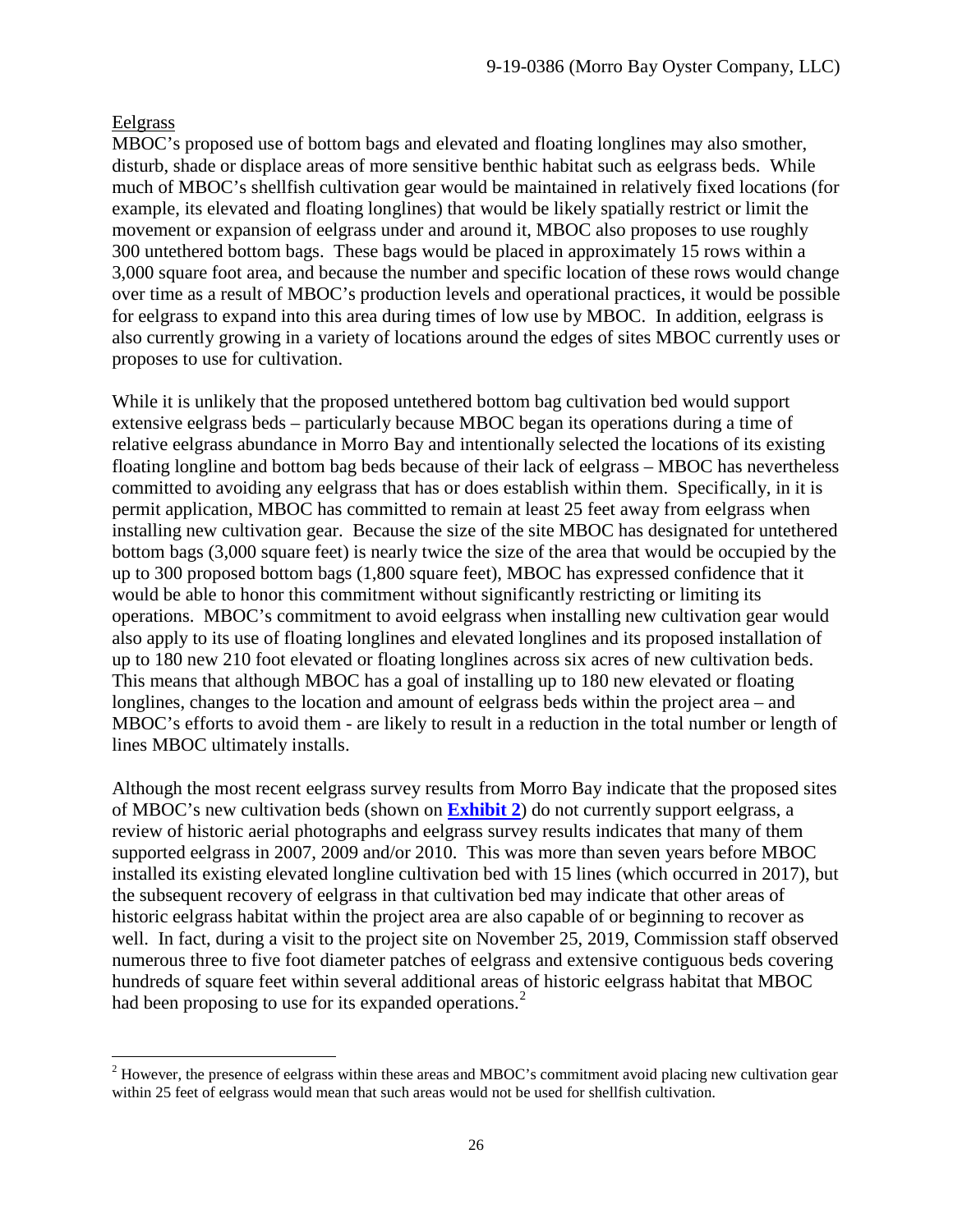As part of its ongoing consultation with the U.S. Army Corps of Engineers (prompted by MBOC's efforts to seek federal authorization for its unpermitted existing operations and proposed expansion), the National Marine Fisheries Service is also currently evaluating which other sites within the project area may be particularly important for enabling and promoting the recovery of eelgrass in Morro Bay.

Recognizing the rarity and extremely imperiled status of eelgrass in Morro Bay at the current time and the location of MBOC's cultivation areas within an estuary of national significance and one of the state's marine protected areas, **Special Condition 7** would memorialize MBOC's commitment to avoiding eelgrass during the installation of new cultivation gear by prohibiting it from placing cultivation equipment, anchors, vessels or other gear, structures or equipment on or over eelgrass habitat, as defined by the National Marine Fisheries Service in its October 2014 California Eelgrass Management Policy. This definition specifies that eelgrass habitat includes both vegetated areas, as well as a 5 meter (16.4 foot) wide unvegetated area around them. MBOC's commitment to install all new cultivation gear at least 25 feet from eelgrass beds would be consistent with this requirement. In addition, **Special Condition 7** would also incorporate the pending results of the National Marine Fisheries Service's review of eelgrass habitat in the project area by also prohibiting the installation and use of aquaculture gear within all areas that it determines to be important for eelgrass recovery. Such areas may include mudflats in which eelgrass is not currently present but that have a strong history of supporting robust eelgrass beds and are likely to continue to have the physical characteristics needed for eelgrass to return (appropriate elevation range, substrate type, etc.). Further, **Special Condition 7** would also require MBOC to install and use its proposed elevated and floating longlines with the configuration and spacing described previously in this report and shown in **[Exhibit 3](https://documents.coastal.ca.gov/reports/2019/12/F13a/F13a-12-2019-exhibits.pdf)**, unless the National Marine Fisheries Service identifies a wider spacing or reduced density of equipment that would more effectively promote eelgrass recovery.

In order to help ensure that these protective measures are appropriately implemented, Special Condition 7 would also require MBOC to, prior to installing new cultivation equipment, provide the Executive Director with the results of an eelgrass survey showing that all areas of eelgrass habitat and National Marine Fisheries Service identified recovery areas would be avoided.

To additionally help minimize the effects of MBOC's oyster cultivation gear on benthic habitat and eelgrass, the Commission is also requiring in **Special Conditions 5 and 7** that MBOC remove all cultivation equipment and accumulations of oyster shell from the lease area upon expiration of this permit, and avoid and address the accidental loss and displacement of oyster shell and cultivation gear.

#### *Benthic Disturbance from Operations*

Movement of personnel and equipment to the proposed project site, as well as ongoing maintenance and use of the proposed aquaculture structures, also have the potential to result in disturbance of benthic habitats and eelgrass. This disturbance would be most likely to occur during the transit of project vessels and personnel to and from the cultivation sites, the staging of equipment and supplies for periodic repair and replacement of cultivation structures, and operations on the mudflats such as planting, harvest, and maintenance activities. These activities are proposed to be carried out during a range of high and low tides and would involve the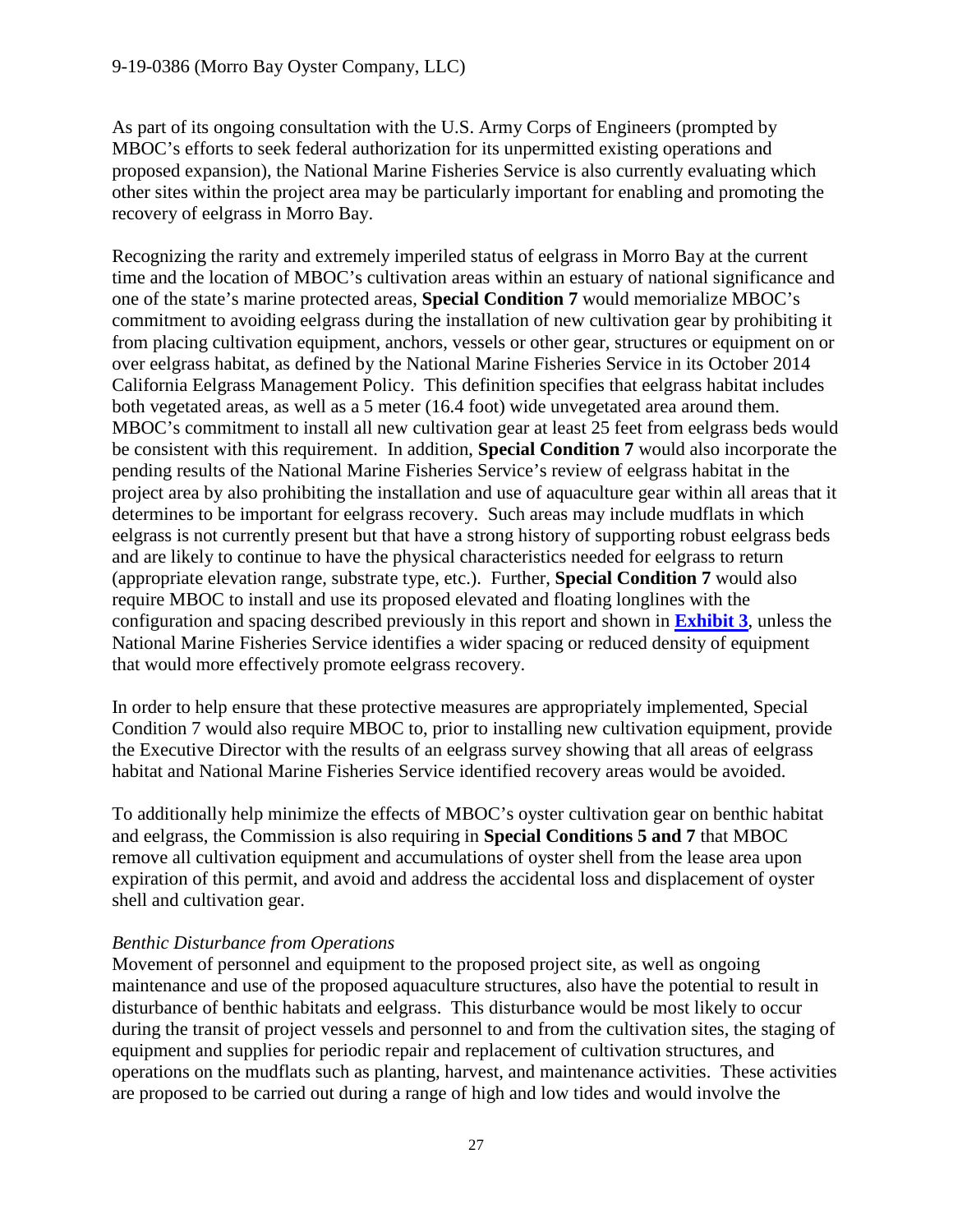landing of one or more small project vessels on the mudflats near the cultivation areas, the loading or offloading of equipment and shellfish, and the movement of project personnel by foot among the bottom bags, longlines, or other aquaculture sites. Each row of untethered bottom bags and elevated or floating longlines would be separated from adjacent lines by between five and ten feet to allow access along its length. Mooring of project vessels, offloading of equipment, and movement of MBOC's employees among these access corridors on foot would result in the disturbance, crushing, and damage to benthic habitats and species. Assuming that the majority of planting, harvest, and maintenance activities would be focused within these corridors along each of the 180 proposed approximately 210- to 250-foot longline rows, roughly 4.5 acres of sediment would be adversely affected during the initial installation of the proposed cultivation structures, and periodically disturbed as a result of their ongoing maintenance and use. Additional areas would also be disturbed during the transit of project vessels to and from the lease, their mooring on tidelands, and the loading and offloading of equipment associated with the installation of the proposed elevated tumble culture lines.

To address the potential adverse impacts to marine biological resources and species of special biological significance, such as eelgrass, associated with this amount of disturbance to benthic habitats, MBOC has integrated several resource protection measures into its operations. For example, MBOC primarily makes use of cultivation equipment that floats and its personnel typically move between sites and carry out maintenance, planting and harvest activities at higher tides using skiffs to avoid the need to walk across and disturb the mudflat areas and to avoid repeated vessel landings, launchings and movement through sensitive habitat areas. In addition, MBOC typically uses consistent vessel access routes when coming and going from shore and between its cultivation areas. This use of consistent routes limits the amount of eelgrass habitat that MBOC's vessels pass through. Because the use of outboard motors through eelgrass habitat at some tidal heights can cause the eelgrass to be cut or uprooted, limiting vessel transit to a single area would protect eelgrass in other surrounding areas. During vessel transits, MBOC also maximizes its use of deeper water channels that do not support eelgrass.

To memorialize this aspect of MBOC's operations and further establish consistent vessel and personnel transit routes that avoid sensitive habitat areas such as eelgrass beds and marine mammal haul-outs, the Commission is requiring in **Special Condition 3** that MBOC develop and implement a Cultivation Site Access Plan that includes a map and protocols to minimize disturbance of areas of sensitive marine habitat. Additionally, to prevent benthic disturbance associated with the onsite storage/staging of materials on the lease area – and the potential loss or displacement of equipment into surrounding habitat areas due to current and tidal action - **Special Condition 5** would prohibit the staging and storage of equipment, tools, and materials on MBOC's cultivation sites (with the exception of materials securely stored on the work platform) and require that MBOC implement a variety of measures to avoid and address the accidental loss and displacement of cultivation gear and equipment. Such measures would include regular maintenance inspections during harvest to identify and correct worn or weathered gear at risk of breaking or escaping; clean-up events to recover materials that are accidentally lost; staff training to ensure best management practices are understood and used; and gear marking to help prevent loss and facilitate recovery. Prevention of gear loss and gear movement into sensitive habitat areas would be additionally required through the requirement in **Special Condition 2** that MBOC mark the perimeter of its bottom bag cultivation bed and only use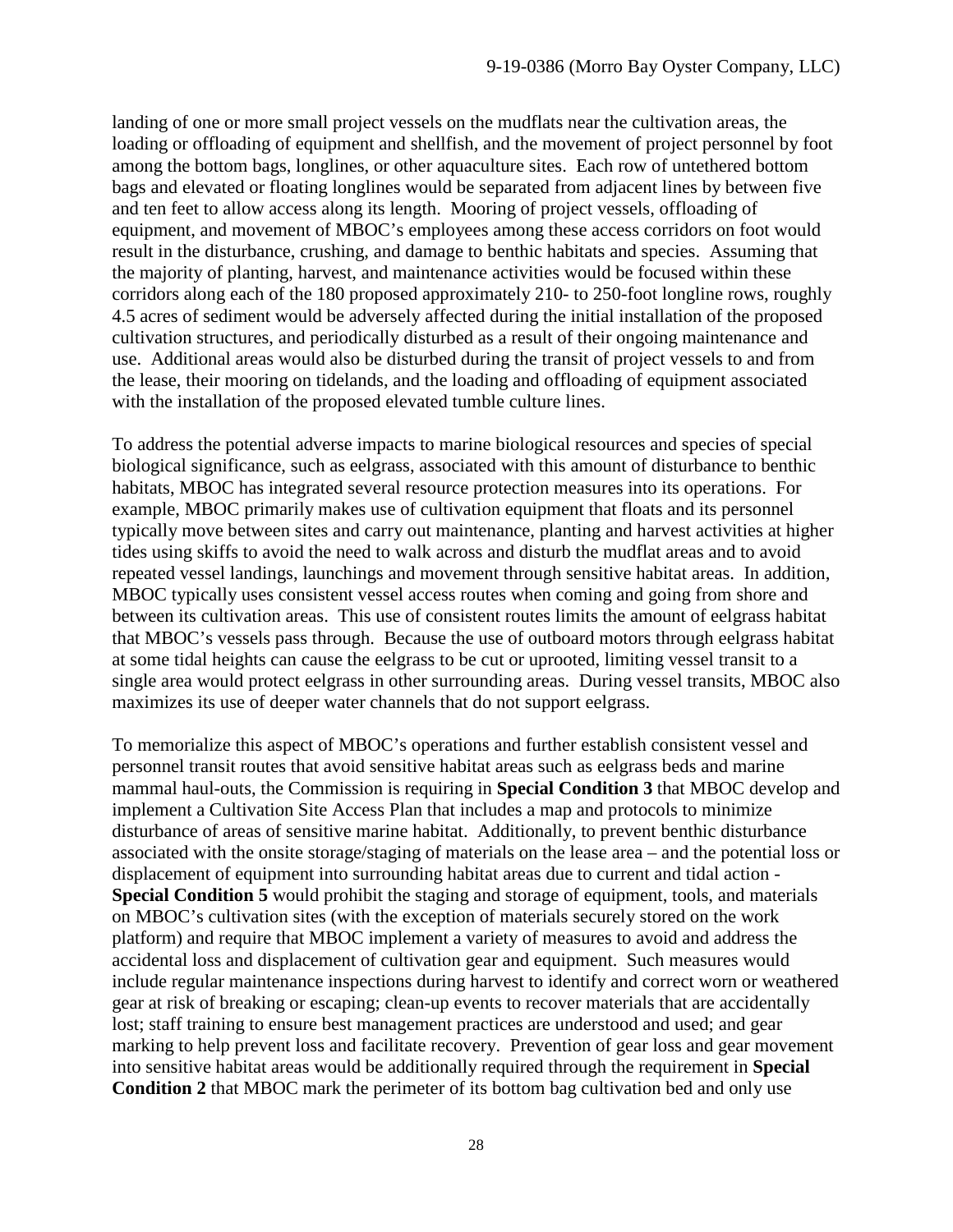properly weighted bags, in order to help prevent movement of bottom bags into nearby eelgrass habitat where they could displace and smother it. Further, **Special Condition 7** also requires that MBOC avoid placement of gear, structures, or equipment on or above areas occupied with eelgrass.

## **Marine Debris**

MBOC's proposed oyster aquaculture operation includes the placement and maintenance of several thousand individual pieces of plastic and PVC in Morro Bay. This material is associated with the hundreds of linear feet of nylon rope and cable that would be used for the floating and elevated longlines, the roughly 4,000 PVC posts that would be used to support the elevated longlines and anchor the floating longlines, and approximately 20,000 two-foot wide by threefoot long plastic mesh cultivation bags or two-foot long by one-foot wide plastic mesh cultivation baskets. As has been well documented in parts of Tomales Bay and Humboldt Bay near shellfish aquaculture operations, some of this material can disperse into the environment as debris – either due to inadequate maintenance and inspection operations or challenging oceanographic conditions (currents, tides, and wave action).

While these issues are less well known in Morro Bay and MBOC appears to have a strong record of careful maintenance and marine debris prevention, the similarities between MBOC's operation and cultivation equipment and those within other areas of California that are known to be more problematic suggests that a cautious, proactive approach would be appropriate here. The need for such an approach is further strengthened by the lack of consistent and available data on marine debris collection efforts and recovered materials in Morro Bay, and the significant amount of aquaculture debris found left behind on aquaculture lease areas when MBOC began operations. In addition, the use of common gear types, such as similarly designed bottom bags, and the historic lack of identifying marks or tags between the two existing shellfish aquaculture operations in Morro Bay, would make it difficult to determine in the future which operation is contributing the most and least to this issue. In other locations, cultivation equipment, cultivation bags and cultivation baskets in particular, are known to have been recovered substantial distances from cultivation areas, and examples are available from Morro Bay of aquaculture gear found smothering eelgrass habitat, buried in mudflats, and dispersed among the tidal salt marshes of Morro Bay State Park. The durability of the HDPE plastics used for much of the common cultivation equipment means that if it escapes, it can persist in the environment for many decades.

Even once it degrades, plastic in the ocean is increasingly understood to pose a threat to a wide range of marine organisms as it slowly breaks into smaller and smaller pieces over time. At each step in this process, plastic debris can be ingested by, entrap, or entangle marine wildlife from whales, dolphins, and seals down to sea turtles, seabirds, and fish.

To address the potential ongoing and future release and distribution of marine debris resulting from MBOC's oyster cultivation operations, the Commission is requiring in **Special Condition 5** that MBOC implement or continue a variety of best practices, including those focused on inspections following storm events; debris reduction trainings for field employees; quarterly cleanup events; gear marking; field storage of tools and construction materials; and comprehensive debris cleaning and removal activities carried out on each bed at the time of its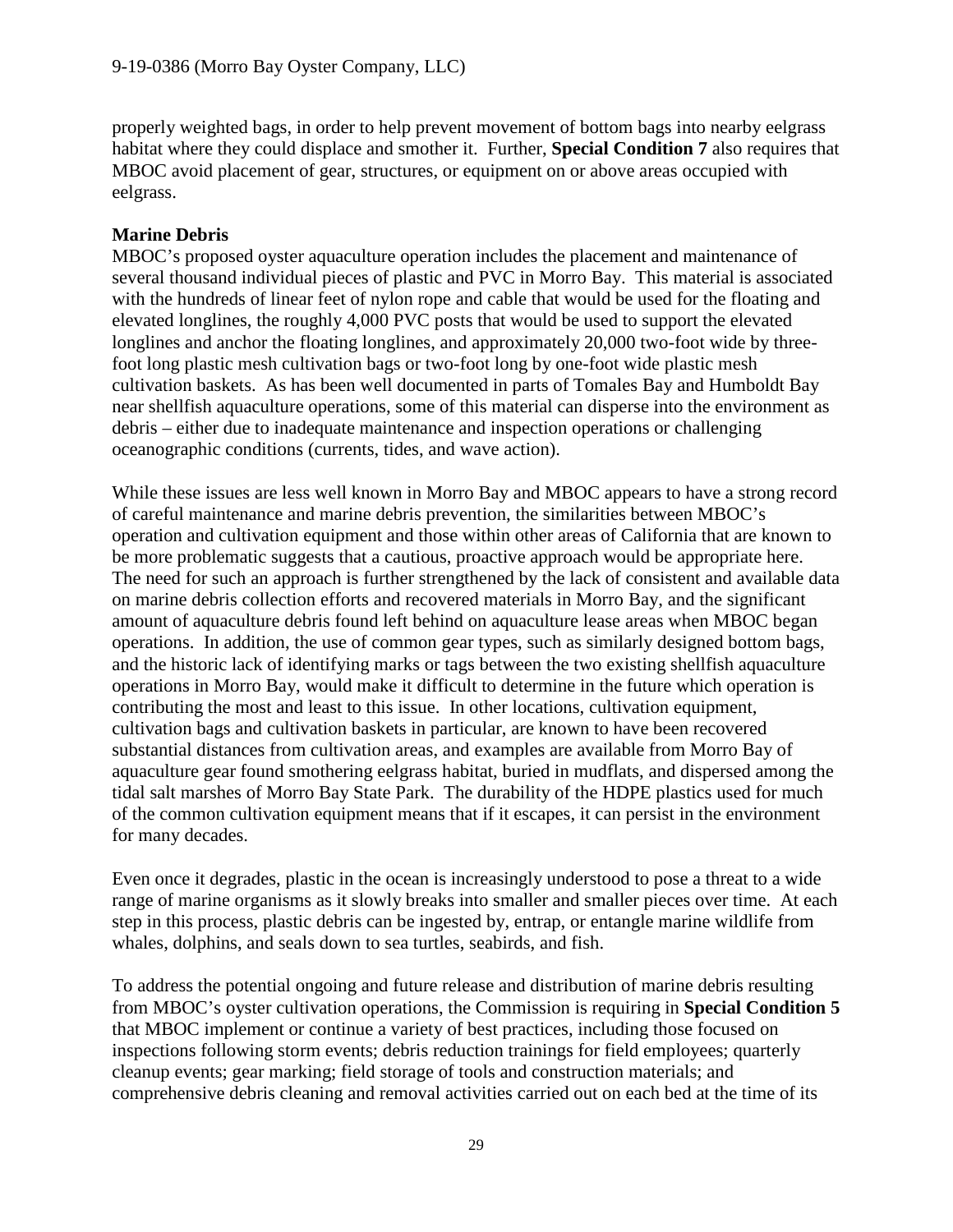harvest. Although MBOC currently carries out a number of these practices voluntarily, memorializing these practices through operational requirements would help further ensure that they continue in the future. These requirements would reduce the long-term accumulation of debris within cultivation beds, prevent debris generation and loss, and promote recovery of materials lost due to storm action or other unavoidable causes. **Special Condition 5** would also help address the marine debris left behind in MBOC's lease area by prior operators by requiring MBOC, as part of its quarterly clean-up activities in Morro Bay, to specifically focus on the collection and removal of abandoned cultivation gear within its lease.

To further limit potential loss of one of the most commonly encountered types of large aquaculture debris – untethered cultivation bottom bags – **Special Condition 2** would require MBOC to demarcate in the field the boundaries of those sites in which untethered bottom bags would be used, and to only use untethered bottom bags that have been stocked with no less than two gallons or large oysters. This requirement would help prevent these bags from dispersing into surrounding areas and ensure that they are initially placed in the appropriate locations. Although the Commission has in past permits also required all bottom bags to be tethered to anchored longlines in order to prevent their movement and loss, MBOC has expressed concerns to Commission staff about the operational challenges that such a requirement would result in (primarily due to the time required to affix, maintain and detach bags from anchor lines), and has instead committed to continuing its practice of only placing untethered bottom bags in the bay if they are first found to meet a minimum weight threshold (measured as no less than two gallons of large oysters). In this way, MBOC would help ensure that all of its untethered bottom bags are heavy enough to remain in place during all but the most extreme conditions. $3$ 

An additional source of aquaculture related marine debris in Morro Bay and several other areas with long histories of shellfish cultivation has been associated with businesses that have ceased operations and left behind large quantities of equipment, cultivation structures, and gear within intertidal or subtidal lease areas. To address this issue and help ensure that funding is available to carry out clean-up of abandoned operations, the California Fish and Game Commission requires – as part of its leasing of state tidelands – that the lessees deposit funds into escrow accounts so that funding is available to be used in the event that an operation ceases prior to recovering and fully removing its equipment. However, the funds deposited into these accounts have rarely been withdrawn to fund clean-up activities and the deposited amounts have often been based on only rough approximations of clean-up, removal, and disposal costs that do not include an accurate or transparent accounting showing how they were estimated. As such, even if the funds in the escrow accounts were to be used, for many aquaculture leases they do not appear sufficient to cover actual clean-up costs. Staff of the California Fish and Game Commission and California Department of Fish and Game are currently working to address this issue, including by encouraging lessees to take steps to proactively develop and document more accurate clean-up cost estimates or simply to augment the funds in the escrow accounts for their leases. As agency staff continue to work on this issue, the clean-up fees currently contributed by MBOC will be evaluated. The availability of these funds - in combination with the requirement

<span id="page-29-0"></span><sup>&</sup>lt;sup>3</sup> Based on information from MBOC staff, the only time its untethered bottom bags were found to have been displaced was following a rapid series of extreme tides associated with the March 2011 tsunami. These tides also displaced more securely anchored fixed gear and tethered bottom bags as well.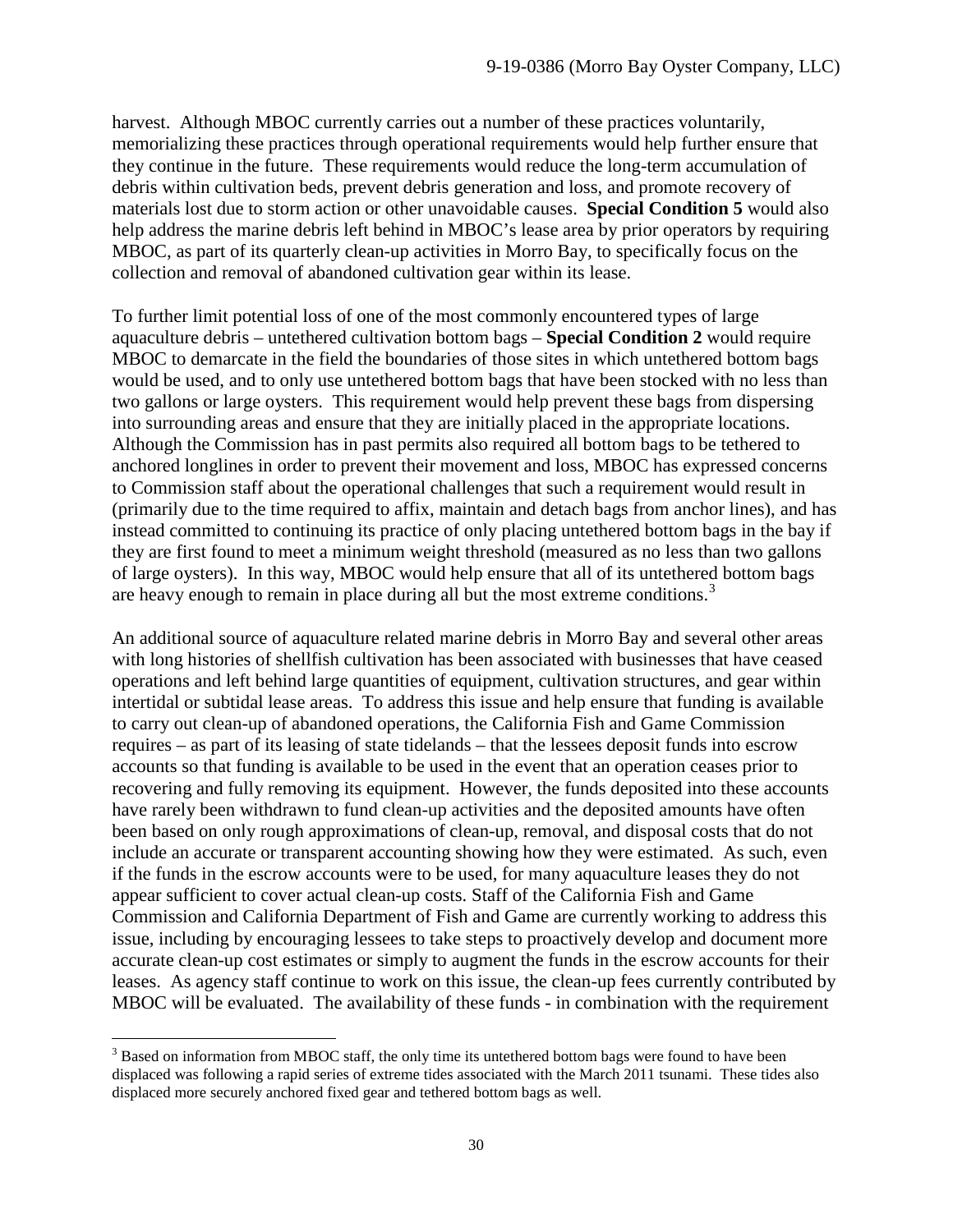in **Special Condition 1** that MBOC seek a permit amendment to remove its cultivation equipment from the bay prior to the expiration of its permit and cessation of its operations – would help ensure that MBOC's existing and proposed cultivation equipment is ultimately removed from the bay and does not become marine debris. In other words, these measures would help prevent any subsequent holder of MBOC's lease area from encountering the same type of debris nuisance that MBOC and the other operation in Morro Bay, Grassy Bar Oyster Company, inherited when they began operating.

The proposed removal of MBOC's floating work platform would also introduce a potential source of marine debris. Specifically, demolition or deconstruction activities associated with separating the work platform into its component barge sections and/or removing machinery, structures and equipment from it may result in the creation and release of plastic, wood and metal debris. To help reduce this source of debris, **Special Condition 10** would require MBOC to only carry out the minimum amount of demolition and deconstruction activities necessary to tow the work platform to a boat ramp and safely remove it from Morro Bay. In addition, **Special Condition 10** would also require MBOC to carry out an underwater survey of the work platform site after it is removed in order to locate, retrieve, and properly dispose of any aquaculture debris or barge material that is accidentally released during removal or has accumulated as a result of work platform operations.

#### **Wildlife Disturbance**

The Morro Bay estuary has received state and federal recognition and protection as a critically important ecological resource. In addition to supporting a range of rare and sensitive habitat types, it is also home to an abundance of large and small wildlife from harbor seals, sea lions and sea otters to over 200 species of resident and migratory birds. MBOC's proposed operation has the potential to adversely affect a number of these species through disturbance and interference with natural behavior such as foraging and resting.

#### *Marine Mammals*

In addition to providing opportunities for commercial shellfish cultivation, the intertidal mudflats of central Morro Bay are also used as haul-out and resting sites by the bay's resident population of harbor seals. While no haul-out or resting sites are located in the project site or within the 150 foot minimum buffer distance recommended by the National Marine Fisheries Service, some aspects of MBOC's operations would occur outside of its cultivation areas and may therefore come within closer proximity of known marine mammal haul-outs. For example, the movement of MBOC's personnel and vessels to and from shore and between cultivation sites may bring them within or adjacent to marine mammal haul-out areas. In addition, both harbor seals and sea otters have been observed throughout the waters of Morro Bay and may be encountered there at any time.

To ensure these species and their critical use areas are appropriately protected, **Special Condition 6** and would prohibit MBOC and its personnel from chasing, flushing, or directly disturbing marine mammals during vessel transit, harvest, maintenance or inspection activities.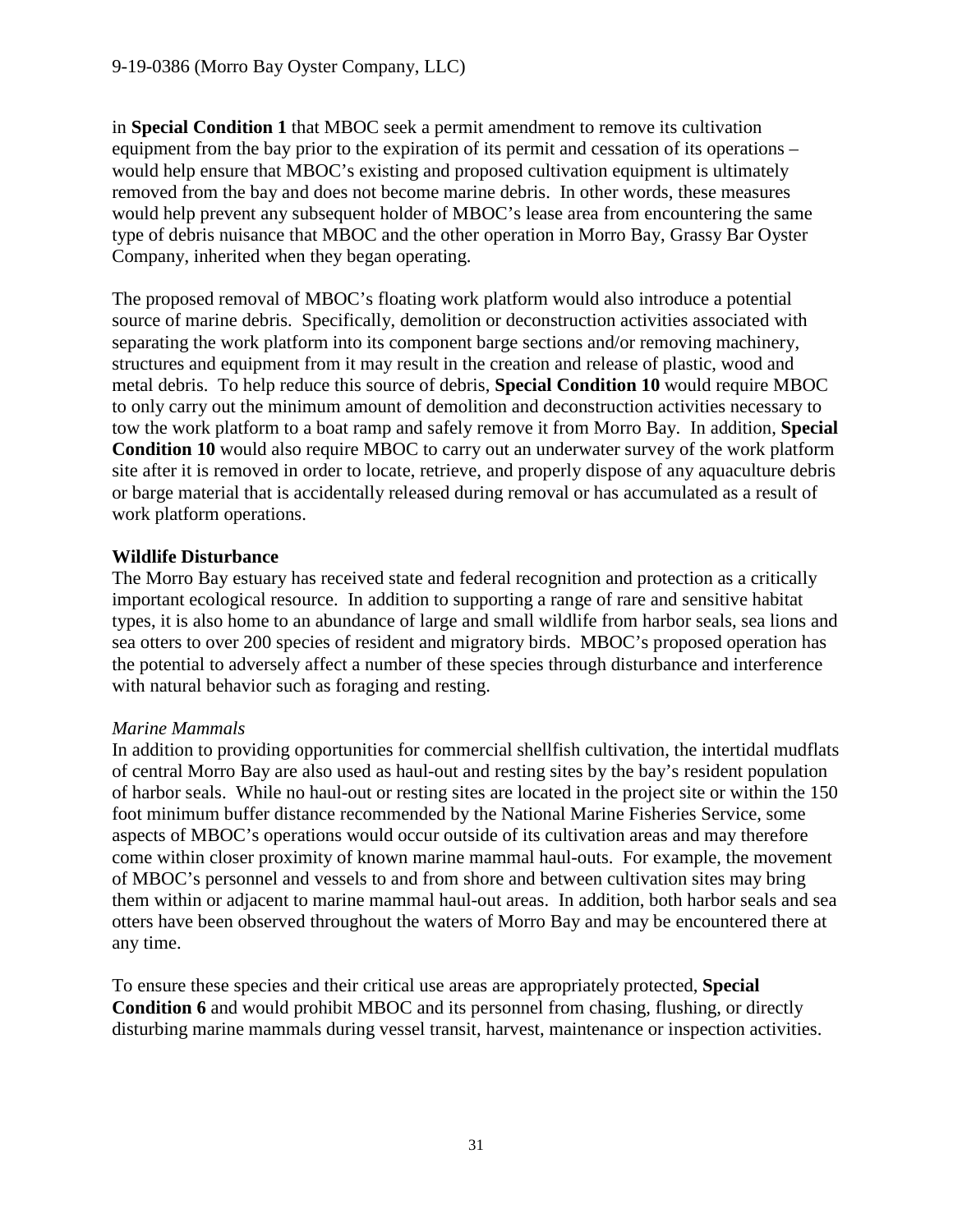## *Shorebirds, Seabirds and Waterfowl*

The mudflats and intertidal areas of Morro Bay – including those at and around MBOC's cultivation areas – are widely regarded as critically important foraging habitat for a wide range of resident and migratory seabirds, shorebirds, and waterfowl such as black brant, least tern, dunlin, and several species of plover and sandpiper. In the past, MBOC has also used an elevated system of bird wire above its elevated longline cultivation bed to deter bird use and roosting. However, MBOC does not propose to continue using this system and immediately after issuance of this permit, would remove or shorten the elevated PVC posts used to support it. Discontinued use of this system on MBOC's existing and proposed cultivation beds would help remove an impediment to the use of these areas for foraging by shorebird and seabird species.

In addition, **Special Conditions 3 and 6** would also require that during vessel transit, harvest, maintenance, inspection, and planting operations, MBOC avoid approaching, chasing, flushing, or directly disturbing shorebirds, waterfowl, or seabirds and that it establish protocols and training for its personnel in order to help ensure compliance with these measures.

## **Seawater Intakes**

The removal of seawater through intake structures is known to result in the impingement and entrainment of marine life. The type and quantity of marine life that may be adversely affected in this way is related to the size and velocity of the intake structures. Larger, high-velocity structures can cause the impingement and entrainment of larger organisms that can include adult fish, while smaller low-velocity structures can typically only impinge and entrain smaller larval and juvenile organisms. While impingement (capture of fish and marine organisms against an intake screen due to suction) can often result in the injury or mortality of the affected organism, adverse effects of entrainment (capture of fish and marine organisms in the intake stream) vary based on the type of intake system (configuration of pipes, pressure changes, temperatures) and ultimate use of the entrained water.

As part of its proposed operations, MBOC would carry out a variety of activities that would require the use of seawater extracted from Morro Bay. These activities include (1) shellfish cleaning and sorting operations; and (2) operation of two floating upwelling systems (FLUPSYs) [4](#page-31-0) . MBOC proposes to pump out seawater from Morro Bay for these activities.

Seawater use associated with operation of the FLUPSYs would be limited to the water drawn-in to upwelling tanks and troughs and immediately discharged back into the bay, and would therefore not include permanent removal, heating, or the pressure changes and mechanical stress that comes with movement through a long series of pipes. Because removal, heating, and mechanical stress are the primary causes of mortality for entrained organisms, the type of proposed water use associated with operation of the FLUPSYs would not be likely to result in entrainment impacts to juvenile fish and the larval and planktonic organisms within the water.

Seawater use associated with the shellfish cleaning, sorting and maintenance operations would include use of gasoline or electric powered intake equipment and thus more substantial mechanical stress, however, and would be likely to cause mortality to juvenile fish and a portion

<span id="page-31-0"></span> <sup>4</sup> See **[Appendix B](#page-38-0)** for description of FLUPSYs.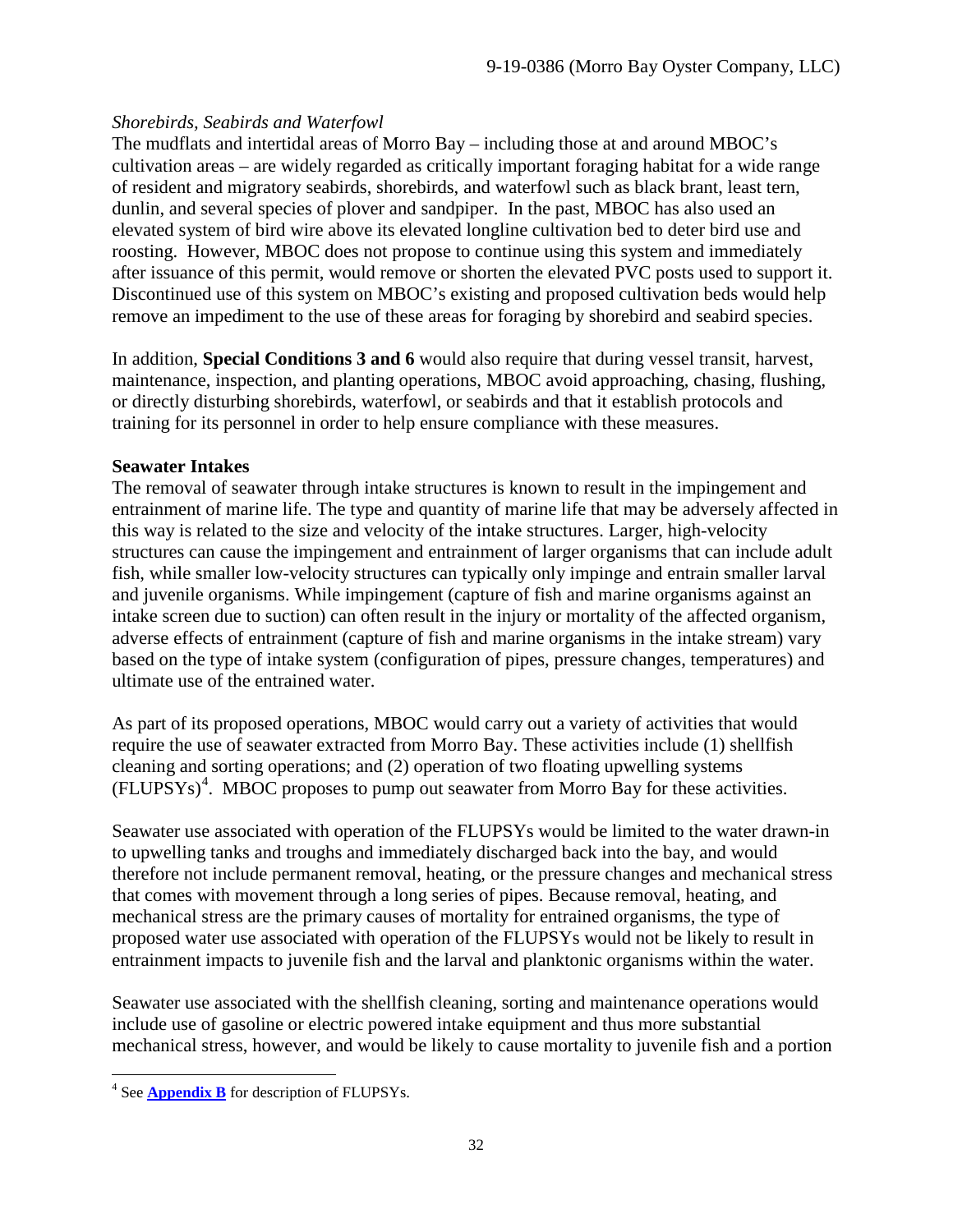of the larval and planktonic organisms in the water extracted from the bay for these uses. Among the juvenile fish known to be present within Morro Bay's waters are two species recognized with federal protection – the federally endangered tidewater goby (*Eucyclogobius newberryi*) and federally threatened south central California coast steelhead (*Oncorhynchus mykiss*).

Both the California Department of Fish and Wildlife (CDFW) and National Marine Fisheries Service (NMFS) have developed guidance and technical specifications for the use of intake structures located within water bodies in which juvenile salmonids such as steelhead are found. These guidelines are intended to protect these fish species by ensuring that intake screens are small enough to prevent their entrainment and intake velocities are low enough to not overwhelm their swimming abilities. Specifically, intake velocities are not to exceed 0.33 feet per second and mesh screening on intake structures is to be limited to 3/32 inch. The Commission has previously found these standards to reduce the potential impingement and entrainment of protected species of juvenile and adult, and has required their use on a variety of shellfish aquaculture operations that include seawater intake structures (for example, CDP No. E-11-029). **Special Condition 8** would establish these intake standards for the seawater intake systems that MBOC proposes to use for maintenance or shellfish cleaning, washing, or sorting operations. In addition, the requirement in **Special Condition 10** for MBOC to discontinue operating and remove its floating work platform within 12 months would also help address the adverse impacts to marine life associated with the platform's seawater intakes.

The installation of screening and adherence to the screening and intake velocity specifications in **Special Condition 8** would help to minimize the impacts associated with those intakes, as would the removal of the work platform and its associated intakes.

Removal of the platform would provide a greater level of protection for the threatened and endangered fish species that occupy Morro Bay as well as the other marine biological resources it supports. Given Morro Bay's inclusion in state designated marine protected areas and the national estuary program, **Special Condition 10** would provide the special protection required by the Coastal Act for such areas of special biological significance.

## **Invasive Biofouling Species**

Shellfish farms and other artificial structures in marine environments provide three dimensional habitats for colonization by fouling organisms and associated biota (e.g., Costa-Pierce and Bridger 2002; McKindsey et al. 2006), and in many cases may provide a larger surface area of suitable hard substrate for attachment of fouling organisms than is available in the natural benthos (e.g., in soft-bottom areas). In addition, the fouling communities that develop on artificial structures can be quite different from those in adjacent rocky areas (Glasby 1999; Connell 2000). Artificial structures in central California, including piers, barges, docks and oil platforms, support a wide variety of invasive marine fouling species, including species known to present significant economic and ecological risk to marine areas along the west coast. Maintenance activities for in-water structures and vessels that involve periodic removal of fouling organisms without proper collection and disposal protocols may result in increased dispersal and propagation opportunities for these species. In addition, oyster cleaning, sorting and packing operations (which involve removing and mechanically processing fouled equipment and shellfish from the bay) also present a dispersal risk. Such opportunities for dispersion and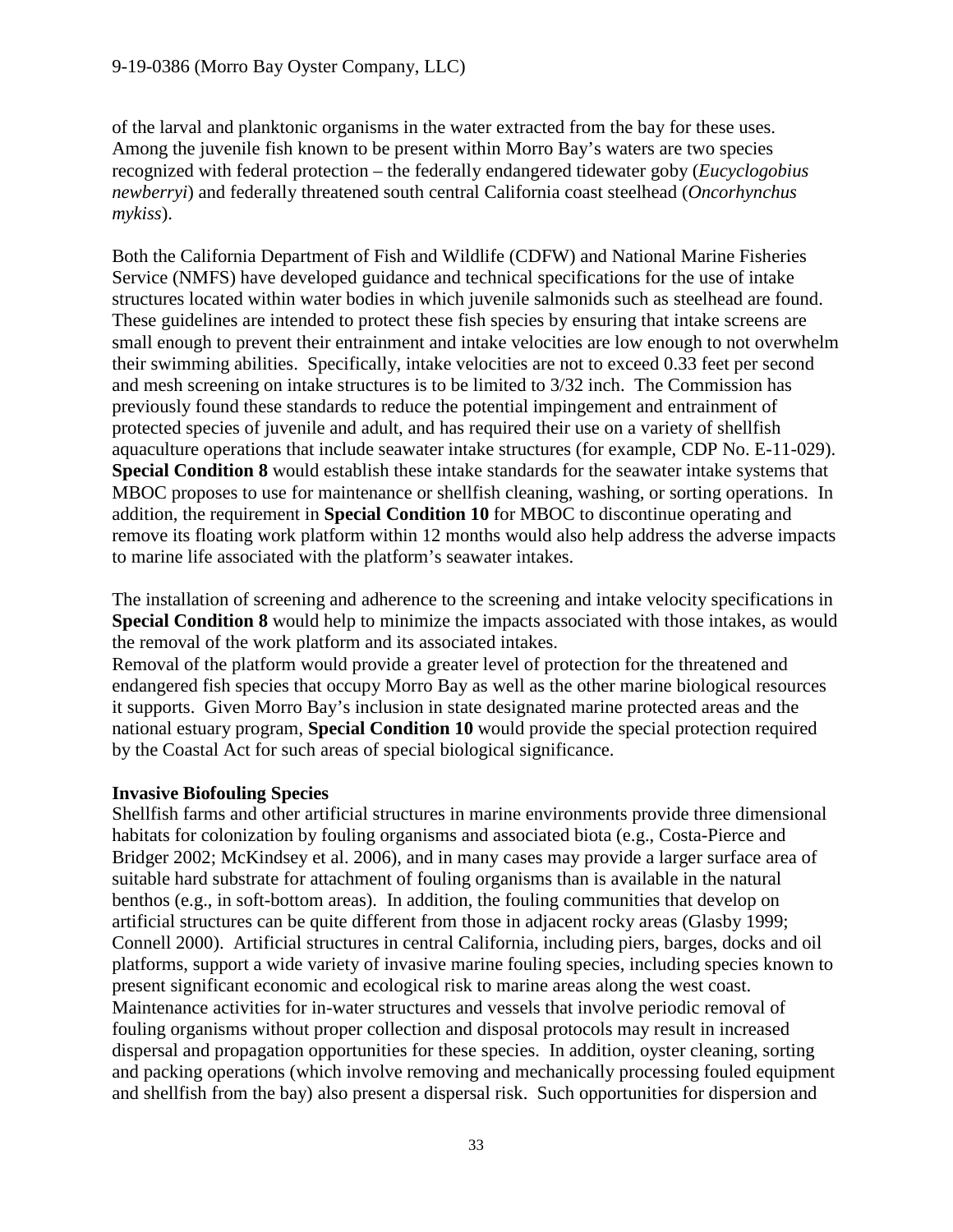spread pose a particular risk with some algal species and colonial species (such as the invasive tunicates *Didemnum vexillum* and *Botrylloides violaceus*; limited amounts of which have been observed growing on MBOC cultivation equipment) that may break apart into many pieces when disturbed, each of which may be capable of surviving, growing, and reproducing on its own.

In order to minimize the risk of spreading and dispersing invasive species, MBOC would make use of catchment or containment trays around oyster cleaning and processing operations. Use of such trays would capture the largest fouling materials and prevent their release into the bay. In order to further guard against the spread and dispersion of non-native organisms into Morro Bay, the Commission is also adopting **Special Condition 9**, which prohibits MBOC from intentionally disposing of any equipment or waste, including living or dead shellfish, shells, or non-native fouling organisms, into the marine environment, and requires that all biological materials removed during cleaning operations be collected and disposed at an appropriate upland facility and that no direct discharge of wash water or non-native fouling materials occur during maintenance, cleaning, sorting or packing operations.

## **Conclusion**

Although the Commission finds that the proposed project has the potential to adversely impact marine resources and the biological productivity of coastal waters, with implementation of **Special Conditions 1 through 11**, the project would be carried out in a manner in which marine resources are maintained, species of special biological significance are given special protection, the biological productivity of coastal waters is sustained, and healthy populations of all species of marine organisms will be maintained. In addition, the proposed project, as conditioned, would maintain the biological productivity of coastal waters appropriate to maintain optimum populations of marine organisms. The Commission therefore finds that the proposed project, as conditioned, is consistent with the marine resource sections (Sections 30230 and 30231) of the Coastal Act.

## <span id="page-33-0"></span>**E. OIL SPILLS**

Section 30232 of the Coastal Act states:

*Protection against the spillage of crude oil, gas, petroleum products, or hazardous substances shall be provided in relation to any development or transportation of such materials. Effective containment and cleanup facilities and procedures shall be provided for accidental spills that do occur.* 

The proposed project includes the operation of up to three vessels that could potentially increase the chance of a vessel collision, equipment failure, breach or leak leading to a release of fuel oil into marine waters during project construction/installation and operational activities. In addition, until it is removed within 12 months, MBOC's proposed operational activities also include the use of a gasoline powered generator and intake pump on a floating work platform. Spills could occur during fueling of this equipment or the machinery could fail or leak and discharge oils into marine waters.

The first test of Coastal Act Section 30232 requires an applicant to "protect against the spillage of crude oil, gas, petroleum products, or hazardous substances..." In this case, MBOC has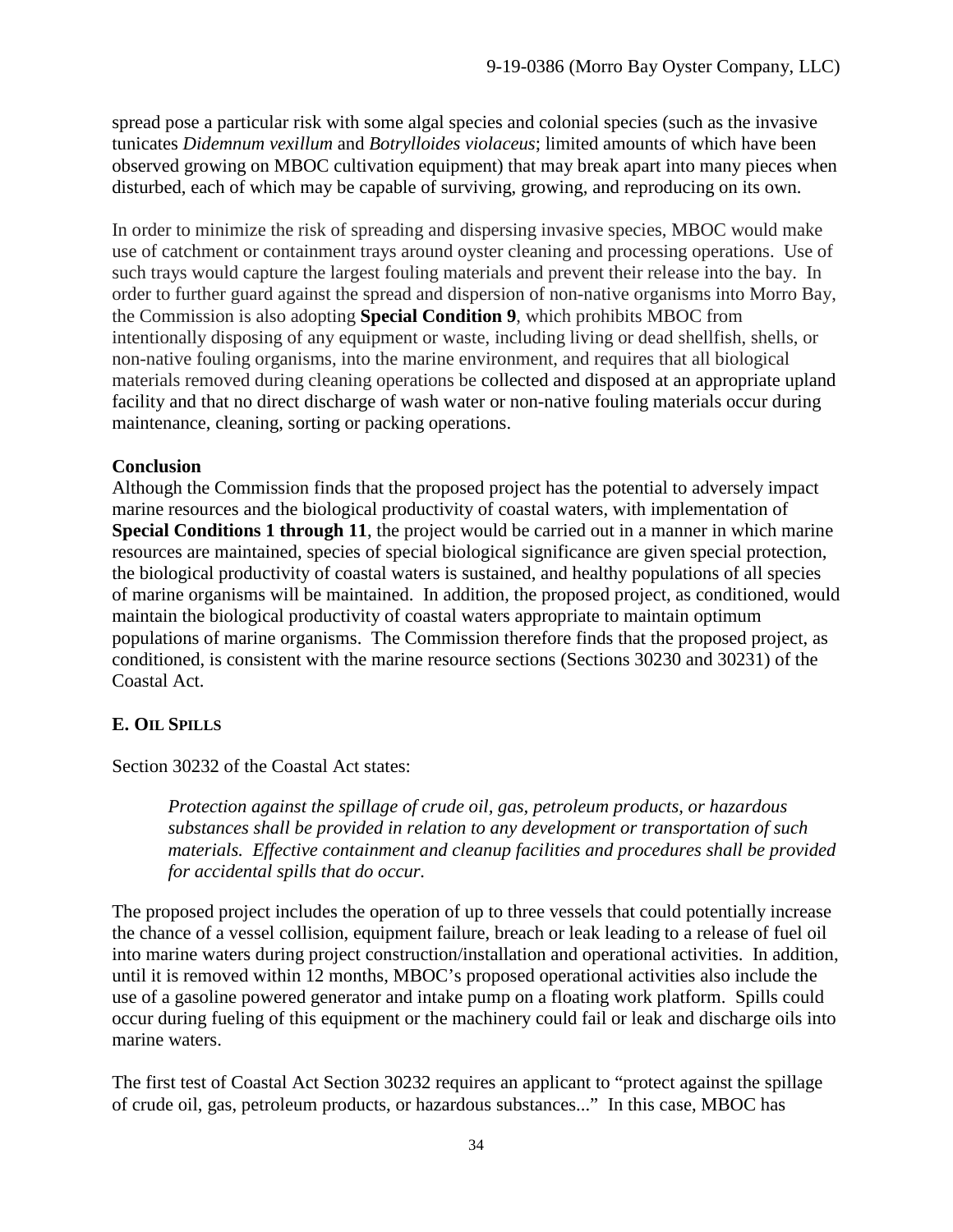incorporated into its operations a number of practices that reduce the risk and consequences of an oil spill. For example, MBOC only operates vessels during daylight hours, uses safe navigation and vessel handling practices, stows fuel and oil in sealed compartments, and maintains only the minimum quantity of hazardous materials on board its vessels and floating work platform (until that platform is removed from the bay pursuant to Special Condition 10).

Notwithstanding implementation of the above-described prevention measures, accidental spills can and do occur. The second test of Section 30232 requires that effective containment and cleanup facilities and procedures be provided for accidental spills that do occur. To meet this test the Commission typically requires an applicant to submit an oil spill contingency plan that demonstrates that the applicant has sufficient oil spill response equipment and trained personnel to contain and recover a reasonable worst case oil spill, and to restore the coastal and marine resources at risk from a potential oil spill.

Because neither of these requirements have been met, **Special Condition 11** would provide that MBOC submit, for Executive Director review and approval, a Hazardous Material Spill Prevention and Response Plan that includes identification of potential spill sources and quantity estimates of a project specific reasonable worst case spill; identification of prevention and response equipment and measures/procedures that will be taken to prevent potential spills and to protect marine and shoreline resources in the event of a spill; the provision of spill prevention and response equipment onboard project vessels at all times and on the work platform while it is still in place within the bay; and emergency response and notification procedures, including a list of contacts to call in the event of a spill. This Hazardous Material Spill Prevention and Response Plan would complement the practices described above that MBOC has already integrated into its operations and would take the form of a more typical stand-alone Plan that would be made available on each vessel deck for reference in the event of an incident. Such a plan would include the requisite spill notification number (the State Warning Center number 1-800-852- 7550) in an easy to find location on the front page, along with the appropriate list of specific local contact names and numbers that will be called. Additionally, the plan required in **Special Condition 11** would also specify the total, worst-case volume of hazardous materials on the vessels and detail the type and quantity of response equipment that would be kept available on the vessel to address such a worst-case spill.

With implementation of the measures described above and in **Special Condition 11**, the Commission finds that MBOC would be undertaking appropriate measures to prevent a spill from occurring and effectively contain and respond to accidental spills that may occur. Therefore, the Commission finds the project consistent with the second test of Coastal Act Section 30232.

## <span id="page-34-0"></span>**F. ALLEGED VIOLATION**

As noted above in the Summary, violations of the Coastal Act exist on the subject property, including, but not limited to, installation and use of bottom bags, floating and elevated longlines, FLUPSYs, and a floating work platform. In response to notification by Commission permitting and enforcement staff about these Coastal Act violations, as well as its desire to carry out additional proposed development, MBOC submitted this CDP application. Approval of this application pursuant to the staff recommendation, issuance of the permit, and the applicant's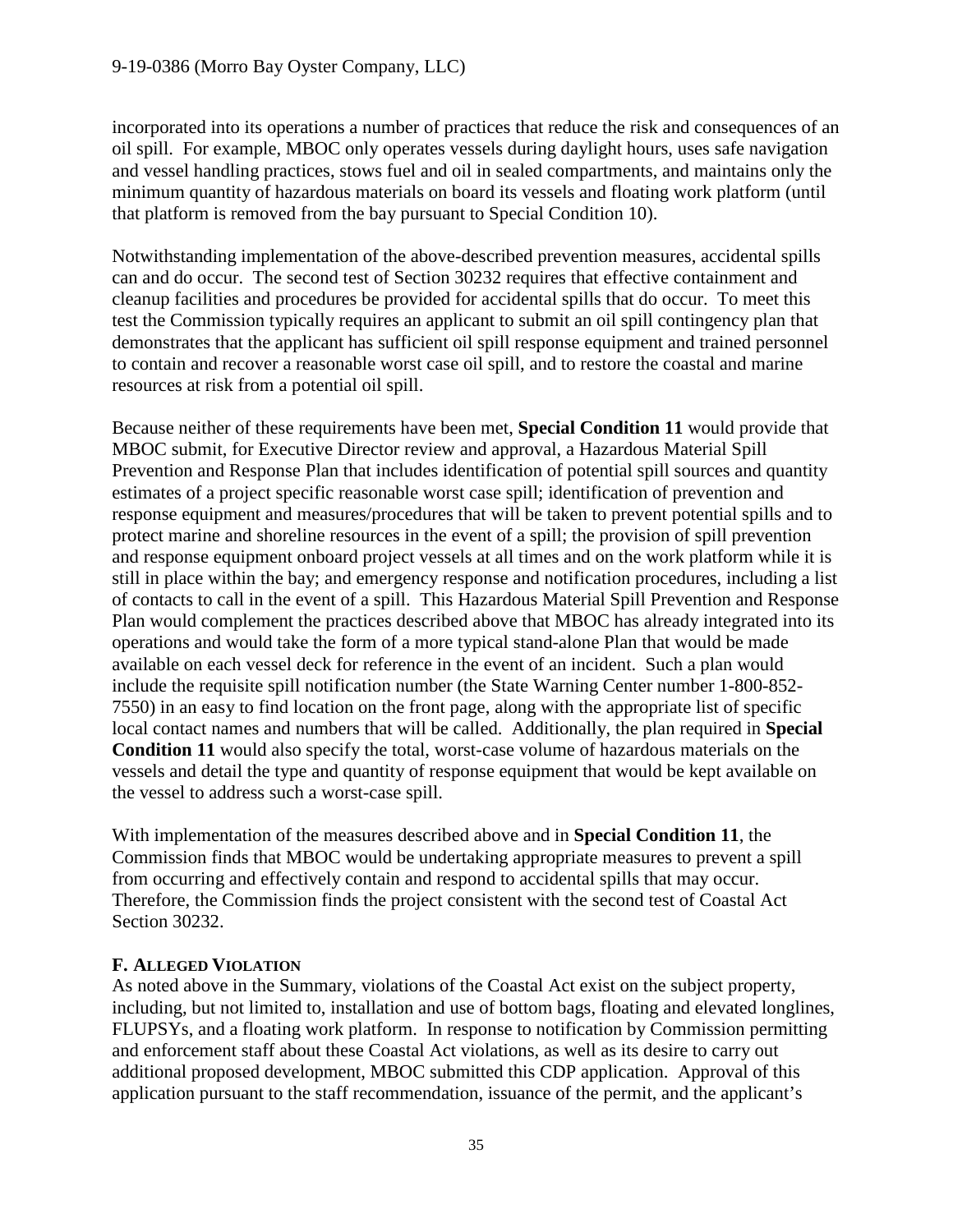subsequent compliance with all terms and conditions of the permit would result in resolution of the above described violations going forward.

Although development has taken place prior to the submission of this Coastal Development Permit application, consideration of this application by the Commission has been based solely upon the Chapter 3 policies of the Coastal Act. Commission review and action on this permit does not constitute a waiver of any legal action with regard to the alleged violations, nor does it constitute an implied statement of the Commission's position regarding the legality of development, other than the development addressed herein, undertaken on the subject site without a coastal permit or permit amendment. In fact, approval of this permit is possible only because of the conditions included herein, and failure to comply with these conditions would also constitute a violation of this permit and of the Coastal Act. Accordingly, the applicant remains subject to enforcement action just as it was prior to this permit approval for engaging in unpermitted development, unless and until the conditions of approval included in this permit are satisfied.

Failure to comply with the terms and conditions of this permit may result in the institution of enforcement action under the provisions of Chapter 9 of the Coastal Act. Only as conditioned is the proposed development consistent with the Coastal Act.

## <span id="page-35-0"></span>**G. CALIFORNIA ENVIRONMENTAL QUALITY ACT**

<span id="page-35-1"></span>Section 13096 of the Commission's administrative regulations requires Commission approval of coastal development permit applications to be supported by a finding showing the application, as modified by any conditions of approval, to be consistent with any applicable requirements of the California Environmental Quality Act ("CEQA"). Section 21080.5(d)(2)(A) of CEQA prohibits approval of a proposed development if there are feasible alternatives or feasible mitigation measures available that would substantially lessen any significant impacts that the activity may have on the environment. The project as conditioned herein incorporates measures necessary to avoid any significant environmental effects under the Coastal Act, and there are no less environmentally damaging feasible alternatives or additional, feasible mitigation measures available that would lessen the project's impacts. Therefore, the proposed project is consistent with CEQA.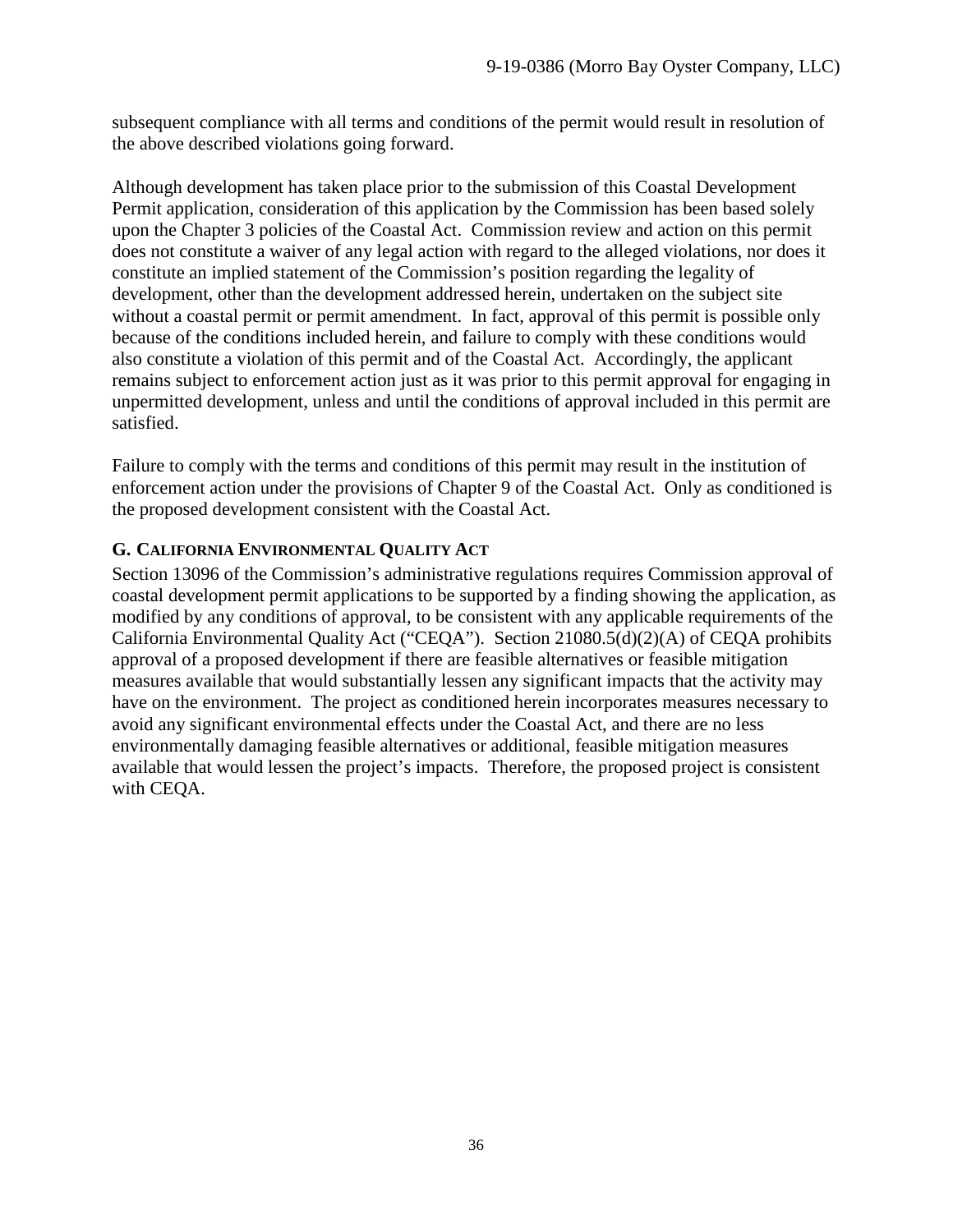#### **Appendix A: Substantive File Documents**

*Coastal Development Permits and Application Materials:*  Coastal Development Permit Application No. 9-19-0386 and associated file.

Adopted Findings for Coastal Development Permit Nos. E-11-029; E-12-012-A1; 9-14-0489; 9-17-0646; 9-18- 0002-A1; 9-18-0278.

*Scientific Publications:* Barrett, E.M., 1963. The California Oyster Industry. *The Resources Agency of California Department of Fish and Game Fish Bulletin*. **123**.

Bouchet VM1, Sauriau PG, 2008. Influence of oyster culture practices and environmental conditions on the ecological status of intertidal mudflats in the Pertuis Charentais (SW France): a multi-index approach. *Marine Pollution Bulletin*, 56(11):1898-912.

California Department of Public Health, 2018. Twelve Year Sanitary Survey Report: Shellfish Growing Area Classification for Morro Bay, California.

Connell, S.D. (2000). Floating pontoons create novel habitats for subtidal epibiota. *Journal of Experimental Marine Biology and Ecology* 247: 183-194.

Costa-Pierce, B.A., C.J. Bridger (2002). The role of marine aquaculture facilities as habitats and ecosystems. In: Stickney, R.R., McVay J.P. (eds.), *Responsible Marine Aquaculture*. CAP International Press, New York, pp. 105- 144.

Crawford, C.M., Macleod, C.K.A., Mitchell, I., 2003. Effects of shellfish farming on the benthic environment. *Aquaculture* 224, 117–140.

De Grave, S., Moore, S.J., Burnell, G., 1998. Changes in benthic macrofauna associated with intertidal oyster, Crassostrea gigas culture. *Journal of Shellfish Research* 17, 1137–1142.

Drake, P., Arias, A.M., 1997. The effects of aquaculture practices on the benthic macroinvertebrate community of a lagoon system in the Bay of Cadiz (Southwestern Spain). Estuaries 20, 677–688.

Forrest, B.M., Creese, R.G., 2006. Benthic impacts of intertidal oyster culture, with consideration of taxonomic sufficiency. Environmental Monitoring and Assessment 112, 159–176.

Glasby, T.M. (1999). Differences between subtidal epibiota on pier pilings and rocky reefs at marinas in Sydney, Australia. *Estuarine, Coastal and Shelf Science* 48: 281-290.

Goulletquer, P., Héral, M., 1997. Marine molluscan production trends in France: from fisheries to aquaculture. In: MacKenzie, C.L., Burrell, V.G., Rosenfield, A., Hobart, W. (Eds.), The History, Present Condition, and Future of the Molluscan Fisheries of North America and Europe.

Goulletquer, P., Le Moine, O., 2002. Shellfish farming and coastal zone management (CZM) development in the Marennes-Oleron Bay and Charentais Sounds (Charente-Maritime, France): a review of recent development. Aquaculture International 10, 507–525.

Kaiser, M.J., 2001. Ecological effects of shellfish cultivation. In: Black, K.D. (Ed.), Environmental Impacts of Aquaculture. Sheffield Academic Press, Sheffield, pp. 51–75.

McKindsey, C.W., M.R. Anderson, P. Barnes, S. Courtenay, T. Landry, M. Skinner (2006). *Effects of shellfish aquaculture on fish habitat*. Canadian Science Advisory Secretariat Research Document 2006/011. Fisheries and Oceans, Canada. 84p.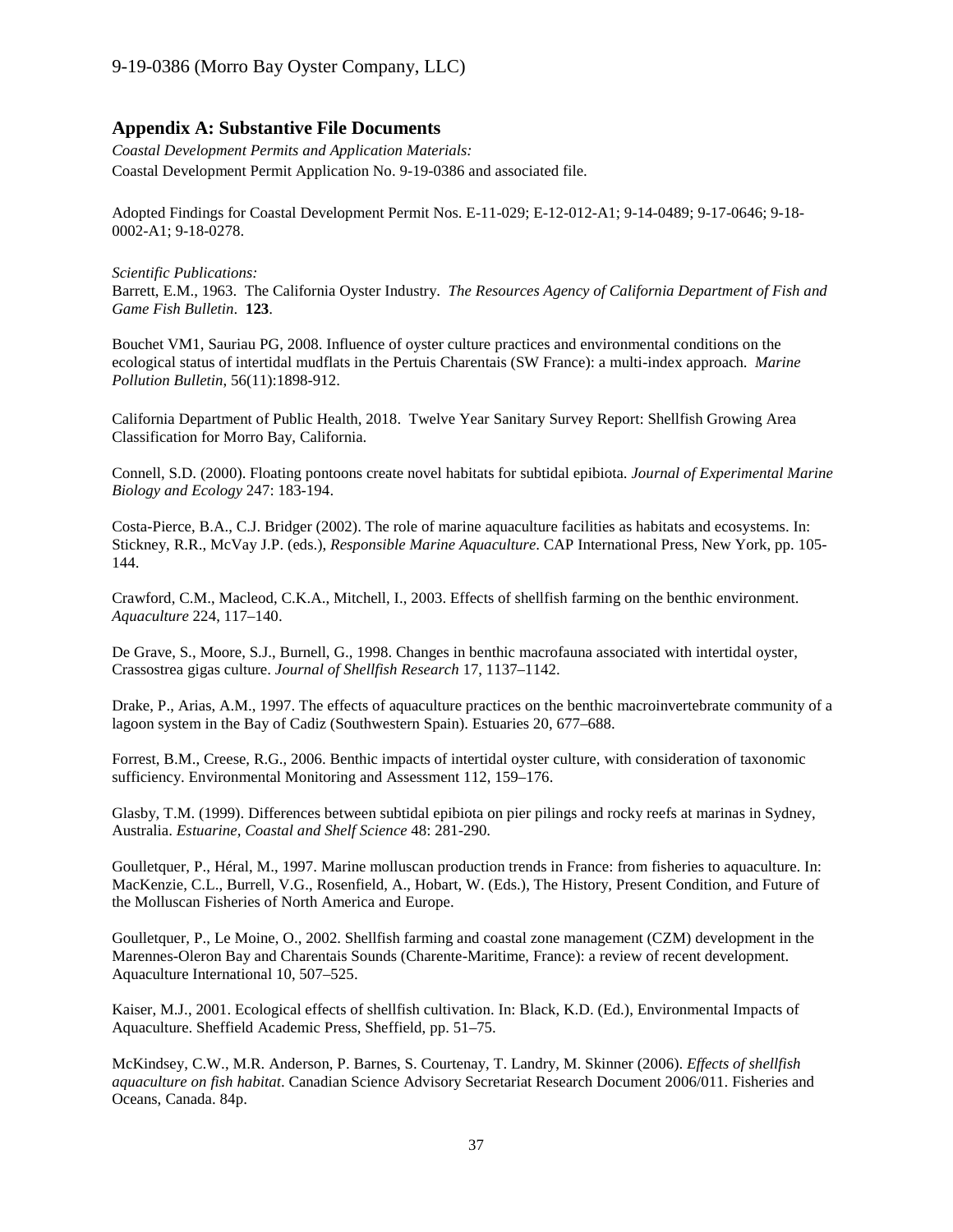Mitchell, I.M., 2006. In situ biodeposition rates of Pacific oysters (Crassostrea gigas) on a marine farm in Southern Tasmania (Australia). Aquaculture 257, 194–203.

Mojica, R. and Nelson, W., 1993. Environmental effects of hard clam (*Mercenaria mercenaria*) aquaculture in the Indian River Lagoon, Florida. *Aquaculture*, **113** 313-329.

Morro Bay National Estuary Program, 2006. Estuary Tidings: A report on the health of the Morro Bay Estuary. Morro Bay, CA.

Morro Bay National Estuary Program, 2010. Estuary Tidings: A report on the health of the Morro Bay Estuary. Morro Bay, CA.

Morro Bay National Estuary Program, 2012. Comprehensive conservation and management plan for the Morro Bay estuary: 2012 update. Morro Bay, CA.

Morro Bay National Estuary Program, 2013. Morro Bay Eelgrass Report 2013. Morro Bay, CA.

Morro Bay National Estuary Program, 2014. State of the Bay 2014: A report on the health of the Morro Bay Estuary. Morro Bay, CA.

Morro Bay National Estuary Program, 2017. Morro Bay Eelgrass Report 2014-2016. Morro Bay, CA.

Morro Bay National Estuary Program, 2017. State of the Bay 2017: A report on the health of the Morro Bay Estuary. Morro Bay, CA.

Nugues, M.M., Kaiser, M.J., Spencer, B.E., Edwards, D.B., 1996. Benthic community changes associated with intertidal oyster cultivation. Aquaculture Research 27, 913–924.

NOAA Technical Report NMFS 129, Department of Commerce, Seattle, Washington, pp. 137–164.

Sims, A.E. 2010. Atlas of sensitive species of the Morro Bay area. Morro Bay National Estuary Program, Morro Bay, California and California Department of Parks and Recreation, San Luis Obispo Coast District, San Simeon.

Spencer, B.E., Kaiser, M.J. and Edwards, D.B., 1996. The effects of Manila clam cultivation on an intertidal benthic community: the early cultivation phase. *Aquaculture Research*, **27** 261-276.

Spencer, B.E., Kaiser, M.J. and Edwards, D.B., 1997. Ecological effects of intertidal Manila clam cultivation: observations at the end of the cultivation phase. *Aquaculture Research*, **34** 444-452.

Spencer, B.E., Kaiser, M.J. and Edwards, D.B., 1998. Intertidal clam harvesting: benthic community change and recovery. *Aquaculture Research*, **29** 429-437.

Walter, R.K., Rainville, E.J., O'Leary, J.K., 2018. Hydrodynamics in a shallow seasonally low-inflow estuary following eelgrass collapse. *Estuarine, Coastal and Shelf Science*, **213** 160-175.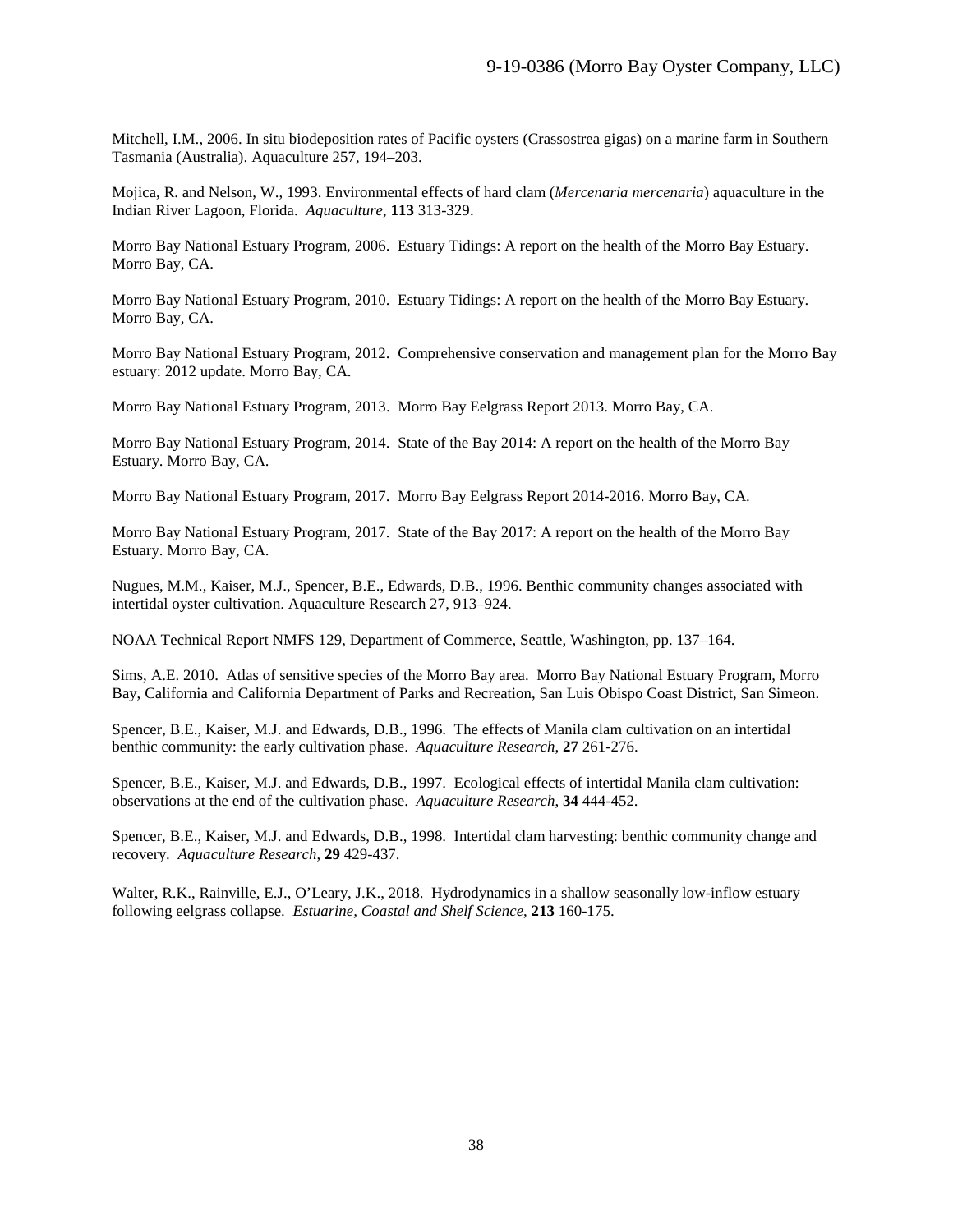## <span id="page-38-0"></span>**Appendix B – Expanded Project Description**

### **Shellfish Cultivation Methods**

Although MBOC's aquaculture lease include a total of roughly 12.6 acres of intertidal mudflats and subtidal areas that are conditionally approved by CDPH for cultivation, MBOC's existing operation makes use of only about 2.2 of these acres. This area is divided between two separate cultivation sites and an approximately 2,600 square foot system of connected barges used as a work platform, as shown in **[Exhibit 5](https://documents.coastal.ca.gov/reports/2019/12/F13a/F13a-12-2019-exhibits.pdf)**. Within these sites, MBOC carries out three different kinds of shellfish growing activities that involve different types of gear and equipment. The methods include floating longlines, self-tipping longlines, and bottom bags.

#### *Floating Longlines*

MBOC's use of floating longlines involves the use of 40 individual longlines, each of which is approximately 250 feet long and supports up to 100 six square foot plastic mesh oyster cultivation bags. The lines are anchored to the mudflat at either end using PVC posts and a small "crab float" buoy or Styrofoam block is attached to each cultivation bag to allow it to float on the water surface during mid and high tides. At low tides, the cultivation bags rest directly on the underlying mudflats.

MBOC's 40 existing floating longlines are arranged parallel to one another in two rows, with a space of approximately eight feet between lines and cover a total area of roughly 1.8 acres. The images below show MBOC's floating longline cultivation bed from several hundred feet above and individual lines and attached cultivation bags from ground level.



## *Elevated/Self-Tipping Longlines*

MBOC's second cultivation method is an elevated longline system used for "self-tipping" or hanging cultivation bags. MBOC has 15 of these elevated longlines and as shown in the image below (overhead photograph of the first five and a half lines that MBOC installed), each one is made up of two approximately 100 foot lengths separated in the center by a ten foot access lane for a total length of roughly 210 feet. Each line supports up to 100 cultivation bags. The lines are anchored at either end with PVC posts or helical anchors and supported along their length with 21 additional PVC posts that hold the line and bags roughly four feet above the mudflats.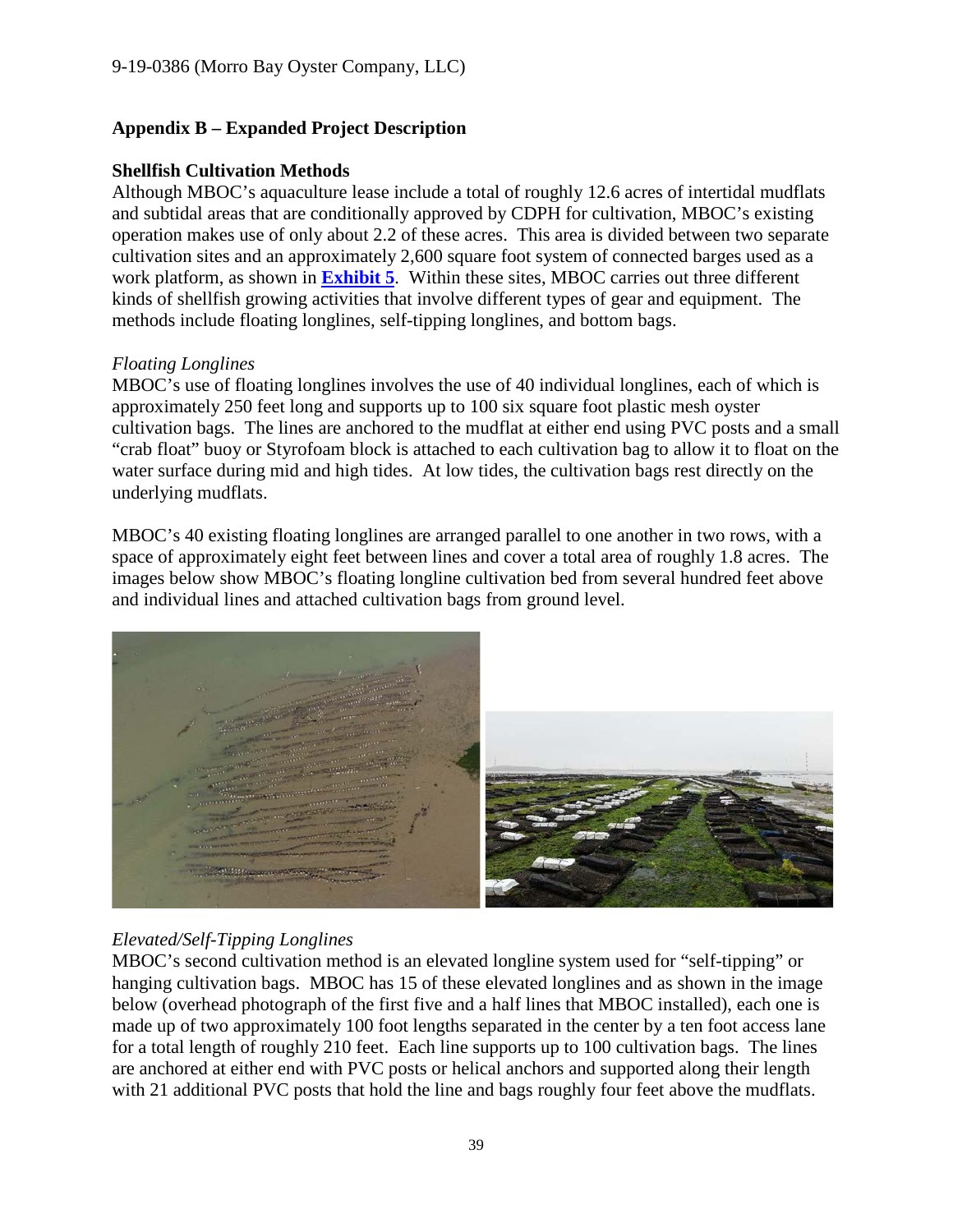MBOC has also installed taller PVC posts at the ends and center of each line in order to support an overhead system of bird deterrent wire. However, this wire was not installed and MBOC no longer proposes to use it. Within its existing elevated longline cultivation bed, MBOC has proposed to remove or shorten the taller PVC posts to the height of the other posts (roughly four feet above the mudflat) within one month of receiving a CDP. Each cultivation bag used on the elevated longlines has a crab float affixed to it that allows the bag to float and move in the water column at higher tides. The elevated longlines are arranged in groups of four lines spaced roughly five feet apart, with wider spacing of ten feet between each group of four lines. In total, MBOC's existing elevated longlines cover approximately 15,000 square feet, as shown in **[Exhibit 2](https://documents.coastal.ca.gov/reports/2019/12/F13a/F13a-12-2019-exhibits.pdf),** and are arranged in a slightly northwest to southeast angle to minimize exposure to prevailing wind and currents.



## *Bottom Bags*

Adjacent to its floating longline area, MBOC has a small area of higher elevation mudflats that is used for approximately 100 cultivation bags (arranged directly on the mudflat in five rows of twenty bags each). These untethered "bottom bags" are used for larger oysters and rest directly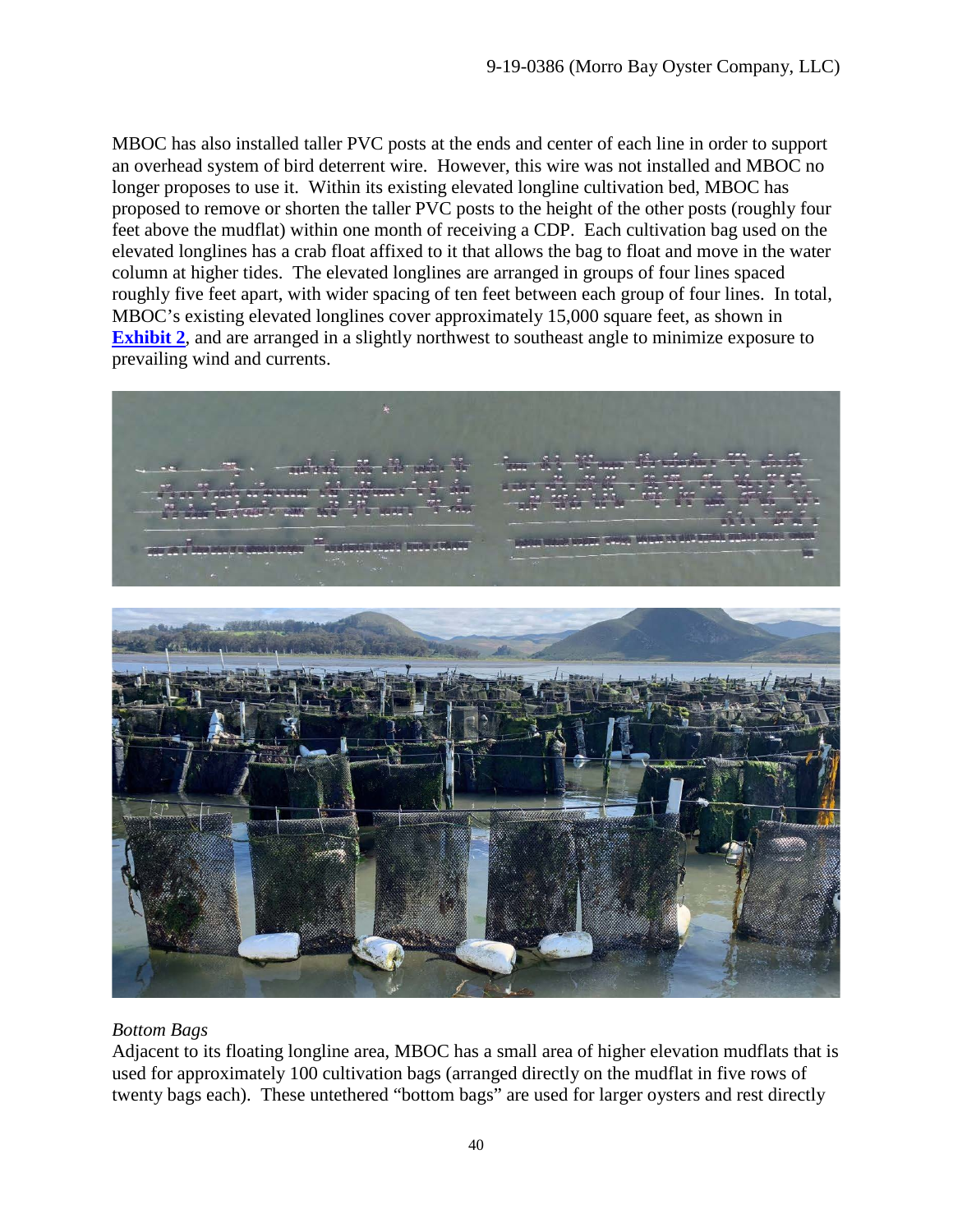on the mudflats. Each bag covers approximately six square feet, and the area used for the 100 bags covers approximately 1,100 square feet.

Installation, replacement and maintenance of the floating longlines, elevated longlines, and bottom bags described above would all be carried out by MBOC personnel using hand tools. Support from one of MBOC's three, 18-25 foot long flat bottom Carolina skiff vessels (powered with outboard motors) would also be provided periodically as needed.

#### **Proposed Expansion and Modification of Cultivation Areas**

In addition to requesting after-the-fact approval for the shellfish cultivation activities it has carried out for the past ten years without benefit of a coastal development permit, MBOC is also proposing to continue, expand and modify its operations. These changes would be carried out over the next several years and would include (1) the addition of up to 140 elevated longlines or floating longlines in eleven new cultivation beds across approximately six acres; (2) the conversion of some or all of MBOC's existing floating longline cultivation bed to an elevated longline cultivation bed through the replacement of up to 40 existing floating longlines with elevated longlines; and (3) the addition of up to 200 bottom bags.

#### *Bottom Bags*

MBOC's proposed addition of up to 200 untethered oyster cultivation bottom bags would slightly expand the existing area in the southeast portion of its lease currently used for 100 bottom bags, which together would cover a total of roughly 3,000 square feet of open intertidal mudflats.

## *New Cultivation Beds*

MBOC's proposed addition of up to 140 new elevated (self-tipping) longlines or floating longlines would be spread across 11 cultivation beds. Eight of these beds would be configured with a maximum of 15 lines each using the same design, spacing, and configuration as MBOC's existing elevated longline cultivation bed. Specifically, each line would be a maximum of 210 feet long, would support up to 100 bags and be held four feet above the mudflat using 21 evenly spaced PVC posts. Floating longlines would be installed with the same length and spacing but would only be secured at the end of each line (so they can float with the tide) rather than elevated throughout. New lines of either type would be installed with lanes of at least five feet wide between each line and at least ten foot wide lanes between each group of four lines (and midway along each line). The eight beds would support up to 120 individual lines, and each bed would be separated from adjacent beds with at least 15 foot wide transit lanes to the north/south and at least a 30 foot wide transit lane to the east/west (as shown in **[Exhibit 3](https://documents.coastal.ca.gov/reports/2019/12/F13a/F13a-12-2019-exhibits.pdf)**).

The remaining three smaller cultivation beds would be triangular shaped to fit within the corners of the conditionally approved portion of the lease not occupied with bottom bags (as shown in **[Exhibit 2](https://documents.coastal.ca.gov/reports/2019/12/F13a/F13a-12-2019-exhibits.pdf)**) and would use half-length elevated or floating lines. MBOC would install up to 20 such lines across these three beds. These lines and beds would be installed with the same minimum spacing between lines and in transit lanes.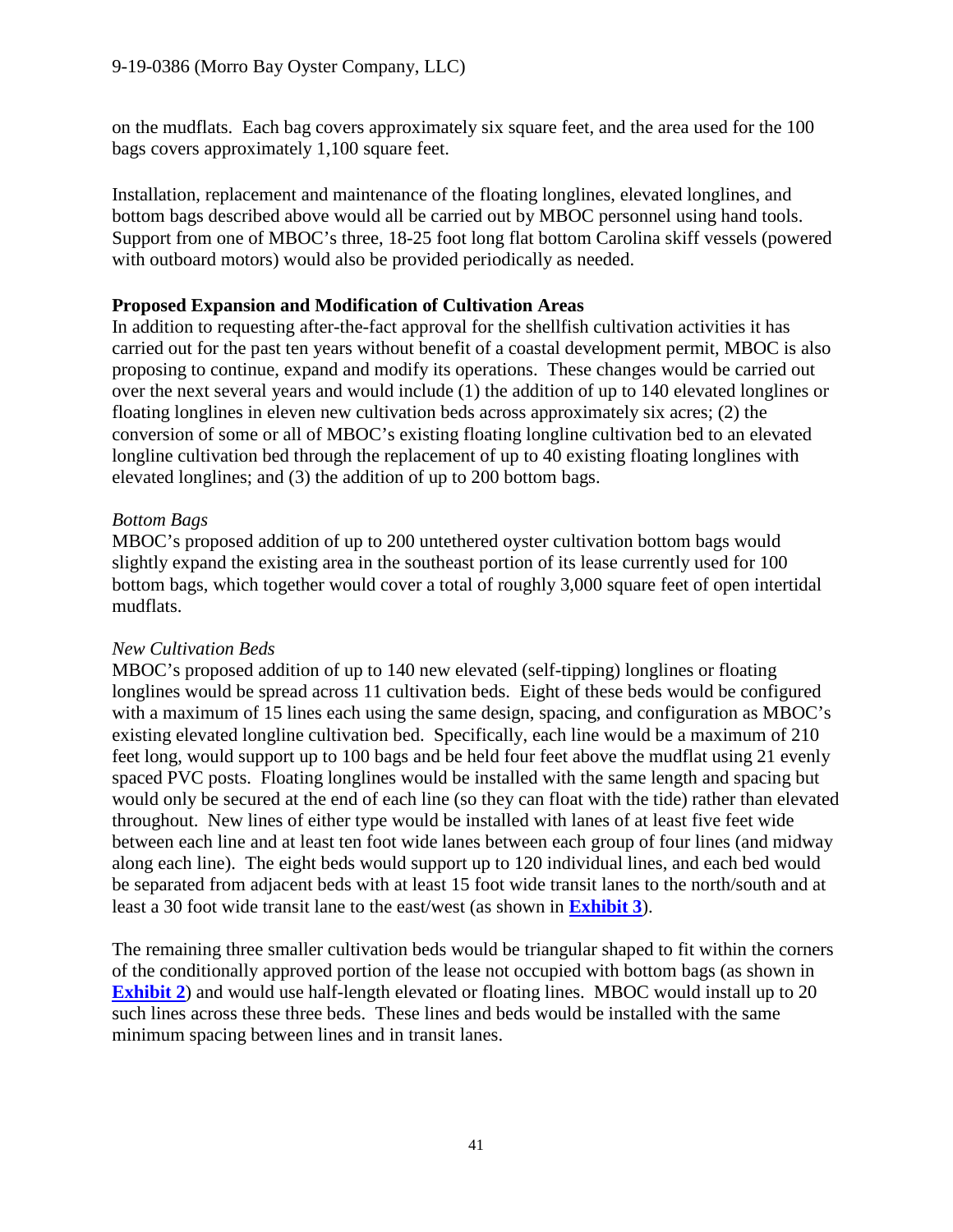Although MBOC anticipates installing and using hanging cultivation bags on its elevated longlines, it has also applied to install and use plastic mesh cultivation baskets in place of the cultivation bags. The baskets would be installed with the same configuration (100 per line).

#### *Conversion/Modification*

In addition to the proposed installation of new cultivation beds, MBOC also proposes to convert its existing floating longline cultivation bed to elevated longlines. This would entail replacing up to 40 of the existing floating longlines in this bed with an equal number of elevated longlines, designed, installed, and configured as described above. This conversion would occur entirely or partially, based on future growing conditions and MBOC's success using the elevated longline cultivation method.

In total, MBOC's 140 new cultivation lines, 55 existing cultivation lines and new and existing bottom bags would involve the use of up to 20,000 individual oyster cultivation bags or baskets on approximately 8.2 acres of cultivation beds.

## *Installation*

Proposed installation of the elevated longlines would be carried out by hand, and would involve the exclusive use of non-mechanized hand tools such as post drivers and augers to place helical earth anchors into the mud at either end of the 210 foot lines, as well as approximately 21 PVC posts at equally spaced intervals along its length. These posts would be three inches in diameter and extend approximately three feet into and above the mudflat. They would support a  $\frac{1}{4}$  inch cable upon which the mesh cultivation bags would be affixed. The equipment would be brought to the site by hand at low tide or using one of MBOC's vessels at higher tide, and it would be temporarily kept in place until installed. MBOC anticipates carrying out the installation of the up to 140 proposed elevated longlines in multiple phases spread across several years during lowtide cycles when the mudflats are exposed and accessible on foot.

Planting, inspection and harvest of the cultivation bags along these lines would be carried out by MBOC personnel on foot at low tide or at high or mid-tide, using one of MBOC's flat bottom vessels.

## **Floating Work Platform**

In addition to its proposed six acre expansion and continuing use of cultivation beds described above, MBOC also proposes to continue using and to redesign and replace, within two years, an approximately 2,600 square foot floating work platform/barge system currently moored within lease area M-614-01, Parcel 2. The existing work platform is made up of nine separate barges/rafts that range in size from 8' x 20' to 24' x 20' and have been affixed together with rope. Bird netting and three shade canopies have been installed on the barges to provide sun protection and prevent bird roosting. Floatation for the barges is provided by air filled polyethylene barrels and expanded polystyrene foam filled dock floats. The platform also has two small shed structures with solid wooden walls and corrugated roofs – one for the restroom area and one for secure equipment storage. These structures and the shade canopies extend approximately nine feet above the barge's decking.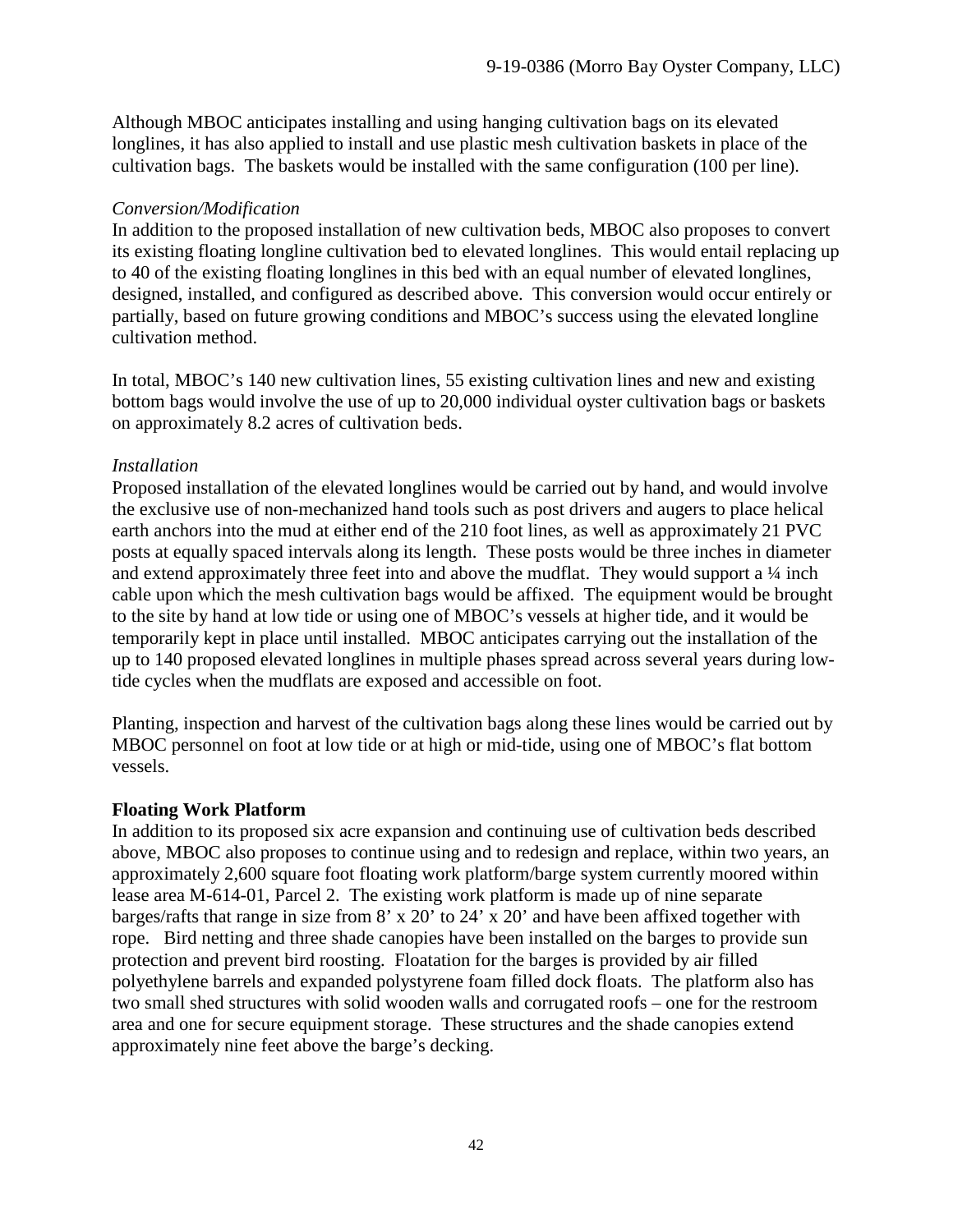### 9-19-0386 (Morro Bay Oyster Company, LLC)

Images of this platform is provided below and a schematic diagram of its components is included in **Exhibit 5**.



Unlike most shellfish aquaculture operations in California, those carried out by MBOC include use of an on-water floating work platform. Many activities related to oyster cultivation that would typically take place at an onshore site or work vessel – such as shellfish sorting, culling, cleaning, packing for sales, and equipment storage – are instead carried out within Morro Bay itself on MBOC's floating work platform. MBOC also has an onshore work area that it uses for storage, equipment cleaning and repair activities and vessels that it uses to support oyster harvest, planting and transport, but it relies on its floating work platform for a range of other activities not directly related to oyster cultivation.

MBOC's floating work platform is anchored in place in depths of roughly 10 to 25 feet with three weighted mooring blocks. Power on the facility is provided by a gasoline generator, water is provided through a seawater intake system and two gasoline powered pumps, and it is equipped with a restroom area and handwashing station. Additionally, the barge has an electric tube sorter/tumbling machine and two large tables used to wash and sort oysters by size.

Oysters are supplied to this equipment by affixing a longline (with attached cultivation bags) to an electric winch on a portion of the barge. The winch is then used to pull the longline up a ramp onto the work platform where the cultivation bags can be accessed by MBOC personnel. The cultivation bags are opened to remove the oysters, and they are placed directly into the tube sorter or sorting table for processing. During this processing, the oysters are washed in water extracted from the surrounding bay through an intake system and the wash water and associated debris is captured in catchment trays or discharged over the side of the work platform. Once the oysters are cleaned and sorted by size, those that require additional growout are placed back in cultivation bags and reattached to the longlines, and those that are mature are packaged for sale and transport to shore.

Packaging of oysters is carried out on the platform through the use of an automatic bagger machine powered by electricity and compressed air. Once packaged, the oysters are brought directly to shore or placed within a submerged wet storage enclosure on the work platform.